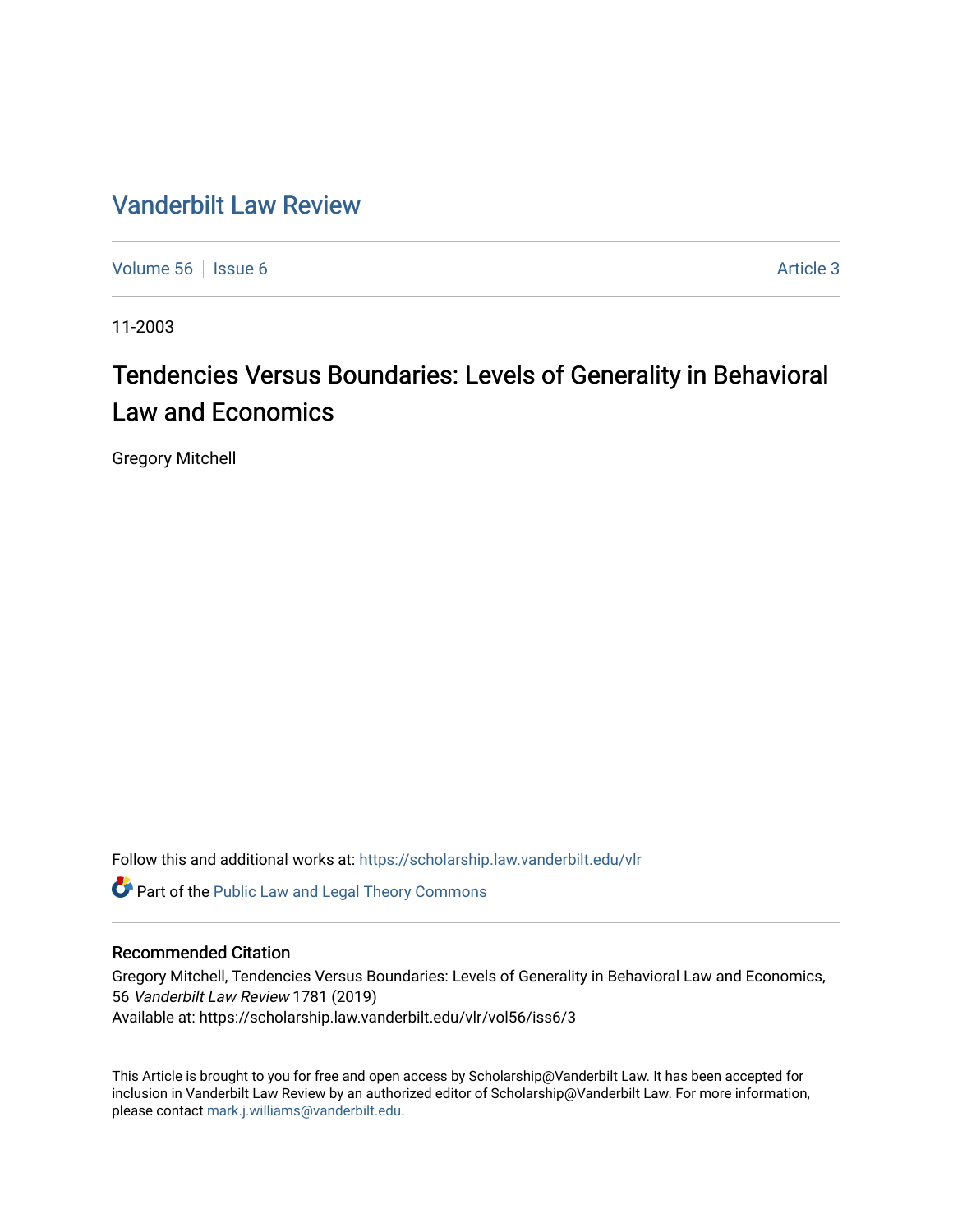# **Tendencies Versus Boundaries: Levels of Generality in Behavioral Law and Economics**

| $\mathbf{I}$ . | IS THE RATIONALITY GLASS HALF FULL OR HALF |  |  |
|----------------|--------------------------------------------|--|--|
|                |                                            |  |  |
| II.            | TENDENCIES, CETERIS PARIBUS CLAUSES, AND   |  |  |
|                |                                            |  |  |
|                |                                            |  |  |

### *Gregory Mitchell\**

When evidence on the truth or falsity of a proposition is ambiguous and open to multiple interpretations, psychologists warn about "biased assimilation" of the evidence to support pre-existing theories, beliefs, and attitudes.1 Therefore, when a skeptic about the

**<sup>\*</sup>** Assistant Professor of Law & Courtesy Professor of Psychology, Florida State University. B.A. 1988, University of Arkansas; M.A. (Psychology) 1990, J.D. 1993, Ph.D. (Psychology) 1994, University of California, Berkeley. The author may be contacted by e-mail at gmitchel@law.fsu.edu or by regular mail at Florida State University College of Law, 425 West Jefferson Street, Tallahassee, Florida 32306-1601.

<sup>1.</sup> Biased assimilation is said to occur when "the same body of evidence is differentially evaluated by those on opposite sides of an issue." John W. McHoskey, *Case Closed? On the John F. Kennedy Assassination: Biased Assimilation of Evidence and Attitude Polarization,* 17 BASIC & APPLIED SOC. PSYCHOL. 395, 396 (1995). In the classic case of biased assimilation, "[e]vidence that is supportive of one's position is uncritically accepted, whereas contrary evidence is scrutinized and (subjectively) discredited." *Id.; see also* Charles G. Lord et al., *Biased Assimilation and Attitude Polarization: The Effects of Prior Theories on Subsequently Considered Evidence,* 37 J. PERSONALITY & SOC. PSYCHOL. 2098, **2099** (1979) ("Thus, there is considerable evidence that people tend to interpret subsequent evidence so as to maintain their initial beliefs. The biased assimilation processes underlying this effect may include a propensity to remember the strengths of confirming evidence but the weaknesses of disconfirming evidence, to judge confirming evidence as relevant and reliable but disconfirming evidence as irrelevant and unreliable, and to accept confirming evidence at face value while scrutinizing disconfirming evidence hypercritically."). Anderson and Lindsay differentiate two types of assimilation bias: (1) a bias to view the perceived relevance and quality of data either positively or negatively in order to assimilate the data to one's pre-existing views and (2) a bias to perceive two variables to covary either strongly or weakly in order to assimilate the covariation evidence to pre-existing views. See Craig A. Anderson & James J. Lindsay, *The Development, Perseverance, and Change of Naive Theories,* 16 SOC. COGNITION **8,** 17-18 (1998) (discussing "Assimilation Bias **#** 1" and "Assimilation Bias **#** 2").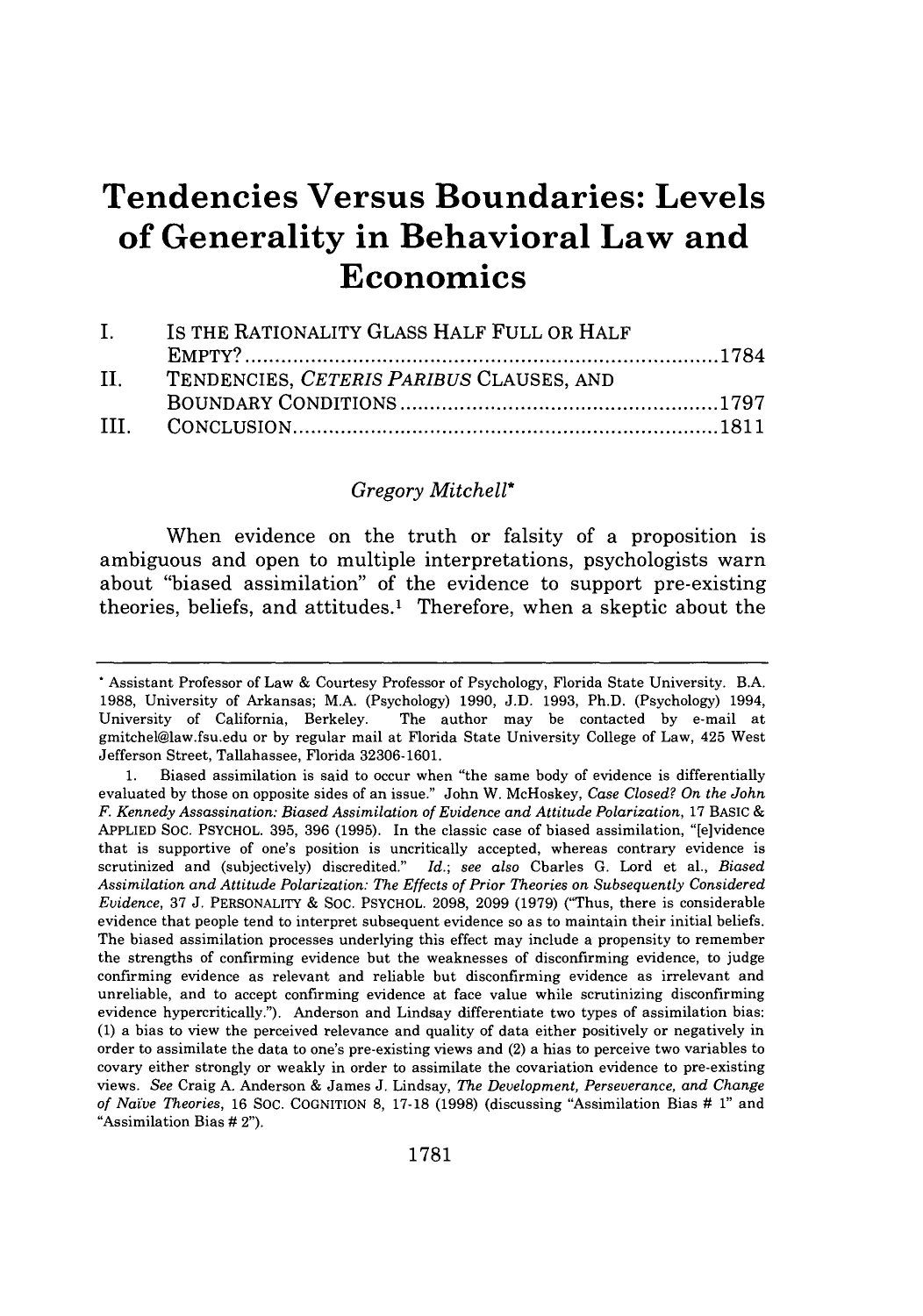public policy implications of psychological research examines the complex mix of evidence on human rationality, he may find much to support his skepticism about the use of psychology to reform the law. Likewise, an optimist about the public policy contributions of psychology may find within this same body of evidence much to bolster his optimistic view that psychological research can be used to refashion the law to better predict and regulate human behavior.

Two of my previous articles on the subject of behavioral law and economics,<sup>2</sup> or, as I prefer to call the field, legal decision theory,<sup>3</sup> and Robert Prentice's excellent discussion of my articles and of legal decision theory in general may illustrate the biased assimilation phenomenon at work.<sup>4</sup> Indeed, Professor Prentice and I often cite the very same works to support our different perspectives on legal decision theory-with Prentice's article emphasizing how much we know about the quasi-rationality of human judgment and decision making and my articles emphasizing how little we know in light of the complexity of the evidence.<sup>5</sup> Notwithstanding the possible influence of

2. *See* Gregory Mitchell, *Taking Behavioralism Too Seriously? The Unwarranted Pessimism of the New Behavioral Analysis of Law,* 43 WM. & MARY L. REV. 1907 (2002) [hereinafter Mitchell, *Pessimism];* Gregory Mitchell, *Why Law and Economics' Perfect Rationality Should Not* Be *Traded for Behavioral Law and Economics' Equal Incompetence,* 91 GEO. L.J. 67 (2002) [hereinafter Mitchell, *Incompetence].*

3. See Mitchell, *Pessimism, supra* note 2, at 1915 n.12 (explaining my preference for the label "legal decision theory" rather than behavioralism or behavioral law and economics); Mitchell, Incompetence, *supra* note 2, at 78-79 (same).

4. Robert A. Prentice, *Chicago Man, K-T Man, and the Future of Behavioral Law and Economics,* 56 VAND. L. REV. 1663 (2003). Professor Prentice's primary goal in this article is to show that the behavioral law and economics' movement "retains great potential to add valuable insights to legal scholarship, despite Mitchell's withering attack" on the movement. *Id.* at 1670.

5. Professor Prentice rightly implies that I am a skeptic, and perhaps even a pessimist, about the reliability and generalizability of much psychological research, but I do not broadly view psychological research as bogus or false. *See id.* at 1718 ("Mitchell's two main points in the first article appear to be that (a) psychology is a questionable science whose methods systematically overstate limitations on human judgment, and (b) legal decision theorists have inexpertly applied its precepts to legal doctrine. He overstates both points.").

The good news is that a strategy of consciously considering opposing viewpoints and opposite possibilities has been shown somewhat effective in countering biased-assimilation processes. *See, e.g.,* Charles G. Lord et al., *Considering the Opposite: A Corrective Strategy for Social Judgment,* 47 J. PERSONALITY & SOC. PSYCHOL. 1231, 1239 (1984) ("In two different domains of social judgment, biased assimilation of new evidence and biased hypothesis testing, and with two different inducements, direct instructions and indirect manipulation of accessibility through stimulus salience, the cognitive strategy of considering opposite possibilities promoted impartiality." (footnote omitted)). Therefore, exchanges such as this one between Professor Prentice and myself may encourage openmindedness that decreases the likelihood of biased assimilation of the empirical evidence on human rationality and may even advance the scientific consideration of the issue: "The ability to see different sides of an issue and to evaluate each objectively is a hallmark of science." Thomas Lee Budesheim & Arlene Lundquist, *Consider the Opposite: Opening Minds Through In-Class Debates on Course-Related Controversies,* 26 TEACHING PSYCHOL. 107, 109 (1999).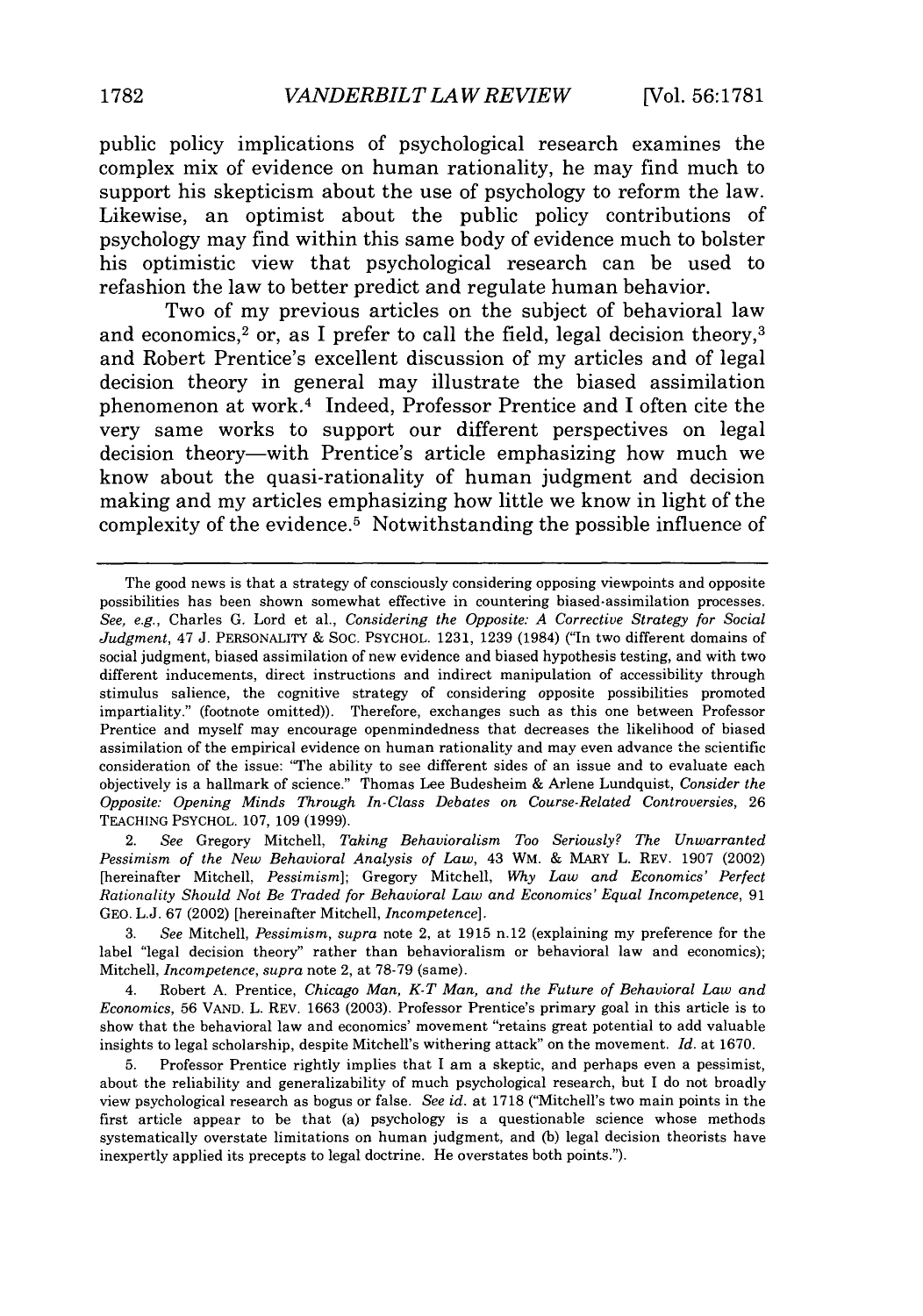our predispositions, both of our readings of the evidence bring out valid points about the possibilities and limitations of legal decision theory.

Not yet content to call our debate a draw or to concede defeat, however, in this reply to Professor Prentice's article I offer some additional thoughts in favor of a modest approach to revising the law's assumption of rationality, as compared to the bolder approach supported by Professor Prentice. I begin by discussing how the ambiguous nature of much of the evidence on human rationality may explain some of the differences between Professor Prentice and me. Next, I turn to the larger question of whether legal decision theorists describe behavior at too general a level to be useful in the formulation of legal policy. In particular, I discuss the tendency of legal decision theorists to speak in terms of "behavioral tendencies" and how this approach to behavioral description may impede the progress of behavioral law and economics. I contend that legal decision theorists have placed too great an emphasis on finding and describing behavioral tendencies toward irrationality, without due regard for the boundary conditions on these supposed tendencies. As a result, much of the interesting and important information about the constraints on rational versus irrational behavior is consigned to *ceteris paribus*

Prentice is correct also to say that I worry that behavioral decision theory overstates limitations on human cognitive functioning and about legal decision theorists' applications of behavioral decision theory to the law. For a recent critique of social and cognitive psychology along these lines, see Joachim I. Krueger & David C. Funder, *Towards a Balanced Social Psychology: Causes, Consequences and Cures for the Problem-Seeking Approach to Social Behavior and Cognition,* 26 BEHAV. & BRAIN SCI. (forthcoming 2003). It is important to note that I am not a skeptic about the inaccuracy of the "perfect rational actor" model, as I have repeatedly emphasized in prior work. *See, e.g.,* Mitchell, *Pessimism, supra* note 2, at 1936 ("[M]y criticisms of legal decision theory should not be seen as an argument that human decision makers predominantly act rationally and only occasionally make computational errors."); Mitchell, *Incompetence, supra* note 2, at 69 ("Law and economics' perfect rationality assumption is drawn from neoclassical microeconomic theory and is refutable as an empirical matter because empirical studies often find participants whose behavior systematically deviates from economic definitions of rationality."). The fact that the rational actor model is at times grossly inaccurate does not necessarily mean, however, that existing behavioral research provides more accurate empirical models or better prescriptive guidance.

I believe it is fair to label Prentice an optimist about the reliability and generalizability of psychological research based on statements in his article. For instance, he states that

Mitchell's own sources emphasize that psychology is a respected science with research that produces results that are often as reliable as those of medical science and that uses many of the same methods of the hard sciences. Research results in psychology are roughly as consistent as those in physics, and as reliable as many prominent findings in medical science.

Prentice, *supra* note 4, at 1719 (footnotes omitted); *see also id.* at 1771 ("Policy prescriptions based on complicated but very real facts have more promise than those based on elegant but very wrong theory."). Of course, Prentice may view himself more as a realist than an optimist, that is, as someone who is giving a realistically optimistic reading of the research.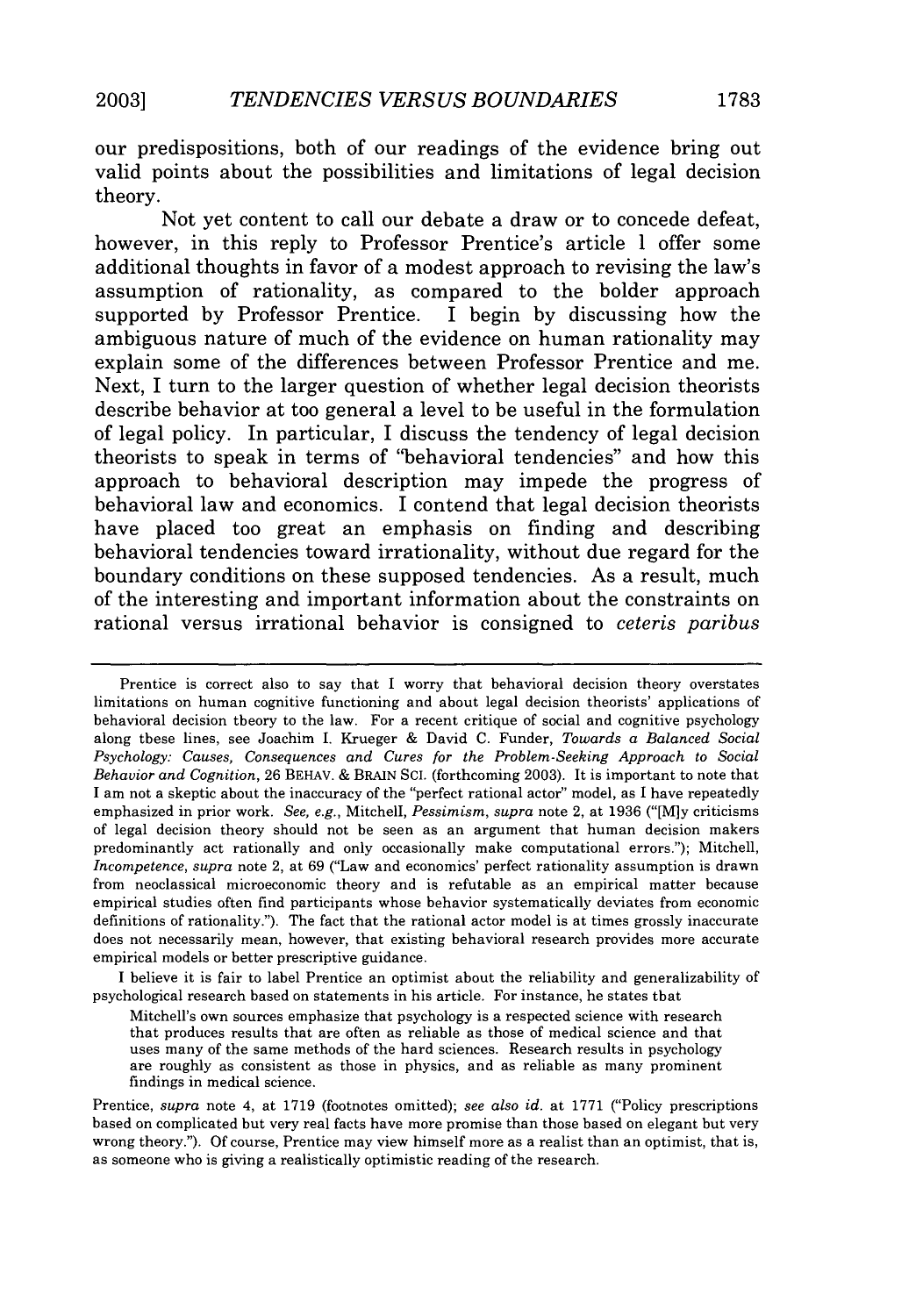clauses and treated as "noise" that should be ignored and controlled rather than elucidated and understood.

#### I. IS THE RATIONALITY GLASS HALF FULL OR HALF EMPTY?

In back-to-back articles in a recent issue of the *Journal of Economic Perspectives,* two prominent economists debate the status of the efficient capital markets hypothesis, which in its strong form predicts that prices in securities markets will perfectly reflect all relevant and available information, including inside information.<sup>6</sup> This debate raises important questions about whether the market weeds out irrational behavior on the part of investors, brokers, and firms and thus has important implications for how the law should regulate securities markets, as Professor Prentice and others note. <sup>7</sup>

In the first of these articles, Burton Malkiel surveys behavioral finance research on market "anomalies' and statistically significant predictable patterns in the stock returns" that ostensibly refutes the efficient markets hypothesis and concludes that

these patterns are not robust and dependable in different sample periods, and some of the patterns based on fundamental valuation measures of individual stocks may simply reflect better proxies for measuring risk.

Moreover, many of these patterns, even if they did exist, could self-destruct in the future, as many of them have already done. Indeed, this is the logical reason why one should be cautious not to overemphasize these anomalies and predictable patterns....

6. Professor Fama provides perhaps the classic formulation of the hypothesis:

Eugene F. Fama, *Efficient Capital Markets: A Review of Theory and Empirical Work*, 25 J. FIN. 383, 383 (1970). Fama acknowledges that more detail must be added to make the thesis falsifiable. *See id.* at 384 ("The definitional statement that in an efficient market prices 'fully reflect' available information is so general that it has no empirically testable implications. To make the model more testable, the process of price information must be specified in more detail. In essence we must define somewhat more exactly what is meant by the term 'fully reflect."').

7. *See* Prentice, *supra* note 4, at 1703-04 (presenting evidence on the survival of psychological biases and errors in market settings); *see also id.* at 1725 n.326 (discussing the debate over the efficiency of markets containing irrational investors). In a recent article, Professors Choi and Pritchard consider at length possible legal implications of evidence from behavioral economics on market irrationalities. *See* Stephen J. Choi & Adam C. Pritchard, *Behavioral Economics and the SEC,* 56 STAN. L. REV. 1 (2003).

The primary role of the capital market is allocation of ownership of the economy's capital stock. In general terms, the ideal is a market in which prices provide accurate signals for resource allocation: that is, a market in which firms can make productioninvestment decisions, and investors can choose among the securities that represent ownership of firms' activities under the assumption that security prices at any time "fully reflect" all available information. A market in which prices always "fully reflect" available information is called "efficient."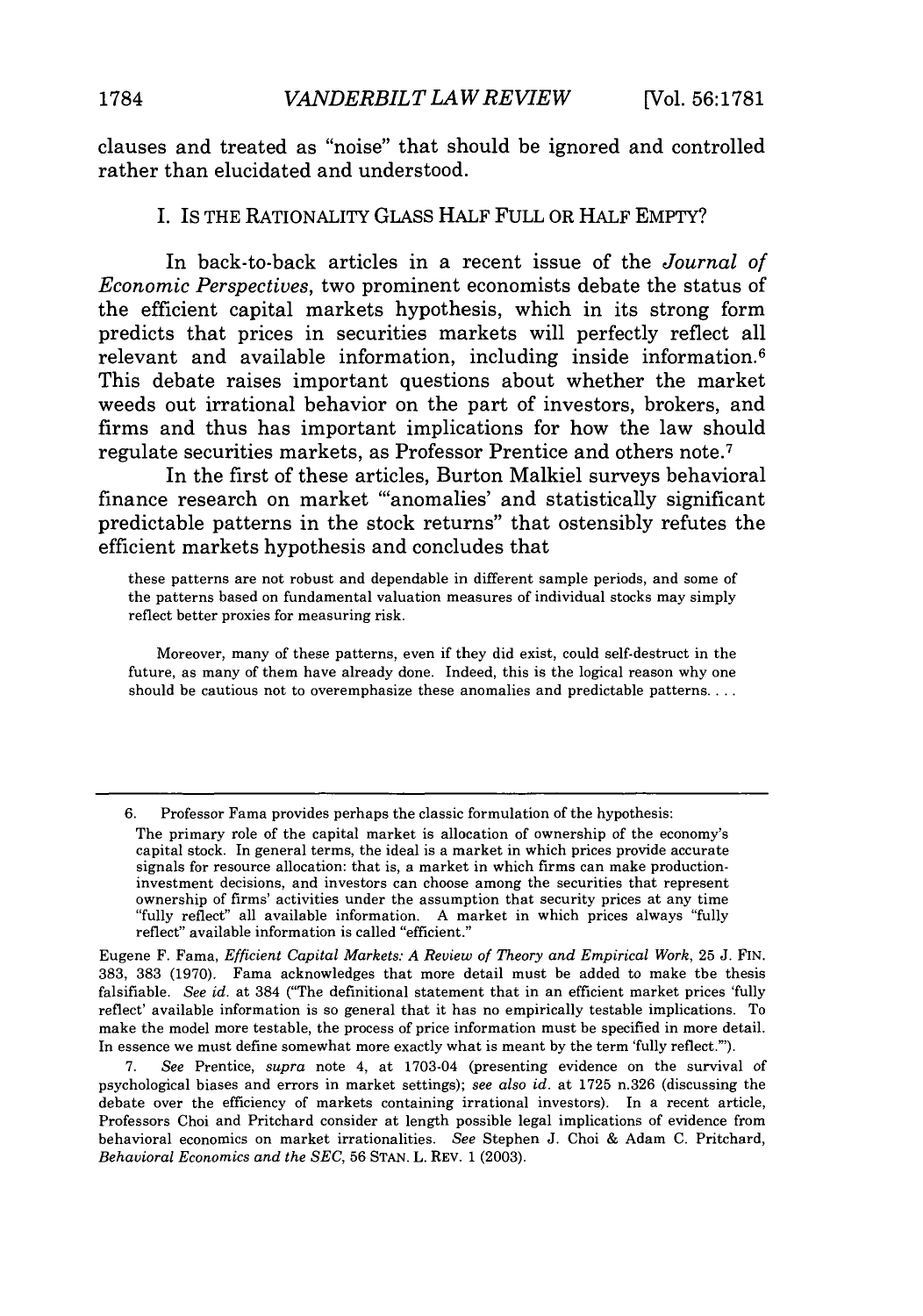Any truly repetitive and exploitable pattern that can be discovered in the stock market and can be arbitraged away will self-destruct.8

Malkiel thus predicts ultimate success for the efficient markets model despite behavioral finance's challenge: "I suspect that the end result will not be an abandonment of the belief of many in the profession that the stock market is remarkably efficient in its utilization of information."9

In the second article, Robert Shiller offers a very different perspective on the strength of the evidence against the efficient markets hypothesis:

After all the efforts to defend the efficient markets theory, there is still every reason to think that, while markets are not totally crazy, they contain quite substantial noise, so substantial that it dominates the movements in the aggregate market. The efficient markets model, for the aggregate stock market, has still never been supported by any study effectively linking stock market fluctuations with subsequent fundamentals.<sup>10</sup>

Shiller thus concludes that "[w]hile theoretical models of efficient markets have their place as illustrations or characterizations of an ideal world, we cannot maintain them in their pure form as accurate descriptors of actual markets."<sup>11</sup> Indeed, "efficient markets theory may lead to drastically incorrect interpretations of events such as major stock market bubbles."<sup>12</sup>

At first glance, these conclusions seem strikingly at odds. Upon looking more closely, however, one sees that Professors Malkiel and Shiller really do not disagree about the inaccuracy of the efficient

9. *Id.* at 80.

10. Robert J. Shiller, *From Efficient Markets Theory to Behavioral Finance,* 17 J. ECON. PERSP. 83, 90 (2003).

11. Id. at 102.

12. *Id.* at 101.

<sup>8.</sup> Burton G. Malkiel, *The Efficient Market Hypothesis and Its Critics*, 17 J. ECON. PERSP. 59, 71-72 (2003); *see also id.* at 60 ("I conclude that our stock markets are far more efficient and far less predictable than some recent academic papers would have us believe."). Professor Malkiel notes that

<sup>[</sup>t]he efficient market hypothesis is associated with the idea of a "random walk," which is a term loosely used in the finance literature to characterize a price series where all subsequent price changes represent random departures from previous prices. The logic of the random walk idea is that if the flow of information is unimpeded and information is immediately reflected in stock prices, then tomorrow's price change will reflect only tomorrow's news and will be independent of the price changes today. But news is by definition unpredictable, and, thus, resulting price changes must be unpredictable and random. As a result, prices fully reflect all known information, and even uninformed investors buying a diversified portfolio at the tableau of prices given by the market will obtain a rate of return as generous as that achieved by the experts.

*Id.* at 59. In other words, under the efficient markets hypothesis, stock prices should be unpredictable, and so evidence of predictable changes in stock prices refutes the hypothesis but should also provide profiteering opportunities to those who can successfully predict the price changes.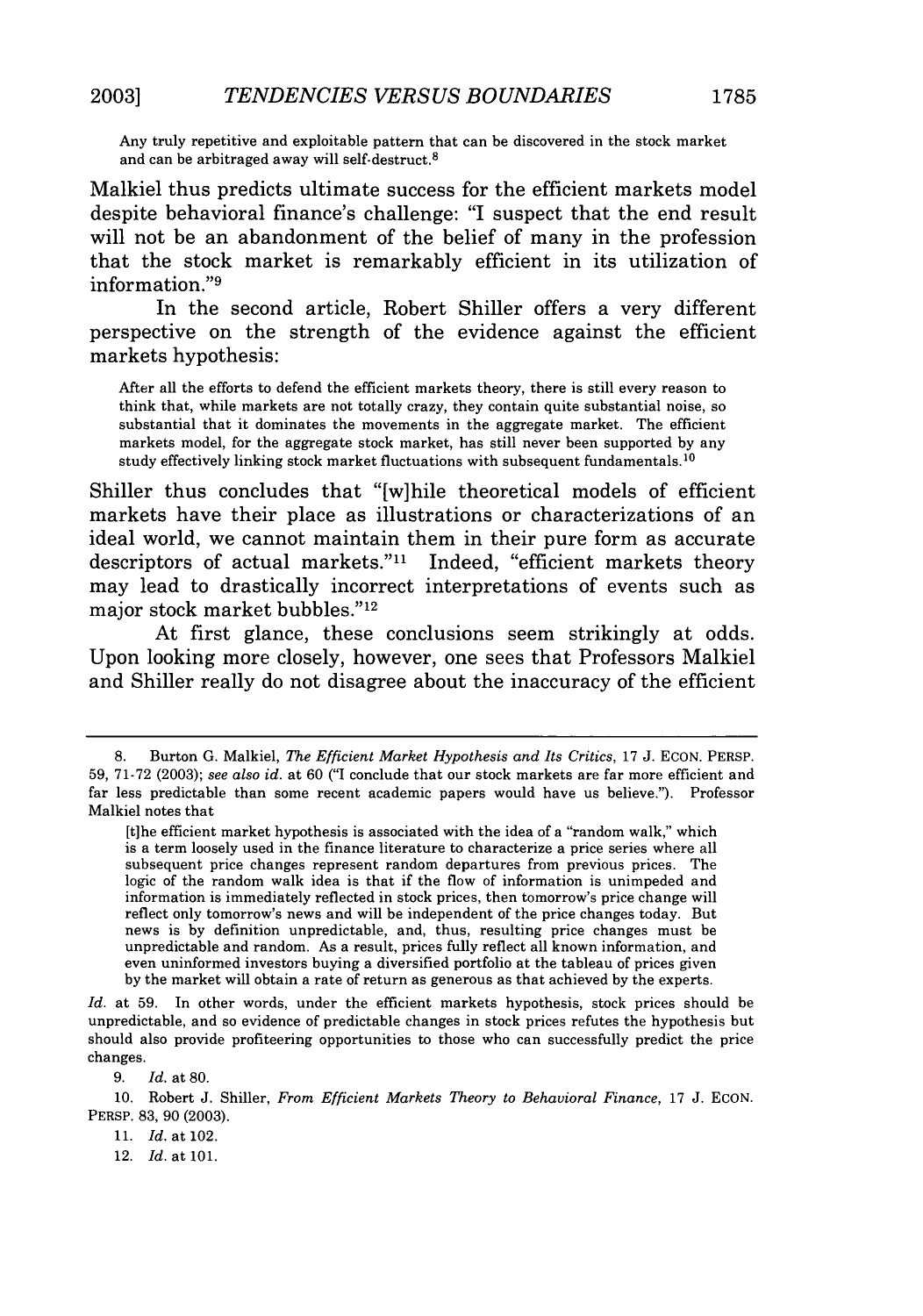capital markets hypothesis, but simply differ in their views about the importance of the behavioral finance evidence. Whereas Malkiel argues that the efficient markets model, despite its failures, provides a better investment guide than the collection of anomalies found within behavioral finance, Shiller argues that behavioral finance research falsifies the efficient markets hypothesis in several important respects regardless of whether the anomalies revealed through this research translate into profit opportunities.13

Similar evaluative processes are at work in the recent assessments of legal decision theory **by** Professor Prentice and me. Professor Prentice emphasizes how thoroughly behavioral research refutes the rational actor hypothesis embraced **by** law and economics, and he provides an impressive array of examples of this refutation. I accept that the rational actor hypothesis has been refuted, but I question the robustness of these refutations and argue that their implications for the law are not clear (i.e., Prentice emphasizes the bounds on rationality, while I emphasize the bounds on  $irrationality.$ <sup>14</sup> The enabling factor behind our equally credible but

What I do not argue is that market pricing is always perfect. After the fact, we know that markets have made egregious mistakes, as I think occurred during the recent Internet "bubble." Nor do I deny that psychological factors influence securities prices. But I am convinced that Benjamin Graham was correct in suggesting that while the stock market in the short run may be a voting mechanism, in the long run it is a weighing mechanism. True value will win out in the end. Before the fact, there is no way in which investors can reliably exploit any anomalies or patterns that might exist. I am skeptical that any of the "predictable patterns" that have been documented in the literature were ever sufficiently robust so as to have created profitable investment opportunities, and after they have been discovered and publicized, they will certainly not allow investors to earn excess returns.

Malkiel, *supra* note 8, at 61 (citation omitted). Shiller further writes:

[Tihe mere fact that anomalies sometimes disappear or switch signs with time is no evidence that the markets are fully rational. That is also what we would expect to see happen even in highly irrational markets. (It would seem peculiar to argue that irrational markets should display regular and lasting patterns!)

Shiller, *supra* note 10, at 102.

<sup>13.</sup> *Compare* Shiller, *supra* note 10, at 101 ("In judging the impact of behavioral finance to date, it is important to apply the right standards. Of course, we do not expect such research to provide a method to make a lot of money off of financial market inefficiency very fast and reliably."), *with* Malkiel, *supra* note **8,** at 60 ("[T]he evidence is overwhelming that whatever anomalous behavior of stock prices may exist, it does not create a portfolio trading opportunity that enables investors to earn extraordinary risk adjusted returns."). Malkiel further writes:

<sup>14.</sup> Several years ago Keren and Wagenaar made the useful point that there are bounds on both our rationality and irrationality. *See* Gideon Keren & Willem A. Wagenaar, *On the Psychology of Playing Blackjack: Normative and Descriptive Considerations with Implications for Decision Theory,* 114 J. EXPERIMENTAL PSYCHOL.: GENERAL 133, 157 (1985) ("The players observed in the present study could be well described by what Simon has termed as *bounded rationality* or quasi rationality. Their intuitions are clearly limited and error prone. Yet, they are also setting constraints on the use of wrong beliefs and heuristics which may potentially be misleading.... To make the description more complete, we would also characterize the players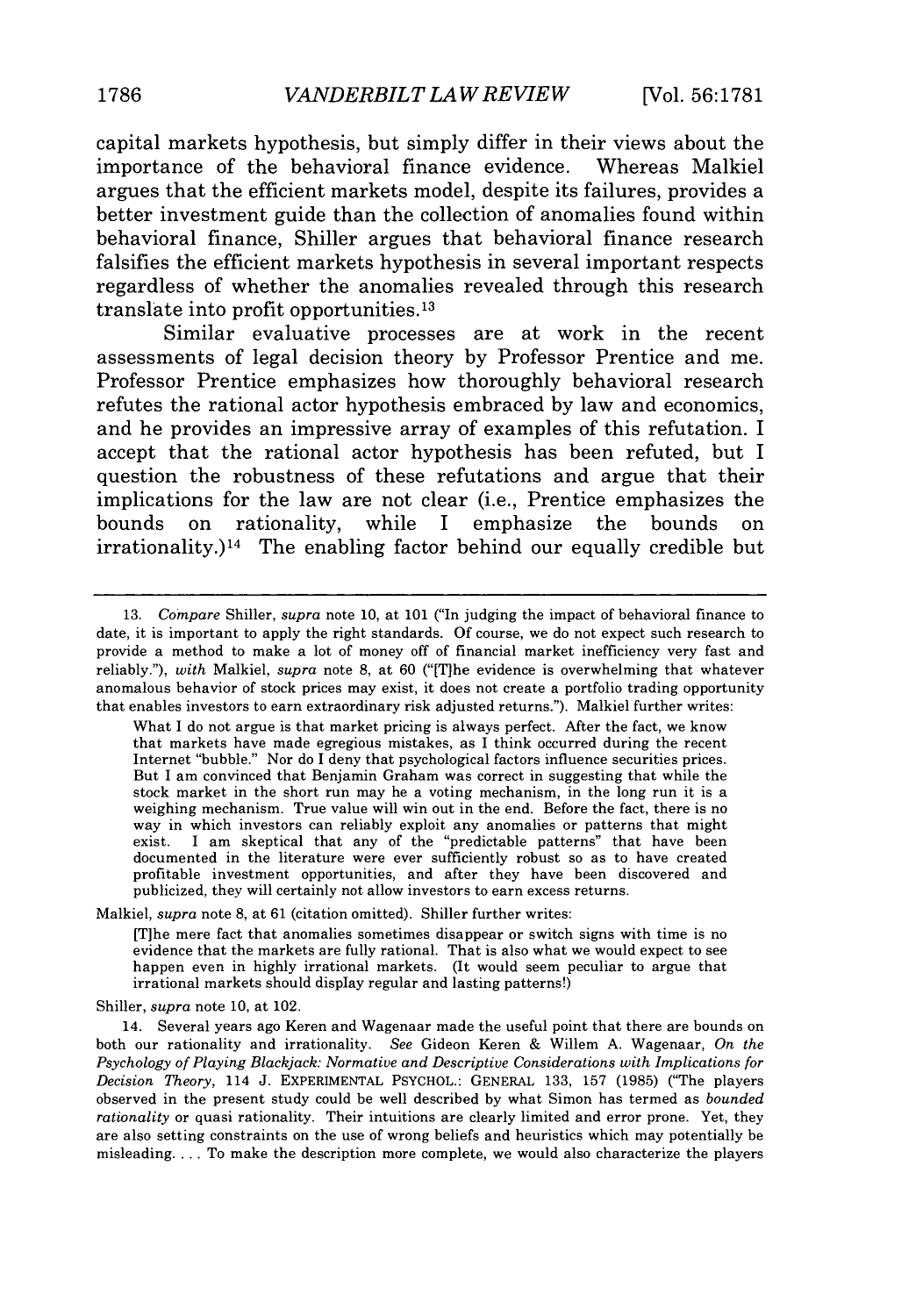different perspectives on legal decision theory is the complex nature of the evidence on human rationality.

Good illustrations of the ambiguous implications of this body of evidence are found in instances where Professor Prentice and I rely on precisely the same research to reach different conclusions. As a first example, consider the case of whether financial incentives improve performance on tests of rational thinking, an important question because such tests most commonly employ hypothetical as opposed to real payoffs. 15 Professor Prentice cites a literature review by Camerer and Hogarth on the effects of financial incentives on rational behavior for the proposition that "[t]he most common result is that incentives did not affect mean performance."<sup>16</sup> This proposition supports Prentice's view that, often, studies using hypothetical payoffs yield the same results as studies using real payoffs. I, on the other hand, rely on the same work for the proposition that, "as Camerer and Hogarth

16. Prentice, *supra* note 4, at 1751-52 (citing Colin F. Camerer & Robin M. Hogarth, *The Effects of Financial Incentives in Experiments: A Review and Capital -Labor-Production Framework,* 19 J. RISK & UNCERTAINTY 7, 22 (1999)). Prentice further states:

In some judgment and decision tasks, incentives often hurt performance. In some areas where concentration and attention are important, financial incentives often do improve decision making by increasing the subject's motivation and/or attention, but Stone and Ziebart note that "financial incentives are no panacea for eliminating decision biases. Instead, incentives appear to increase the extent of attention given to a task, but also to increase potentially distracting emotions." Kuhberger and colleagues list several examples of important areas where no significant differences were found between hypothetical and real decisions, concluding "the general consensus among psychologists seems to be that hypothetical choices give a reasonable, qualitatively correct picture of real choices." They then pursued their own study and found that similar preference reversals regarding framing were obtained using both hypothetical and real decisions for both small and large payoffs. These results are supported by the numerous studies cited above where laboratory results were confirmed in the field.

as being guided by what might be termed as *bounded irrationality.* We speculate that this latter description can be generalized beyond the limited context of playing blackjack." (citation omitted)).

<sup>15.</sup> For example, many experiments on decision making under risk use hypothetical gambles to examine whether subjects' preferences are consistent with the predictions of subjective expected utility theory or whether they show systematic deviations from the predictions of how a perfectly rational actor would act under expected utility theory. *See, e.g.,* Colin Camerer, *Individual Decision Making, in* THE HANDBOOK OF EXPERIMENTAL ECONOMICS 587, 589 (John H. Kagel & Alvin E. Roth eds., 1995) ("In the psychology experiments, subjects are often not paid according to their performance, or are paid small amounts; stimuli have natural labels that may induce nonmonetary utilities; subjects do not always make repeated choices under stationary replication; treatments are sometimes created by deceiving subjects; and so forth. As a result, many economists discount evidence from the psychologists' studies.").

*Id.* at 1752 (footnotes omitted); *see also id.* at 1748 ("[Sltudies generally show that there is not much difference between laboratory decision making and real world decision making." (footnote omitted)). He does note some evidence of differences in results, however. *Id.* at 1748 n.449 ("There certainly are studies showing differences in some contexts when incentives are introduced." (citations omitted)).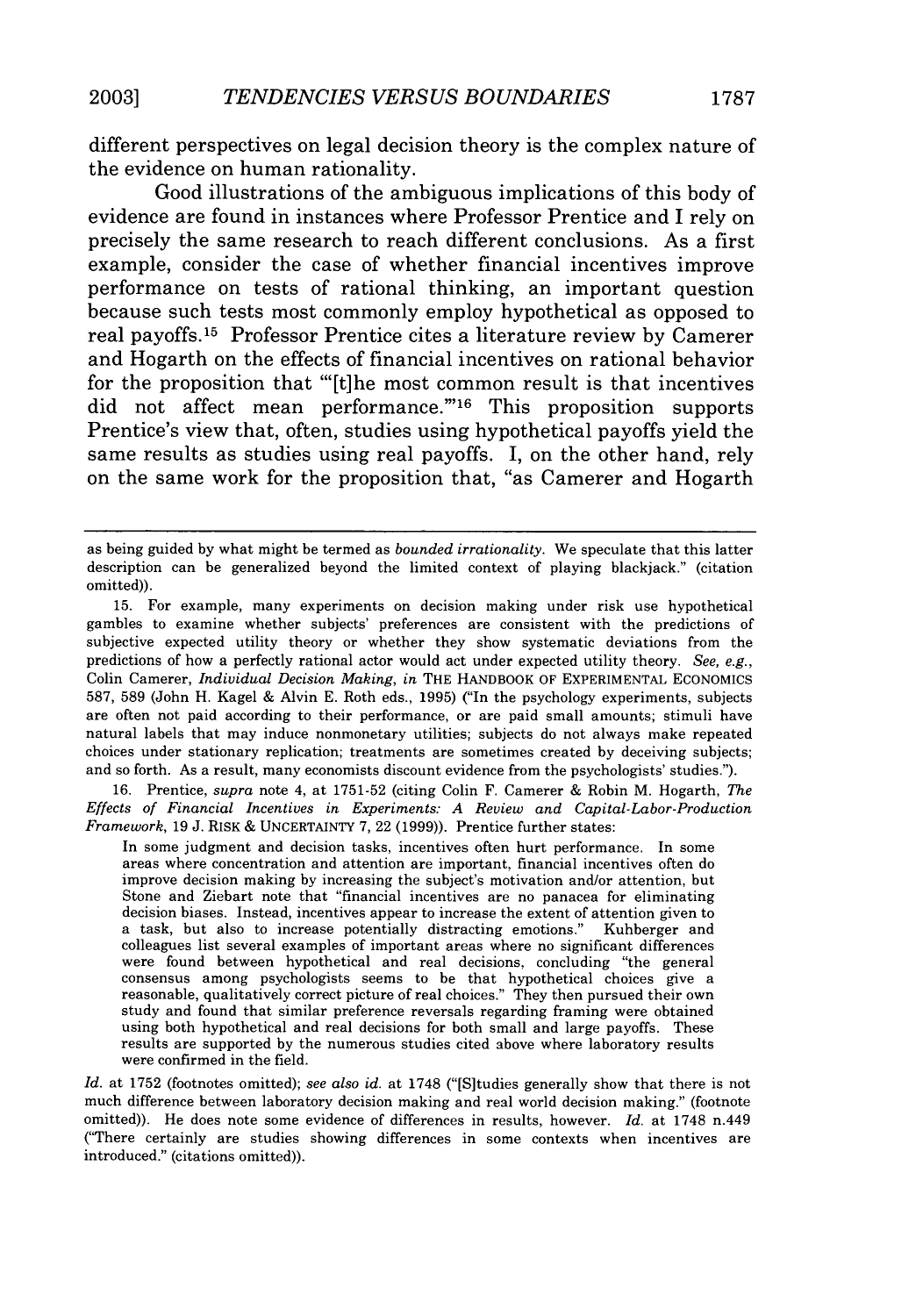emphasize, the existing data [on the effect of financial incentives] cannot properly be summarized in simple, dichotomous terms. Sometimes decisions with material consequences are the same as decisions without material consequences; sometimes they are different."<sup>17</sup>

On this point, it is worth noting that Vernon Smith, who, as Prentice indicates, was a co-recipient with Daniel Kahneman of the 2003 Nobel Prize for economics,<sup>18</sup> has recently written that "[a]nyone who doubts that payoffs can and do matter has not looked at the evidence. What is not predictable by any theory is what situations will be sensitive at what payoff levels and what situations will not be sensitive at the levels commonly used."<sup>19</sup> Smith's statement accords with my intended point: much remains to be learned about material incentives and rational behavior, and, just as we should not assume incentives are a panacea for eliminating judgmental biases and decision errors-Prentice's point-we should likewise not ignore the possible effects of incentives.

In another example of our divergent interpretations of the same evidence, Professor Prentice emphasizes the empirically informed, yet primarily theoretical, analysis by Kerr, MacCoun, and Kramer to the effect that group deliberation will often not prevent the appearance of psychological biases.<sup>20</sup> In contrast, I emphasize the empirical analysis by Kerr and his colleagues to support the proposition that there are no simple conclusions when it comes to groups and psychological biases: "In some cases, group deliberations and collective decisionmaking moderate bias, in some cases they have no apparent net effect, and in some cases they amplify bias." $21$  Again,

<sup>17.</sup> Mitchell, *Incompetence, supra* note 2, at 119; *see also* Camerer & Hogarth, *The Effects of Financial Incentives in Experiments: A Review and Capital-Labor-Production Framework,* 19 J. RISK & UNCERTAINTY 7, 8 (1999) ("The extreme positions, that incentives make no difference at all, or always eliminate persistent irrationalities, are false.").

*<sup>18.</sup> See* Prentice, supra note 4, at 1775 n.585.

<sup>19.</sup> Vernon L. Smith, *Method in Experiment: Rhetoric and Reality,* 5 EXPERIMENTAL ECON. 91, 101-02 (2002).

<sup>20.</sup> *See* Prentice, *supra* note 4, at 1715 ("Similarly, in 1996 Kerr and his colleagues reviewed all the studies they could find regarding differences in individual and group bias, and concluded that there is little difference between group and individual bias." (footnote omitted)). Prentice cites to portions of the Kerr, MacCoun, and Kramer article drawing conclusions from a theoretical analysis (based on the social decision scheme model) of how different types of groups are likely to be affected by the biases of individual group members. *See id.* at 1715 nn.273-75 (citing Norbert L. Kerr et al., *Bias in Judgment: Comparing Individuals and Groups,* 103 PSYCHOL. REV. 687, 713-14 (1996)).

<sup>21.</sup> Mitchell, *Pessimism, supra* note 2, at 2004. Kerr, MacCoun, and Kramer draw the following conclusion from their review of then-existing empirical data:

The central question of this paper has been, "Which is more likely to make a biased judgment, individuals or groups?" Our overview of the relatively small and diverse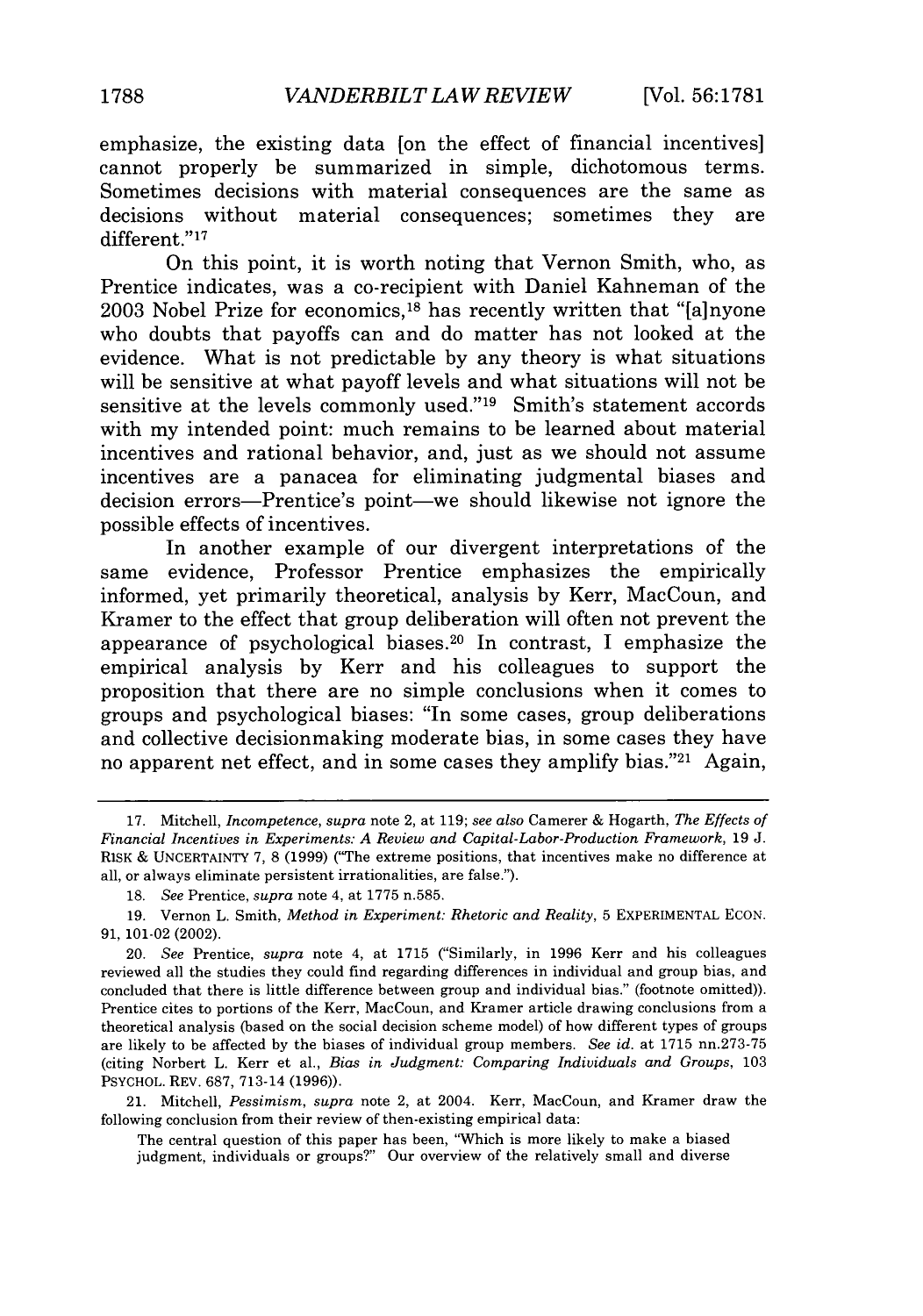I caution against simple extrapolations from the evidence, while Professor Prentice focuses on the fact that group deliberation does not provide refuge for proponents of the rationality assumption.

As a final illustration of our differing interpretations, Professor Prentice notes that Vernon Smith's work on experimental markets reveals that feedback and market experience do not completely extinguish irrational behavior,<sup>22</sup> whereas I cite Smith's work to show that behavior in single-decision and repeated-decision settings does differ at times and that some learning does occur in market settings.<sup>23</sup> Recent evidence on the issue of whether markets foster rational behavior further illustrates the difficulty in reaching simple conclusions in the rationality-irrationality debate. In two sets of studies into the impact of market forces on the appearance and survival of anomalous decision-making behavior, the economist John List found that level of experience in the marketplace mediates rationality. In one set of studies of a naturally occurring market, List found that prospect theory predicted the behavior of inexperienced consumers while neoclassical microeconomic theory predicted the behavior of experienced consumers. 24 In a second set of market studies, List found evidence of an endowment effect that dissipated

Kerr et al., *supra* note 20, at 713.

23. *See* Mitchell, *Pessimism, supra* note 2, at 1978 & n.144; Mitchell, *Incompetence, supra* note 2, at 165-66 & n.299.

24. JOHN A. LIST, NEOCLASSICAL THEORY VERSUS PROSPECT THEORY: EVIDENCE FROM THE MARKETPLACE 24-25 (Nat'l Bureau of Econ. Research, Working Paper No. w9736, 2003) ("In this study, I make use of three clean tests that pit neoclassical theory against prospect theory. I test the three hypotheses with data generated from a naturally occurring market. Examining trading patterns and bid/offer schedules in actual auctions for *everyday* consumables yields several unique insights. First, prospect theory is found to have strong predictive power for inexperienced consumers across both the trading and auction treatments. Second, for those consumers that have had a considerable amount of exchange opportunity in the sportscard marketplace, neoclassical theory predicts reasonably well, as I find sharp evidence that behavior approaches the neoclassical prediction for experienced agents. In light of the extant body of psychological evidence that reports limited transfer of learning across tasks, these results are quite surprising. The tentative conclusion regarding the underlying learning process at work is that agents with intense market experience have learned to part with entitlements, suggesting attenuation of the anomaly appears to take place on the sell side of the market rather than on the buy side."), http://www.nber.org/papers/w9736.

empirical literature suggested that there was no simple empirical answer to this question. Even when we restrict our attention to particular bias phenomena (e.g., framing effects, preference reversals), there was frequently little consistency in the direction (i.e., sign) and magnitude of observed relative bias, *RB.*

<sup>22.</sup> *See* Prentice, *supra* note 4, at 1704 ("Even the repeat games of experimental economist and Nobel Prize winner Vernon Smith demonstrated that the stock market, the market most likely of all markets to be efficient, often is not **....** Even repeat professional players in the financial markets-players who have time and incentive to perform well-are subject to many of the heuristics and biases that have been identified in lay persons by one-shot laboratory experiments." (footnotes omitted)).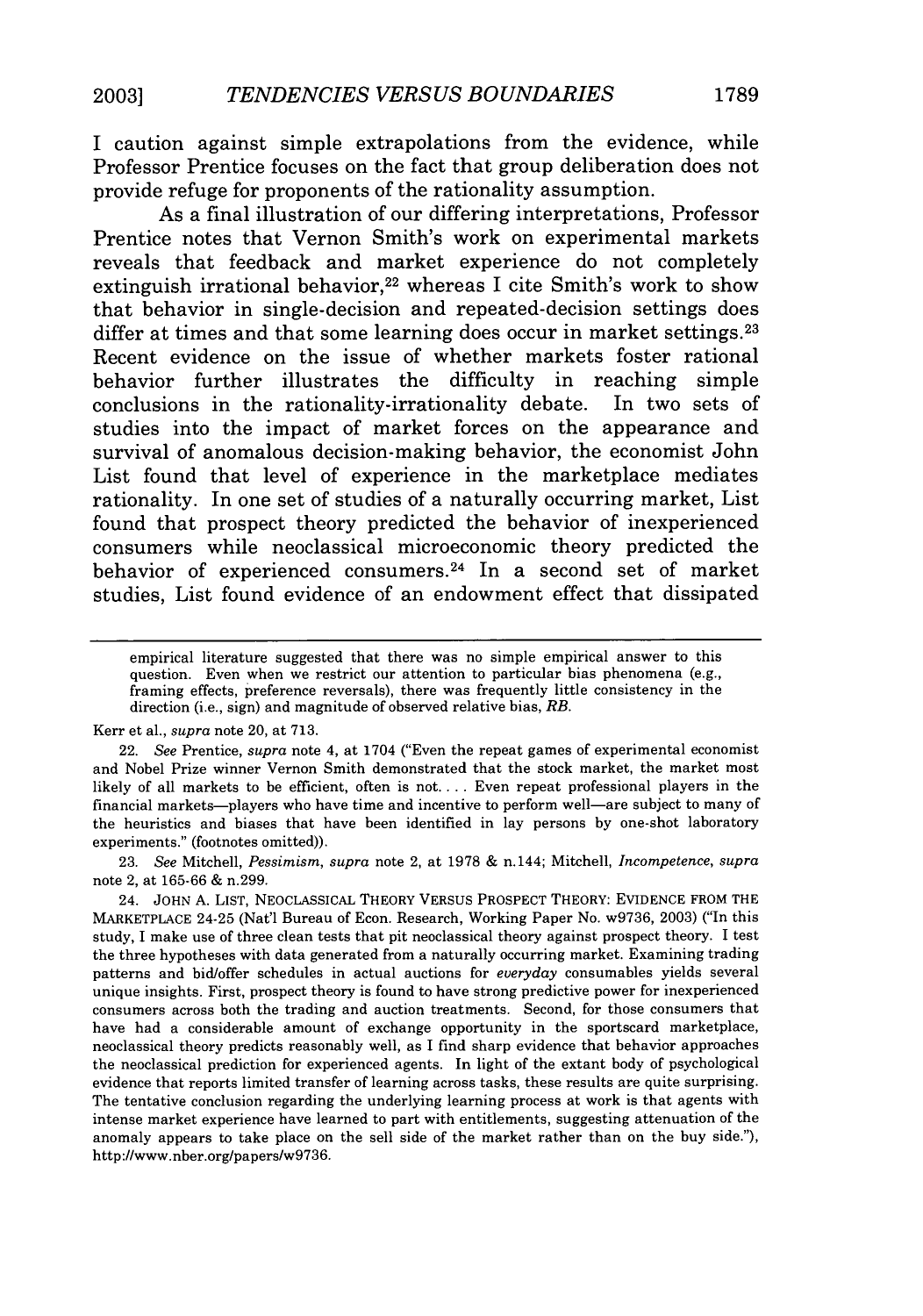appreciably with trading experience, with behavior converging toward the neoclassical prediction as experience intensified.<sup>25</sup> Thus, while market forces may not entirely extinguish irrational behavior, these forces may have important positive effects on behavior.

Despite the different lessons we draw from the mixed evidence on rationality, and these examples do not exhaust our differences in interpretation, 26 Professor Prentice and I do agree in some important

It should be noted that Professor List is not among the group of economists who refuse to accept the findings of behavioral economics, but he does seek to test the generalizability of experimental results. Sometimes his tests reveal strong support for behavioral economics' amendments to rational choice theory. For instance, in a study of undergraduates and experienced futures and options floor traders, Haigh and List found that, "while both traders and students fall prey to MLA [myopic loss aversion], traders fall prey to MLA to a *greater* extent than students **....** [Ojur findings suggest that expected utility theory may not model professional traders' behavior as well, and this finding lends credence to behavioral economics and finance models, which are beginning to relax the rationality assumptions used in standard financial economics." MICHAEL S. HAIGH **&** JOHN A. LIST, Do PROFESSIONAL TRADERS EXHIBIT MYOPIC Loss AVERSION? AN EXPERIMENTAL ANALYSIS 9 (Univ. of Maryland, Dept. of Agric. & Econ. Resources, Working Paper No. 02-18, 2002), http://www.arec.umd.edu/publications/papers/ working-papers-PDF-files/02-18.pdf.

For a recent study finding that repeated play within an experimental market reduced the hindsight bias, see Tarek El-Sehity et al., *Hindsight Bias and Individual Risk Attitude Within the Context of Experimental Asset Markets,* 3 J. PSYCHOL. & FIN. MARKETS 227, 233 (2002) ("Our results do not support the conjecture that traders in an experimental asset market are prone to hindsight bias in remembering their price predictions. Moreover, our results show that hindsight bias is not generally present; rather, it was moderated by the methodology in use. This result may be content-specific. In studies with almanac questions, hindsight bias seems robust, but in our experimental approach, personal experience and feedback about financial performance may crowd out the bias. Another explanation for our finding may be the withinsubjects design itself, more specifically an asymmetry in the ability to draw on prior information.").

26. Two others areas of debate merit brief mention. The first concerns the "experimental conversations" program of research that arose out of Kahneman and Tversky's own concerns about the settings in which so many cognitive heuristics are tested. *See* Mitchell, *Pessimism, supra* note 2, at 1980-81. Whereas Prentice reads the research on the effects of conversational cues to be "irrelevant to experiments regarding many of the heuristics and biases in the K-T tradition" but "particularly relevant to the dilution effect," Prentice, *supra* note 4, at 1706, I read this research to be relevant to the strength of the evidence for several of the biases and errors that legal decision theorists discuss. *See* Mitchell, *Pessimism, supra* note 2, at 1983-84 (citing research on the influence of conversational conventions and cues on the use of base rate information, the fundamental attribution error, susceptibility of eyewitnesses to misleading questions, the conjunction fallacy, primacy effects, framing effects, judgmental overconfidence, and the dilution effect).

<sup>25.</sup> John A. List, *Does Market Experience Eliminate Market Anomalies?,* 118 Q.J. ECON. 41, 70-71 (2003) ("In this study, I depart from traditional experimental investigation by observing actual market behavior. Examining behavior in four field experiments across disparate markets yields several unique insights. First, the field data suggest that there is an overall endowment effect. Second, within both institutions-observed trading rates and explicit value revelation-I find strong evidence that individual behavior converges to the neoclassical prediction as trading experience intensifies **....** These results provide initial evidence consistent with the notion that market experience eliminates market anomalies.").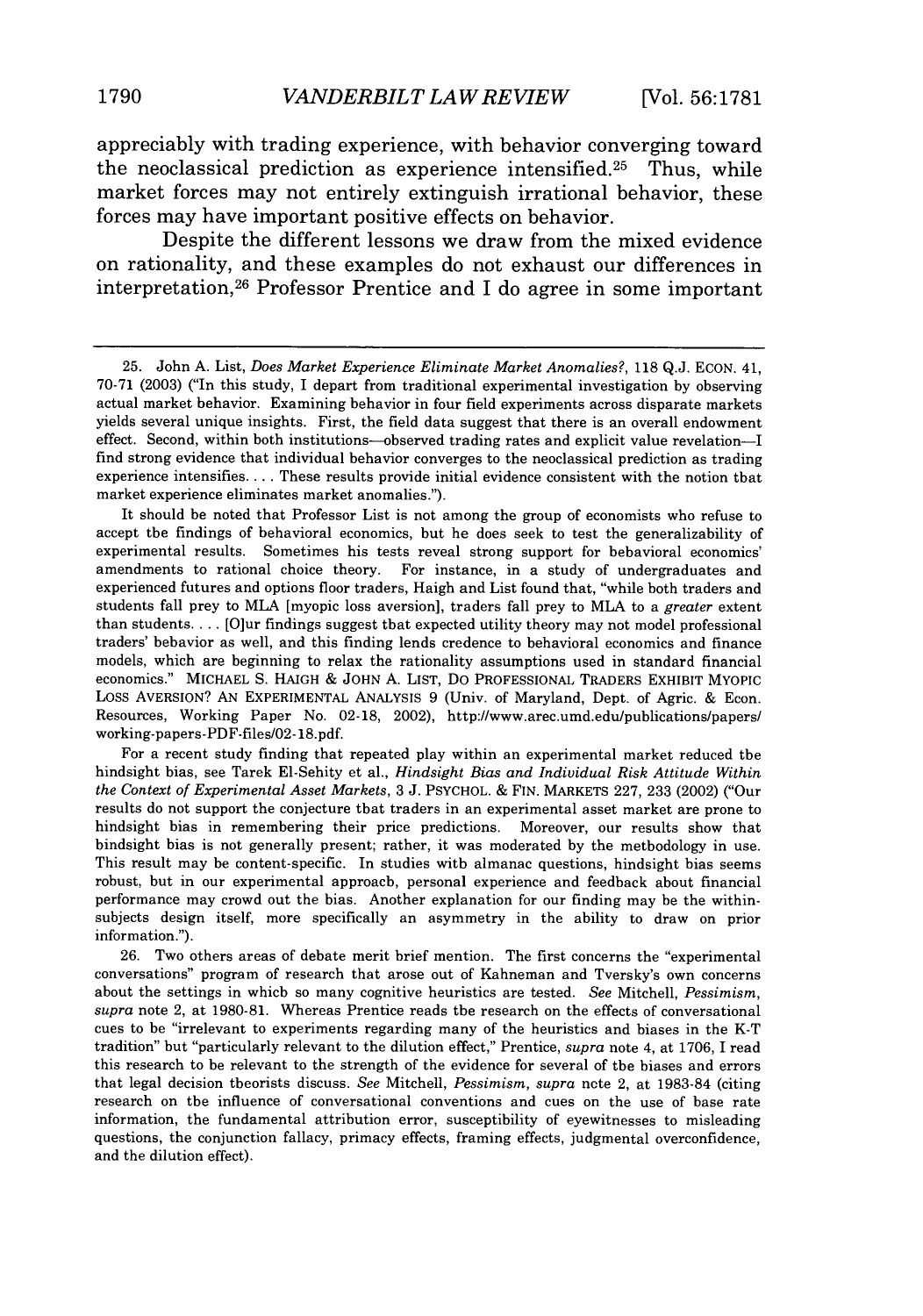respects on the lessons to be learned. We agree most broadly that economic models of behavior are often quite inaccurate and that psychological models are sometimes more accurate. Nevertheless, we disagree on the conditions under which we can declare "K-T Man" a better model than "Chicago Man." In other words, we agree that revision or replacement of the rational actor model is appropriate, but we debate the details of how, when, and to what extent such revisions should occur.<sup>27</sup>

I take a cautious approach to prescription that seeks to target the persons who may be most prone to irrationality without adversely affecting those who are not. I therefore suggest a few possible procedural reforms that might have this effect, 28 an approach similar

27. *See* Prentice, *supra* note 4, at 1720 ("In other words, to some extent we are now arguing about details. Mitchell essentially admits this. He does not argne that the Chicago Man model in any way approximates how people actually act. He does not reject the psychological analysis of law. It is the details he quibbles over, and the scientific work of nailing down those details will be ongoing for a long, long time." (footnotes omitted)).

28. See Mitchell, *Incompetence, supra* note 2, at 132-35 (discussing possible "do no harm" reforms, including statistical training for judges, presentation of evidence in frequency and

Also, I do not believe the evidence is quite as clear as Prentice suggests that behavior in within-subjects experiments often mirrors behavior in between-subjects experiments. *See* Prentice, *supra* note 4, at 1685 ("In short, psychologists often study the same phenomena with both between-subjects and within-subjects studies and usually (but not invariably) find similar results," (footnote omitted)). *But see* Daniel Kahneman & Shane Frederick, *Representativeness Revisited: Attribute Substitution in Intuitive Judgment, in* HEURISTICS AND BIASES: THE PSYCHOLOGY OF INTUITIVE JUDGMENT 49, 72 (Thomas Gilovich et al. eds., 2002) ("Betweensubjects and factorial designs often yield different results in studies of intuitive judgment."). In fact, if within-subjects and between-subjects designs did commonly yield similar results without changes to the experimental design, we would probably see many more within-subjects designs because they require fewer subjects and often less time, increase the power of the study, and allow the subject to act as her own control within the study-all very attractive features. *See* Elizabeth J. Heillier, *Within-Subject Designs, in* LABORATORY PSYCHOLOGY: A BEGINNGER'S GUIDE 39, 45-46 (Julia Nunn ed., 1998). However, for some of the very reasons that Prentice notes, such as demand characteristics and carryover effects, *see* Prentice, *supra* note 4, at 1680- 81, subject behavior in within-subjects designs does often differ from that in between-subjects designs, making within-subject designs less common in heuristic and bias research. *See* Albert Erlebacher, *Design and Analysis of Experiments Contrasting the Within- and Between-Subjects Manipulation of the Independent Variable,* 84 PSYCHOL. BULL. 212, 212 (1977) ('Many experiments have shown, however, that the two experimental designs do not always yield similar results."); Paul A. Klaczynski et al., *Goal-Oriented Critical Reasoning and Individual Differences in Critical Reasoning Biases,* 89 J. EDUC. PSYCHOL. 470, 472 (1997) ("Research on the biased application of reasoning strategies has typically been conducted with between-subjects designs. Reasoning biases are demonstrated when one group readily assimilates the enhancing information to their existing beliefs and a second group uses complex reasoning to reject threatening information." (citations omitted)); *see also* J. MERRILL CARLSMITH ET AL., METHODS OF RESEARCH IN SOCIAL PSYCHOLOGY 267 (1st ed. 1976) ("In social-psychological experiments, within-subjects designs are rare. This is because in many research situations there is a strong probability that participation in one condition will influence, or 'contaminate,' a subject's response to the second condition."); Erlebacher, *supra,* at 212 ("Most experiments in personality or social psychology tend to be performed with a between-subjects design.").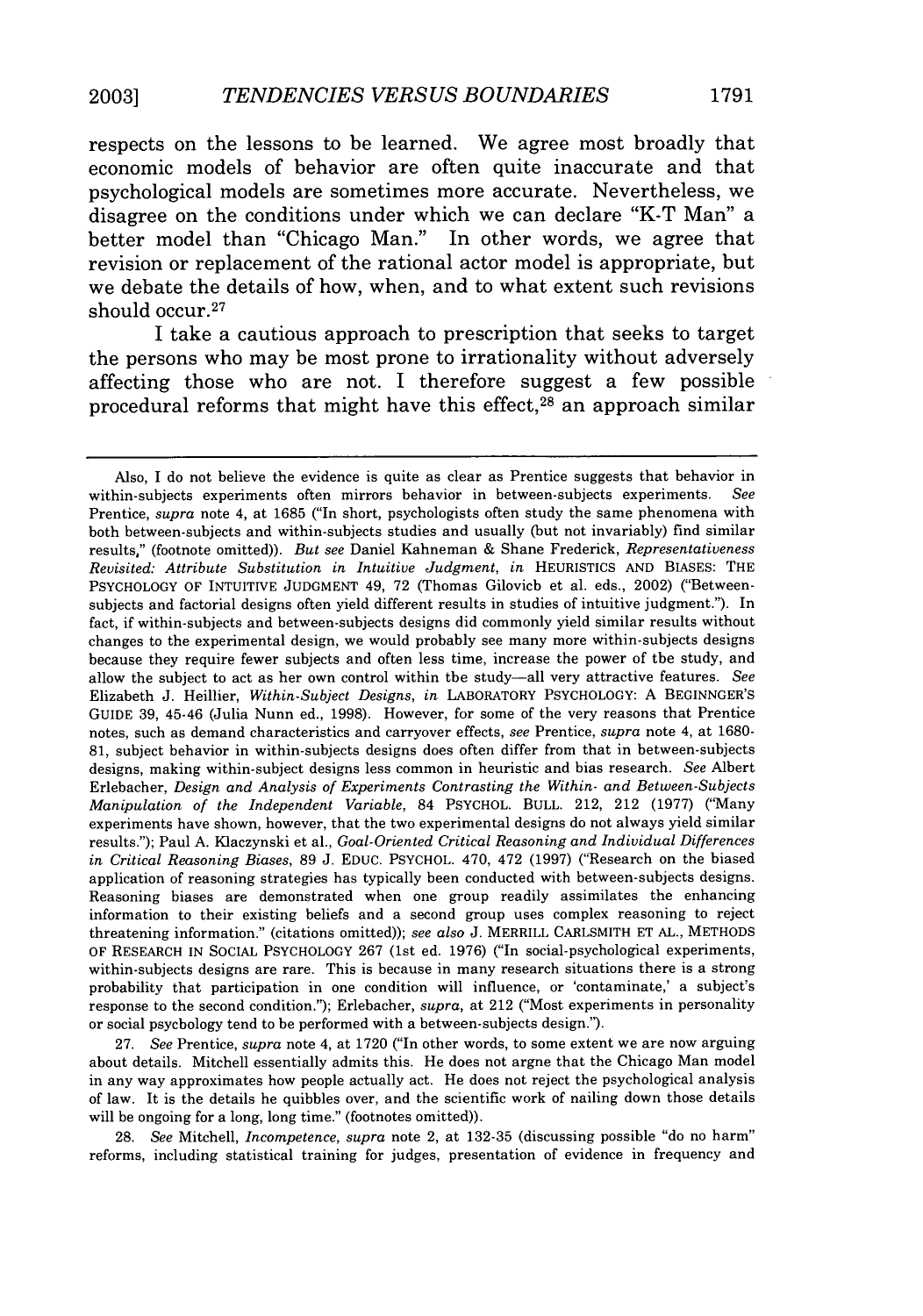to the "asymmetric paternalism" approach recently discussed **by Colin** Camerer and his colleagues. 29 Professor Prentice, however, believes that I have been "unduly timid in failing to embrace numerous other policy prescriptions offered **by** legal decision theorists."30 Eventually **I** may overcome my admitted prescriptive timidity, but I believe we still have much to learn about the conditions under which we act rationally and irrationally before we attempt wide-scale reforms, as Camerer and his colleagues likewise suggested recently:

The scientific consolidation of psychological findings into a new brand of behavioral economic theory breathes new life into the rationales for paternalistic regulation **....** In a sense, behavioral economics extends the paternalistically protected category of "idiots" to include most people, at predictable times. The challenge is figuring out what sorts of "idiotic" behaviors are likely to arise routinely and how to prevent them, while imposing minimal restrictions on those who behave rationally. $31$ 

One way to obtain a better idea of when we do and do not act like "idiots" is through the meta-analytic synthesis of existing judgment and decision-making research, another important point on which I believe Professor Prentice and I agree. $32$  A single metaanalytic study, using systematic techniques for the estimation of effect sizes and effect parameters over collections of studies, may provide

probability formats, jury instructions that encourage active, open-minded thinking, and the exposition requirements to debias risk assessments).

<sup>29.</sup> *See* Colin Camerer, Samuel Issacharoff, George Loewenstein, Ted O'Donoghue & Matthew Rabin, *Regulation for Conservatives: Behavioral Economics and the Case for 'Asymmetric Paternalism,"* 151 U. PA. L. REV. 1211, 1212 (2003) ("Our purpose in this Article is to argue that in many cases it is possible to have one's cake and eat it too. We propose an approach to evaluating paternalistic regulations and doctrines that we call 'asymmetric paternalism.' A regulation is asymmetrically paternalistic if it creates large benefits for those who make errors, while imposing little or no harm on those who are fully rational. Such regulations are relatively harmless to those who reliably make decisions in their best interest, while at the same time advantageous to those making suboptimal choices." (footnote omitted)).

<sup>30.</sup> Prentice, *supra* note 4, at 1763.

<sup>31.</sup> Camerer et al., *supra* note 29, at 1218; *see also id.* at 1254 ("To sum up: asymmetric paternalism helps those whose rationality is bounded from making a costly mistake and harms more rational folks very little. Such policies should appeal to everyone across the political spectrum and can potentially shift the debate from one about whether or not paternalism is justified, to one about whether the benefits of mistake prevention are larger than the harms imposed on rational people. The idea is designed to foster debates about paternalism on these empirical terms. Creating a sharp empirical debate may, in turn, encourage social scientists and lawyers to generate new answers.").

<sup>32.</sup> Although Professor Prentice properly notes that meta-analysis has its limitations, Prentice, *supra* note 4, at 1689 ("For example, several critics of [null hypothesis significance testing] have supported greater use of confidence intervals, model fitting, and meta-analyses, although these statistical methods have their own limitations." (footnotes omitted)), he does not affirmatively deny its potential value and he does cite favorably findings from meta-analytic studies. *See* id. at 1691-93. For a discussion of criticisms of meta-analysis, see R. Rosenthal & M.R. DiMatteo, *Meta-analysis: Recent Developments in Quantitative Methods for Literature Reviews,* 52 ANN. REV. PSYCHOL. 59, 66-68 (2001).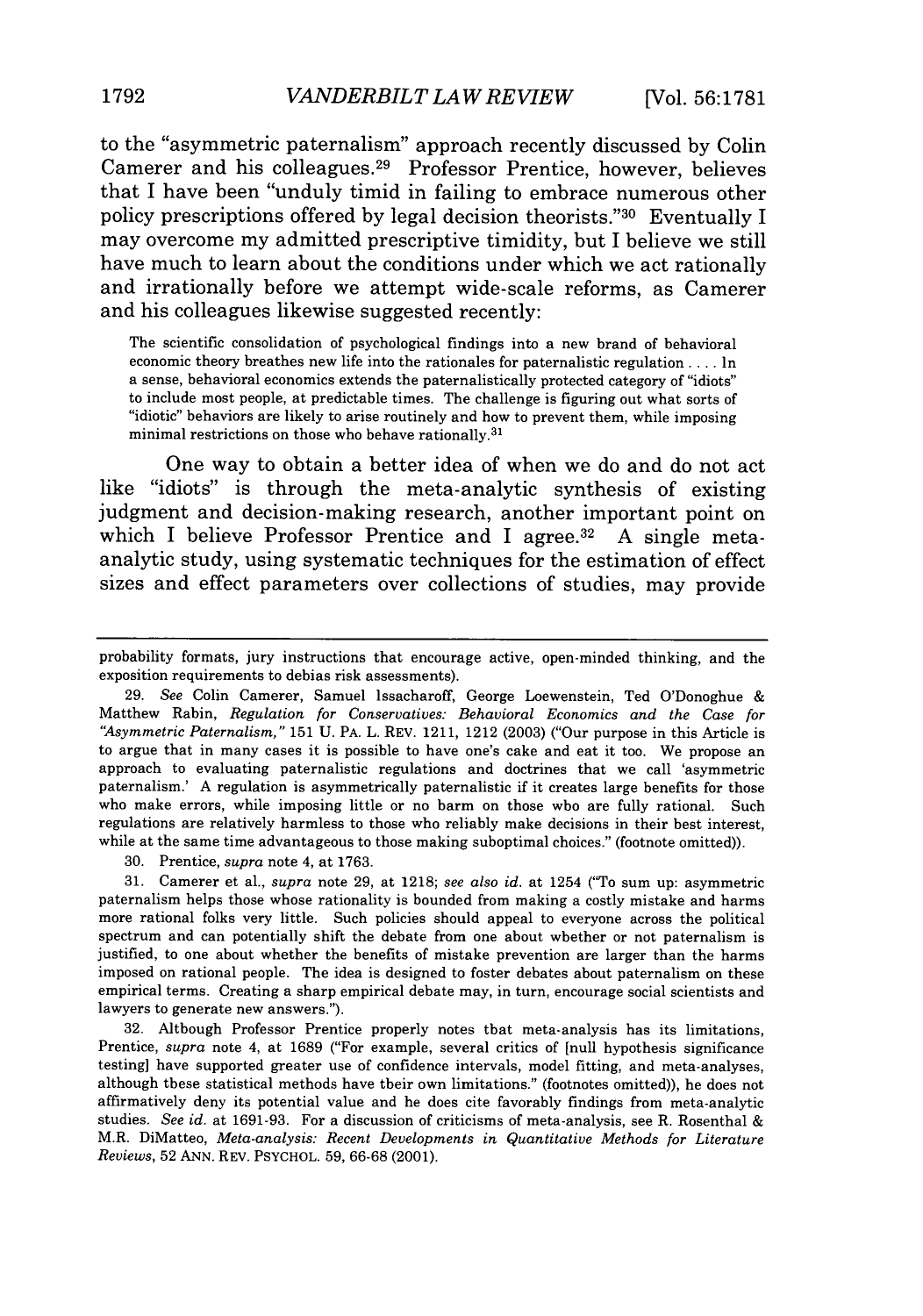more useful information for policy-making purposes than hundreds of individual studies. 33 So Prentice and I can each cite numerous studies whose individual statistically significant results seem to provide strong support for our respective views-as we each do-but in the end these studies provide limited information about subsets of people acting in subsets of situations, and numerous inferences and judgments must be made to extend the findings more broadly. Although meta-analysis does not obviate the need for such inferences and judgments, it provides a much more systematic and reliable basis for them than qualitative literature reviews.<sup>34</sup>

Perhaps most importantly, Professor Prentice and I agree that predictable individual and situational differences exist in rational behavior and that legal decision theory must take these differences into account. Thus, it makes no sense for legal decision theorists to speak of legal actors as if they are all "equally incompetent": individuals are not equally likely to fall prey to cognitive illusions, and situations are not equally likely to elicit irrational behavior. On this point, Professor Prentice asserts that a careful reading of legal decision theory would lead one to conclude that legal decision theorists

Although a meta-analysis can be quite useful in organizing findings from a large number of studies, note that a large number of studies is not a prerequisite to meta-analysis. *See* MARK W. LIPSEY & DAVID B. WILSON, PRACTICAL META-ANALYSIS 7 (2001) ("We hasten to add, however, that meta-analysis does not require large numbers of studies and, in some circumstances, can be usefully applied to as few as two or three study findings.").

<sup>33.</sup> *See* Rosenthal & DiMatteo, *supra* note 32, at 61 ('Meta-analysis allows the combining of numerical results from a few or many studies, the accurate estimation of descriptive statistics and the explanation of inconsistencies as well as the discovery of moderators and mediators in bodies of research findings."). For examples of just such useful meta.analyses, see Jay J.J. Christensen-Szalanski & Cynthia Fobian Willham, *The Hindsight Bias: A Meta-analysis,* 48 ORGANIZATIONAL BEHAV. & HUMAN DECISION PROCESSES 147 (1991); Anton Kfihberger et al., *The Effects of Framing, Reflection, Probability, and Payoff on Risk Preference in Choice Tasks,* <sup>78</sup> ORGANIZATIONAL BEHAV. & HUMAN DECISION PROCESSES 204 (1999); Anton Krlhberger, *The Influence of Framing on Risky Decisions: A Meta-analysis,* 75 ORGANIZATIONAL BEHAV. & HUMAN DECISION PROCESSES 23 (1998); Jennifer K. Robbennolt, *Outcome Severity and Judgments of "Responsibility": A Meta-analytic Review,* 30 J. APPLIED SOC. PSYCHOL. 2575 (2000).

<sup>34.</sup> *See* HARRIS COOPER, SYNTHESIZING RESEARCH 2 (3d ed. 1998) ("A social scientist performing a research synthesis makes numerous decisions that affect the outcomes of his or her work. Each choice may create threats to the outcome's trustworthiness. Therefore, if social science knowledge contained in research syntheses is to be believable, research synthesists must be required to meet the same rigorous methodological standards that are applied to primary researchers."); Rosenthal & DiMattteo, *supra* note 32, at 61-62 ("Reviews of research have been valuable to many fields, but when presented and described only qualitatively, the results of conflicting studies can be confusing. Qualitative or narrative methods approach controversy by listing and describing conflicting findings, and sometimes by trying to group or otherwise configure those that have various types of results or outcomes. Yet, it may be all too tempting for authors of narrative reviews consciously or unconsciously to select and describe studies to support their own understanding of the literature and/or their own established theoretical positions.").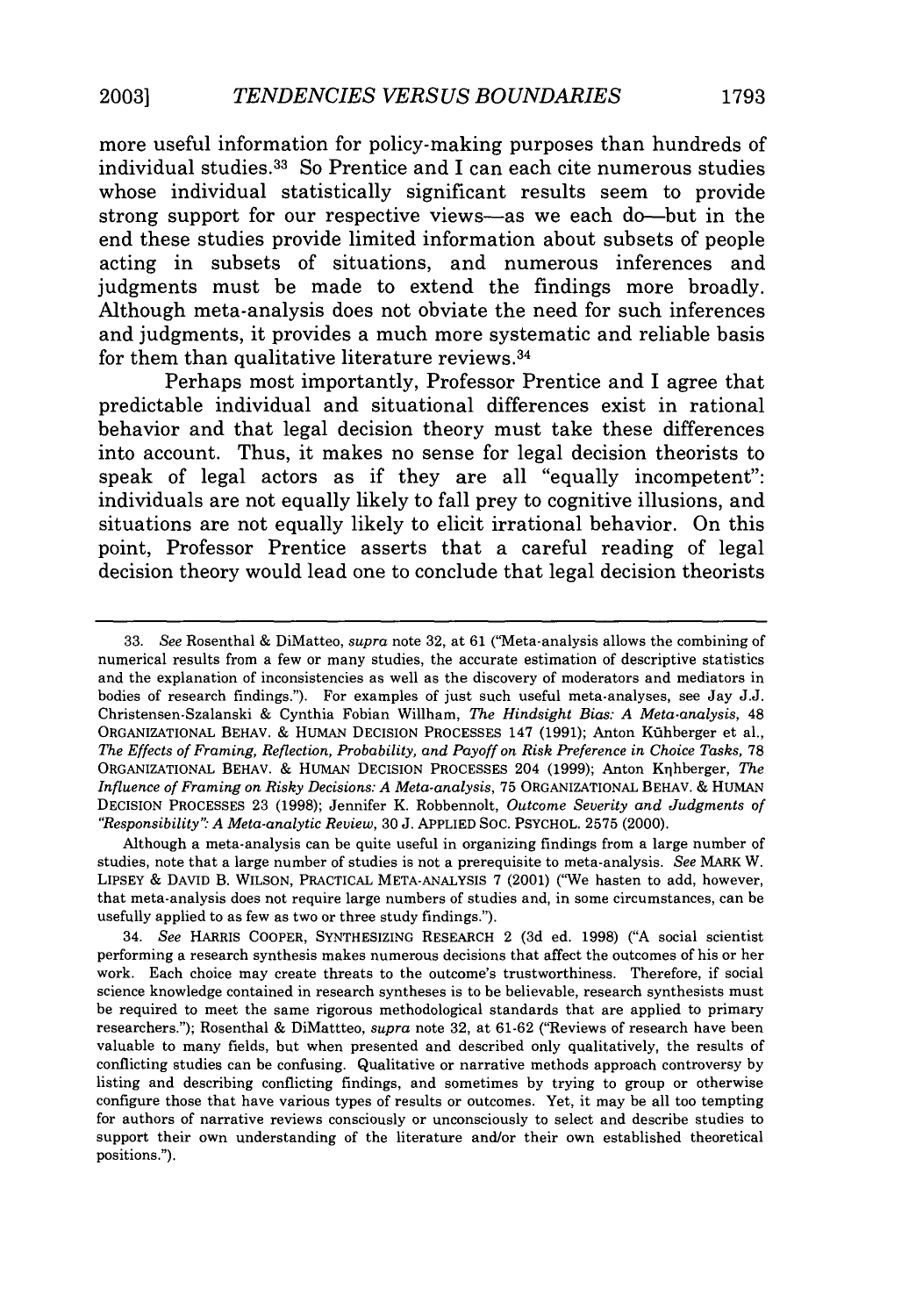have always believed in the situation- and person-specific nature of irrational behavior. In other words, my argument against the "equal incompetence" model of thought-the cognitive model that I contend was developing within legal decision theory-is a fight against a straw man. 35 Jeffrey Rachlinski similarly accuses me of the "cheap academic stunt" of "[mlischaracterizing a line of scholarship and then attacking that mischaracterization." 36 Although Professors Prentice and Rachlinski accept my case for the context-dependence of irrationality, they contend that legal scholars already knew this and had been acting as if they knew **it.3<sup>7</sup>**

**I** find my indictment on this point a bit hard to swallow when overly broad and empirically dubious claims about behavior continue to appear within the legal decision theory literature, such as in the following examples (on top of the numerous examples I cited in my previous articles):<sup>38</sup>

37. *See* Prentice, *supra* note 4, at 1722 ("Contrary to [Mitchell's] claim of assumed 'equal incompetence' on behalf of all people in all situations, legal decision theorists recognize individual and situational variations."); Rachlinski, *supra* note 36, at 1167 n.18 ("To be sure, the author of these studies successfully refutes the claim that context or incentives do not affect the magnitude of the cognitive phenomena that psychologists have observed. Inasmuch as no one has ever advocated such a position, however, it is hard to see the value of such a refutation.").

38. In both of my articles in question, I quote at length numerous empirical claims within legal decision theory that I found troubling. *See, e.g.,* Mitchell, *Pessimism, supra* note 2, at 1917 n.15, 1918-20 n.18; Mitchell, *Incompetence, supra* note 2, at 69 n.2, 70-72 nn.4-7, 84-85 n.41. In these articles, I acknowledge that not all legal decision theorists share exactly the same views and that at various points we find some cautionary statements to accompany the bold statements. *See, e.g.,* Mitchell, *Pessimism, supra* note 2, at 1915 n.12 ("Of course, not all legal decision theorists will subscribe to every claim made by every other legal decision theorist, and no single legal decision theory yet exists. To limit confusion and increase the fairness of my remarks, I attempt to provide as much detail as possible on who has made what particular claims, including direct quotation of the statements at issue."); *id.* at 1933 n.44 ("Legal decision theorists generally express caution in the introductions and conclusions of their articles, often with respect to policy arguments, but seem to abandon this caution at other points in the same articles and particularly with respect to empirical claims, making at times very broad, unqualified statements about the scope of research findings."); Mitchell, *Incompetence, supra* note 2, at 85 n.41 ("We see at times in the works of legal decision theory some equivocation on the strength of the claim of equal incompetence, but the basic belief in the universality of flawed information-processing and inferential processes seems to prevail in the end."). Prentice himself notes my caveats. Prentice, *supra* note 4, at 1721 ("Indeed, in his more candid moments, Mitchell admits that 'legal decision theorists generally express caution about their endeavor and note the preliminary nature of much of their work ....<sup>7</sup> " (quoting Mitchell, *supra* note 2, at 1933) (footnote omitted)).

<sup>35.</sup> Prentice, *supra* note 4, at 1722 ("Mitchell's second article, his *Equal Incompetence* article, erects and tears down a giant straw man. He claims that while economists err by assuming that man is always rational, legal decision theorists err by assuming that man is always irrational. Contrary to this claim of assumed 'equal incompetence' on behalf of all people in all situations, legal decision theorists recognize individual and situational variations." (footnote omitted)).

<sup>36.</sup> Jeffrey J. Rachlinski, *The Uncertain Psychological Case for Paternalism,* 97 Nw. U. L. REV. 1165, 1167 n.18 (2003).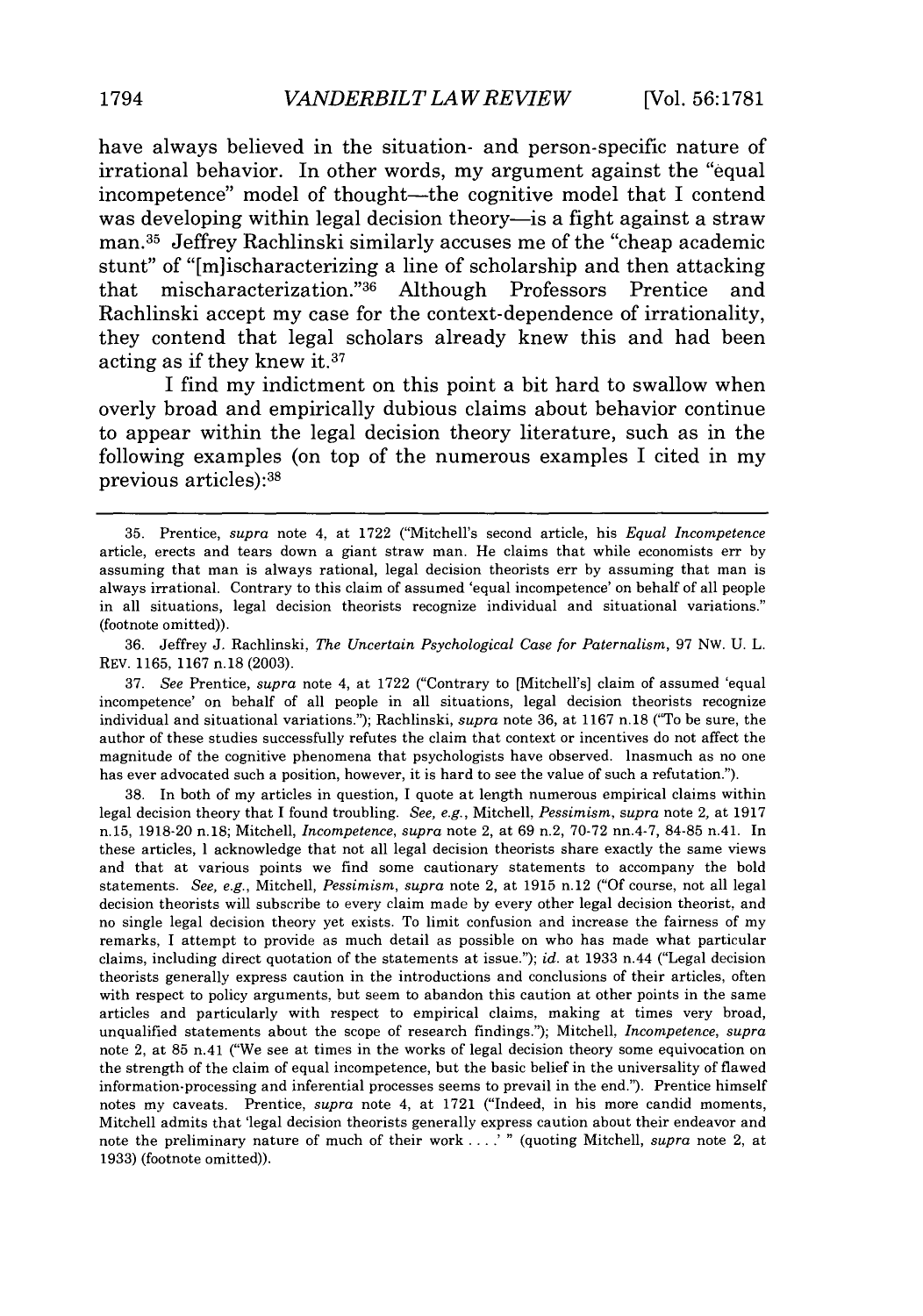Psychologists, however, offer evidence that people rely on heuristics (rules of thumb) rather than investing in information, make decisions using unconscious biases, and frequently fail to respond to changes in incentives. These imperfections in cognition, memory, and decisionmaking occur regardless of the decisionmaker's education or sociocultural background. <sup>39</sup>

[R]esearch demonstrates that [these biases] apply to all of us, not just a benighted unfortunate few. Further, while these biases do not invariably operate in all cases, they are fairly resistant to correction through education. So, there is little or no correlation between these biases and education or intelligence.<sup>40</sup>

A scholar who took these statements at face value, even with their vague qualifications, would obtain an incorrect understanding of the effect of incentives, education, intelligence, and culture on rationality, because these statements understate the importance of these variables. <sup>41</sup>

In fact, after characterizing my concerns as overblown, Professors Prentice and Rachlinski both acknowledge some overreaching within the ranks of legal decision theory. In Professor Prentice's words, some legal decision theorists may have fallen into "the overadvocacy trap,"<sup>42</sup> and, in Professor Rachlinski's words, "the notion that people make systematically erroneous choices **...** has been overlearned and overapplied by legal scholars."43 So it turns out that

41. *See* Mitchell, *Incompetence, supra* note 2, at 87-94 (discussing evidence that education can improve performance on some rationality tests); *id.* at 94-98 (discussing evidence that intelligence and susceptibility to several cognitive biases are related); *id.* at 114-19 (discussing evidence that financial incentives may, in some cases, affect the frequency or magnitude of irrational behavior); *id.* at 132-35 (discussing evidence on ways to debias the person or environment); id. at 147-56 (discussing evidence of cultural variation in rationality).

42. Prentice, *supra* note 4, at 1773-74 ("Ardent supporters of legal decision theory have no doubt painted an enthusiastic picture of the potential that it has for informing legal analysis, and some may have fallen into the overadvocacy trap." (footnote omitted)); *see also id.* at 1722 ("This certainly does not mean that errors have not crept into the policy precepts of legal decision theorists, or that they will not do so. But it is the proponents of K-T Man, rather than those of Chicago Man, who have a fighting chance of usefully formulating legal doctrine based on how people actually make decisions.").

*Id.* at 1206-07.

<sup>39.</sup> Stephanie Stern, *Cognitive Consistency: Theory Maintenance and Administrative Rulemaking,* 63 U. PITT. L. REV. 589, 589 (2002) (footnotes omitted).

<sup>40.</sup> Tamara Piety, *"Merchants of Discontent" An Exploration of the Psychology of Advertising, Addiction, and the Implications for Commercial Speech,* 25 SEATTLE U. L. REV. 377, 404 (2001) (footnote omitted).

<sup>43.</sup> Rachlinski, *supra* note 36, at 1168. Later Professor Rachlinski adds

Legal scholars have either misunderstood or misapplied behavioral decision theory. The psychological research itself is not designed solely to uncover error; it is designed to identify how people think. The chief lesson of behavioral decision theory is not people make bad choices but that they do not rely on rule-based systems, such as deductive logic or expected utility theory in making decisions.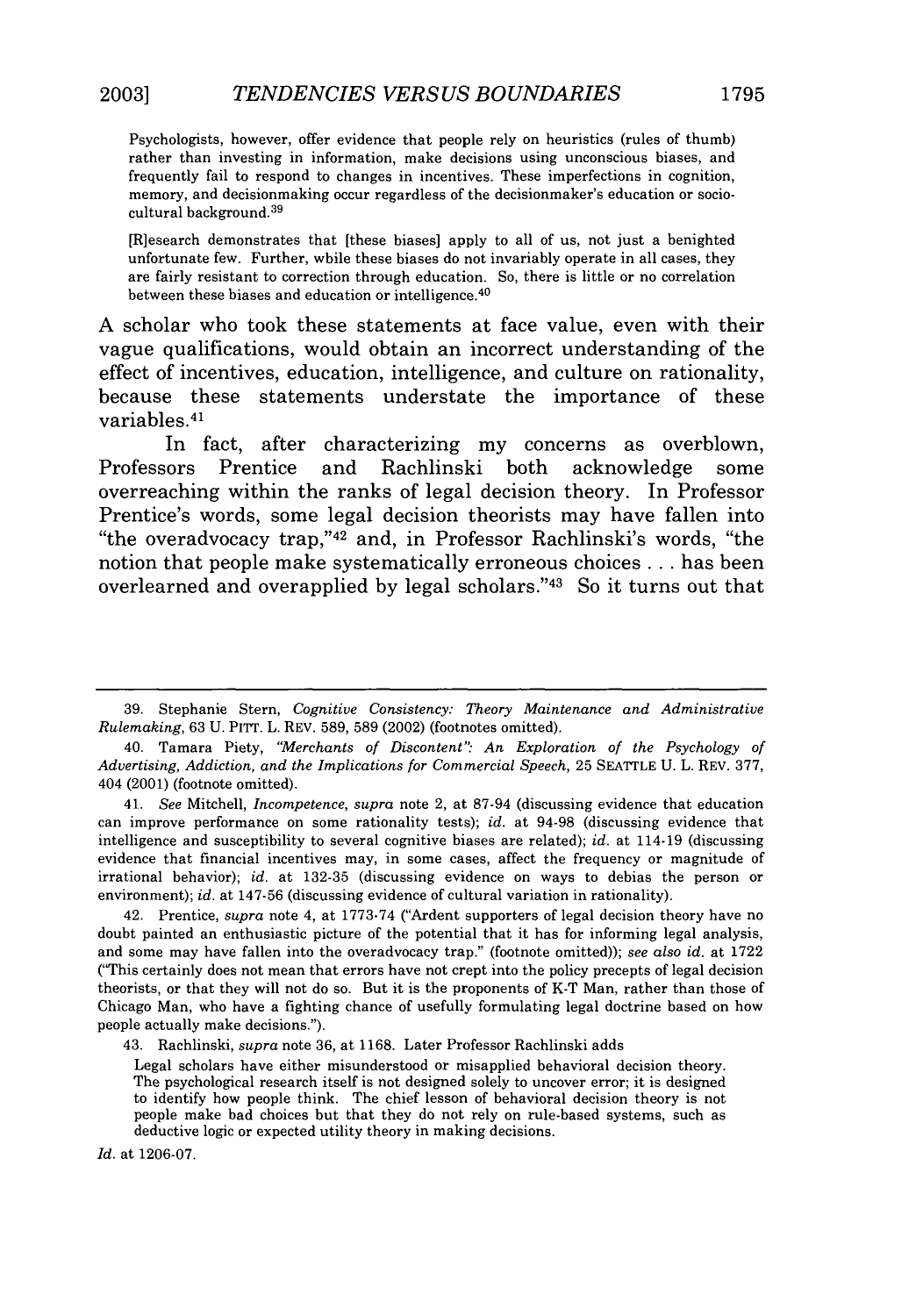Professors Prentice and Rachlinski express some of the same concerns that motivated my articles. <sup>44</sup>

Given these common concerns about "overadvocacy," how can it be that I view many claims by legal decision theorists as cavalier and neglectful of important contextual influences on behavior, while Professor Prentice defends these same claims as careful and duly mindful of contextual influences?<sup>45</sup> Part of the answer lies, no doubt, in our different readings of the underlying empirical evidence that translate into different degrees of certainty about the state of our knowledge, as discussed above, but I believe there is another explanation as well. A large part of the gap between our perspectives derives, it seems to me, from different comfort levels with the concept of "behavioral tendencies" and different views about the appropriate level of generality for describing behavior. Understanding these differences may help explain why I am less willing to infer legal prescriptions from the psychological research than Professor Prentice.

Of particular note, Professor Rachlinski and I agree that an empirical demonstration of heuristic processing should not be equated with poor judgment or decision making. *See* Mitchell, *Pessimism, supra* note 2, at 1973 ("Recall that the use of cognitive heuristics is adaptive, for heuristic processing often leads to the same result as does more systematic informationprocessing that requires greater effort or resources. Indeed, heuristic processing may lead to the normative result with a high degree of frequency." (footnotes omitted)); Mitchell, *Incompetence, supra* note 2, at 108 ("[I]t is the experimenter who may well be committing an error by labeling a subject's choice irrational without first examining the subject's motives and beliefs about the decision situation." (footnote omitted)); Rachlinski, *supra* note 36, at 1219 ("The road from identification of a heuristic to the use of that heuristic to justify supplanting individual choice is much longer than has been noted in the literature thus far. Even though psychological research on judgment and choice suggests that people usually use heuristics to make choices, the reliance on heuristics does not necessarily suggest that people make chronically bad decisions. People's ability to learn good approaches to problems might ensure that they can make good choices most of the time.").

<sup>44.</sup> *See* Mitchell, *Pessimism, supra* note 2, at 2020-21 ("Progress is unlikely, however, so long as legal decision theorists fail to specify the boundary conditions on their empirical claims and instead settle for overly broad generalizations about nonrationality to compete with the economic theorists' overly broad generalizations about. rationality."); Mitchell, *Incompetence, supra* note 2, at 138-39 ("Although the criticisms directed here at legal decision theory may mistakenly lead some readers to conclude that this Article's primary purpose is to defend conventional law and economics and trivialize behavioral law and economics, the real goal is to encourage greater fidelity to existing empirical data and encourage a more sophisticated approach to the study of legal behavior. Legal decision theory pushes legal scholars and lawmakers to examine the behavioral assumptions that underlie legal concepts and why these assumptions were chosen. This inquiry may be tremendously valuable.").

<sup>45.</sup> *Compare* Mitchell, *Incompetence, supra* note 2, at 139 (Legal decision theorists' "important inquiry needs to be conducted using data rather than mere words, and claims to empirical truth need to be made less cavalierly."), *with* Prentice, *supra* note 4, at 1724 ("Because legal decision scholars are necessarily sensitive to the fact that the complex human reasoning and judgment processes are anything but universal and uniform, Mitchell is unable in either of his articles to meaningfully challenge a single policy prescription by any legal decision scholar.").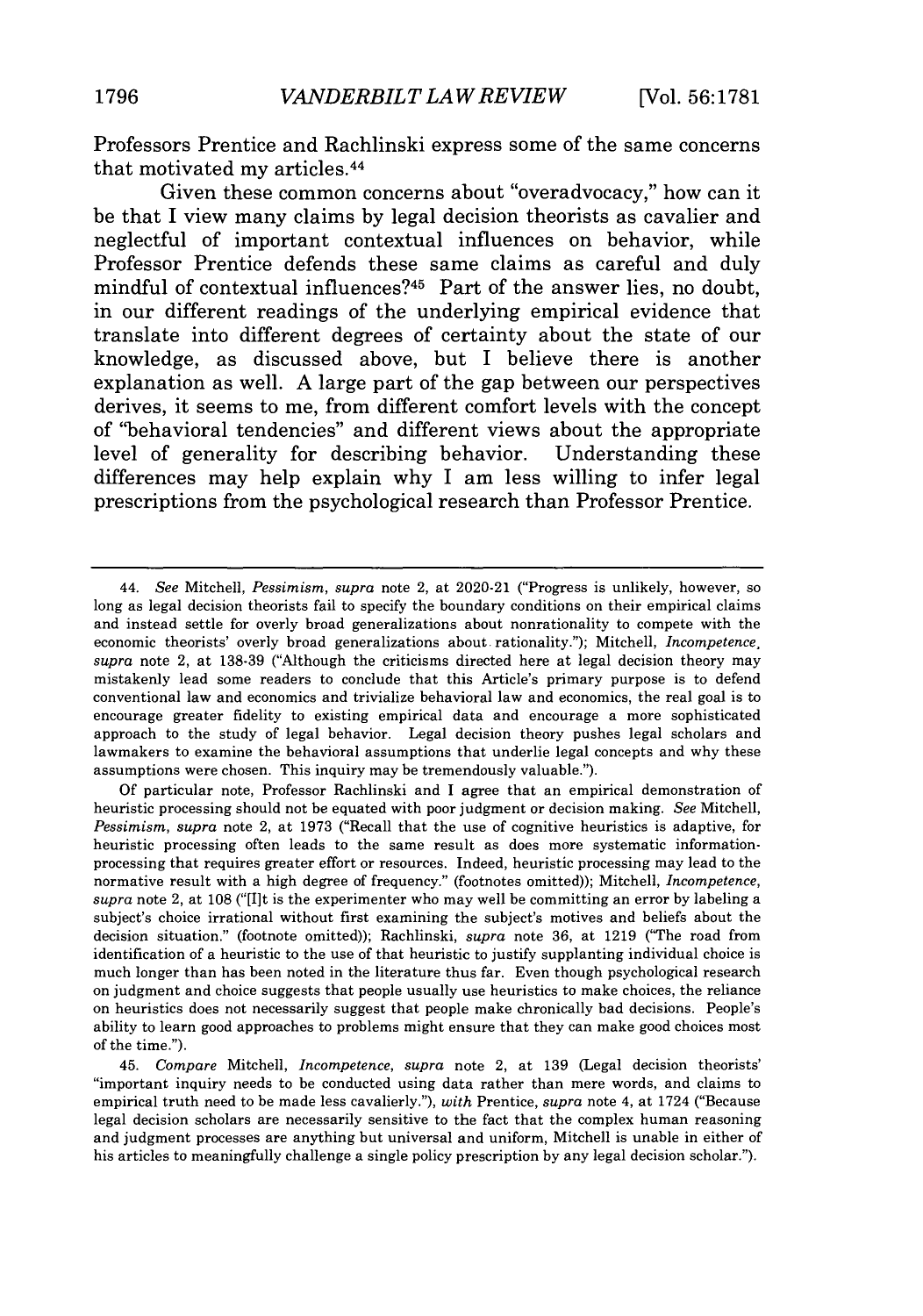#### II. TENDENCIES, *CETERIS PARIBUS* CLAUSES, AND BOUNDARY **CONDITIONS**

As a partial rebuttal to my criticism of legal decision theorists' aggressive behavioral claims, Professor Prentice emphasizes that legal decision theorists often speak in terms of behavioral tendencies rather than universal patterns of behavior:

Contrary to this claim of assumed "equal incompetence" on behalf of all people in all situations, legal decision theorists recognize individual and situational variations. Some of Mitchell's own cited sources make this explicit by stating that the psychological evidence shows that people "frequently" or "often" think in ways that depart from accepted norms of rationality.<sup>46</sup>

Professor Prentice is correct that talk of behavioral tendencies-talk of how "people" (in general? all? most? some?) "often" or "frequently" act-surely does admit of some individual or situational variation in behavior, for if all people do not always act the same way, then there must be some behavioral variation. We find such talk of behavioral tendencies throughout the empirical legal literature, including in some of my own work,<sup>47</sup> because in the behavioral sciences we discover

Inferring generalizations about behavior from aggregated data may be a defensible, if imprecise, practice, but only when this inferential leap and its basis are made clear. Virtually all of the claims of the legal decision theorists are general-type propositions inferred from aggregate-type propositions without explication as such, and without any discussion of how findings of statistical significance alone can support the generalizations. One finds, at most, linguistic hedges, such as the data "suggest" some effect or some effect "generally" occurs, but not outright admissions that legal decision theory is founded on generalizations that are shakily inferred from aggregated data in between-subjects experiments.

Mitchell, *Pessimism, supra* note 2, at 1969 (footnotes omitted).

47. *See, e.g.,* Kevin Barton, *Game Over! Legal Responses to Video Game Violence,* 16 NOTRE DAME J.L. ETHICS & PUB. POL'Y 133, 138 (2002) ("Several empirical investigations on the effects of violent video games link such games to children's behavioral tendencies."); A. Mechele Dickerson, *A Behavioral Approach to Analyzing Corporate Failures,* 38 WAKE FOREST L. REV. 1, 3 (2003) ("Given the well-established behavioral tendency for actors to be overconfident about the risk that bad things will happen, it is somewhat predictable that directors will be unwilling to place firms in bankruptcy since doing so acknowledges that they lack the ability to save the business or, even worse, may have made decisions that contributed to the firm's financial crisis." (footnotes omitted)); Reid Hastie, *Emotions in Jurors' Decisions,* 66 BROOK. L. REV. 991, 1002 (2001) ("A person in an angry emotional state would have an increased 'action tendency' to behave aggressively, sympathy would evoke protective and restitutive tendencies, fear would instigate escape or self-protective behaviors, and so forth. Either account would imply that

<sup>46.</sup> Prentice, *supra* note 4, at 1722 (footnotes omitted); *see also id.* at 1726 ("Mitchell cites no legal decision theorist who has told his or her audience that educated and uneducated people *always* fall prey to the same illusions, and I cannot imagine that one has done so. Nor does Mitchell cite any legal decision scholar who has based a policy prescription upon such an assumption. Mitchell could have cited several theorists who have claimed that educated and uneducated people *usually* fall prey to the same illusions at roughly the same rates, and Mitchell would have great difficulty discrediting such statements."). I previously noted concern about the use of vague qualifiers to condition the claims of legal decision theorists: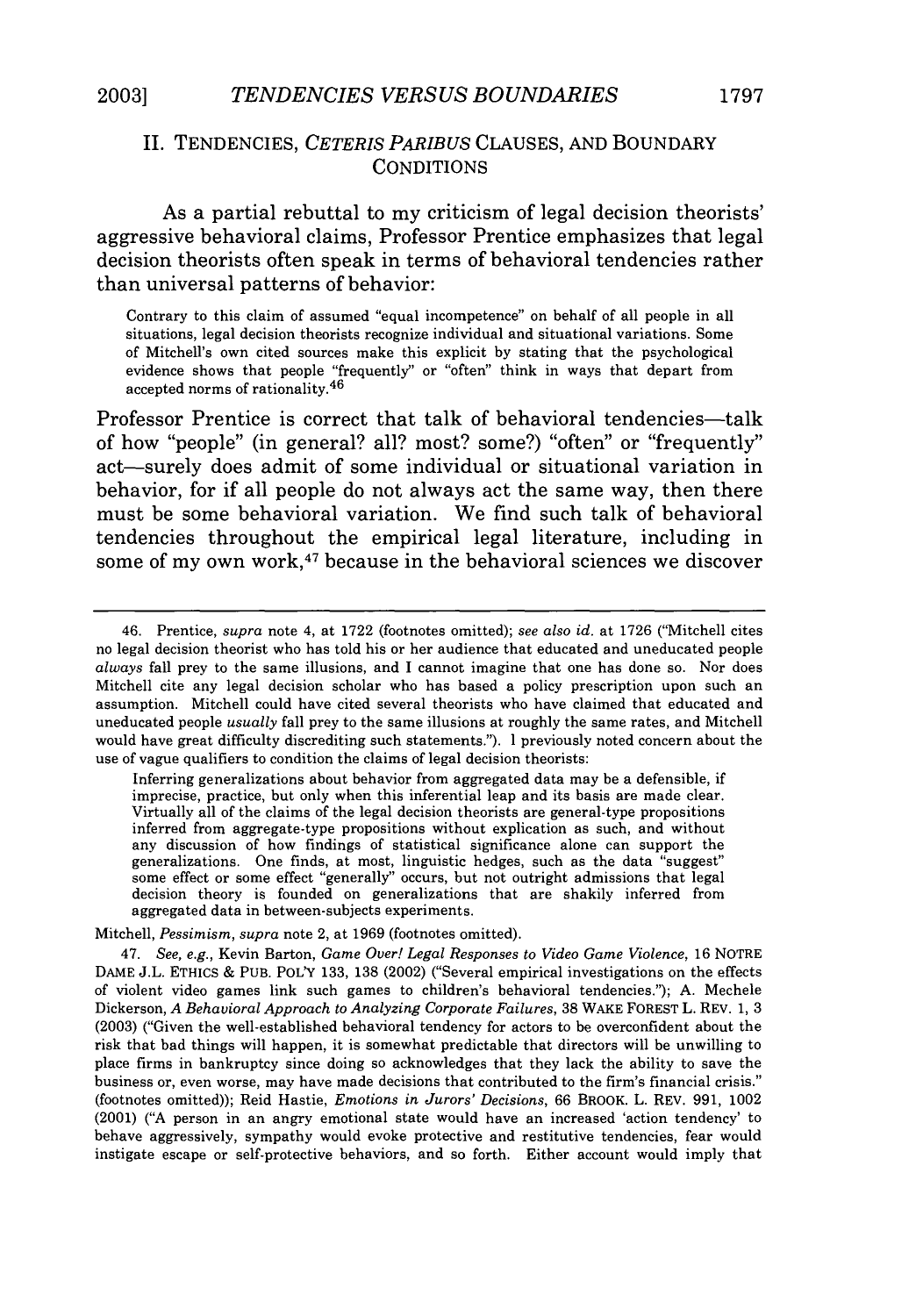tendencies and probabilities, rather than universals and certainties. <sup>48</sup> Hence, the use of tendency talk is not *per se* objectionable.

Nevertheless, speaking in terms of behavioral tendencies can have negative consequences, particularly for an applied field of work such as legal decision theory. The overriding problem is that this tendency talk obscures the complexity of the relations among behavior, cognition, motivation, emotion, and the environment. Given what we now know of important boundary conditions on judgmental biases and decision-making errors (i.e., with what strength and frequency, for whom, and in what situations are these tendencies likely to hold?), to say that people tend to exhibit this or that tendency without expressing the boundary conditions on it omits important information from a policy-making standpoint. The point I have been

48. The use of descriptive abstractions, in the form of people tend to do this or that, becomes unavoidable once outside the realm of biography or limited historical description. While the social sciences often strive for universal laws of behavior, the complex and changing nature of the world makes finding such laws extremely difficult, if not impossible, and leaves contingent and incomplete descriptions of behavioral regularities perhaps the best that we can do (i.e., we must speak in terms of imperfect rather than perfect correlations between variables). *See, e.g.,* Robyn M. Dawes, *The Nature of Human Nature: An Empirical Case for Withholding Judgment-Perhaps Indefinitely,* 16 POL. PSYCHOL. 81, 92 (1995) ("In conclusion, we simply don't know enough beyond our benchmark knowledge of what people are like to make generalizations about human nature."); Harold Kincaid, *Confirmation, Complexity and Social Laws,* 2 PSA: PROCEEDINGS BIENNIAL MEETING PHIL. SCI. ASS'N 299, 306 (1988) ("The social sciences can, I believe, produce laws, at least on some occasions. Yet, *ceteris paribus* clauses, and domain. specific generalizations predominate. Perhaps their prevalence suggests not that laws do not exist but that laws are only part of social science explanation.").

inducing an emotional state would result in a systematic behavioral tendency, and that such a tendency could influence legally relevant judgments." (footnotes omitted)); Mitchell, *Pessimism, supra* note 2, at 2011 ("The precise words used in a law or a contract and the subject matter or domain of the law or contract, not to mention the characteristics of the legal actors and characteristics of the larger social context, may dramatically affect whether and to what extent different behavioral tendencies (most typically in the form of different risk preferences) are observed across positive and negative framings of formally equivalent judgment and choice options."); Janice Nadler & Mary R. Rose, *Victim Impact Testimony and the Psychology of Punishment,* 88 CORNELL L. REV. 419, 448-49 (2003) ("In many settings in which it is possible to evaluate the quality of decisions, the addition of certain types of information leads to a less reliable, lower-quality decision. This is because human decision makers tend to make systematic errors in the way they combine pieces of information." (footnote omitted)); Prentice, *supra* note 4, at 1666-67 ("A 'mountain of experiments' performed in psychology and related disciplines, much of it in the 'heuristics and biases' tradition founded by psychologists Daniel Kahneman and Amos Tversky, demonstrate that people tend to deviate systematically from rational norms when they make decisions." (footnotes omitted)); Rachlinski, *supra* note 36, at 1170 ("People tend to base judgments of frequency on 'the ease with which instances of occurrences can be brought to mind."' (footnote omitted)); Susan J. Stabile, *Another Look at 401(k) Plan Investments in Employer Securities,* 35 J. MARSHALL L. REV. 539, 564 (2002) ("Over-investment in employer securities represents another significant problem with  $401(k)$  plans. Given the freedom to do so, participants invest disproportionately in the stock of their employers. They do so because of various behavioral tendencies that are not susceptible to change through increased education efforts.").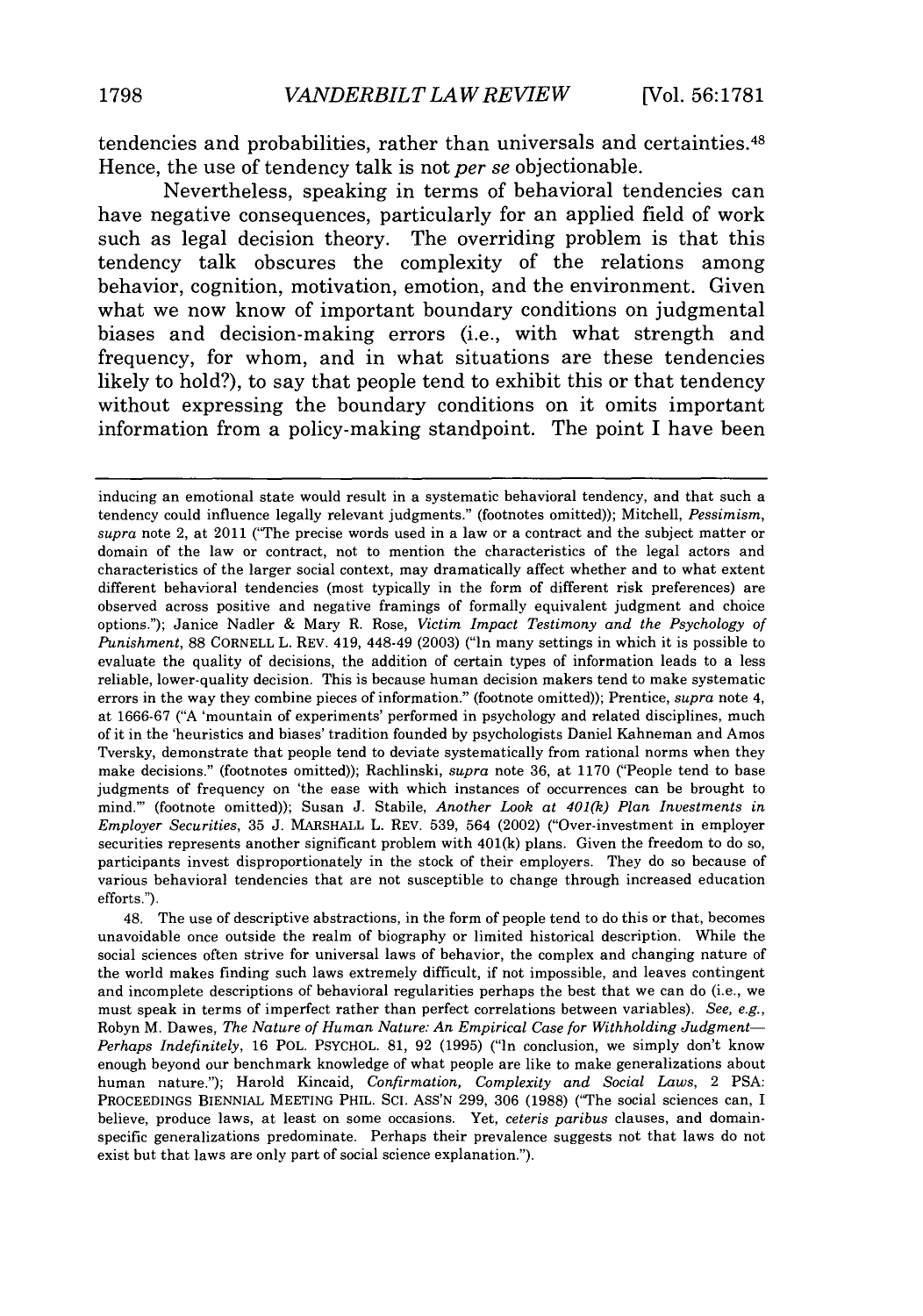pressing in my articles on legal decision theory is that there are few indisputable and broad tendencies when it comes to irrational behavior. As a result, it makes little sense, and can be misleading, to speak of depersonalized, decontextualized irrational tendencies.

In some cases, legal decision theorists do attempt to work out the details of the rationality research when applying it to the legal system, as Professor Prentice ably demonstrates with his work on the possible role of self-serving bias in accounting. 49 But we also find within legal decision theory listings of one or more "cognitive illusions" that people "tend" to fall prey to under some vaguely specified conditions, followed **by** speculation about how these illusions might affect legal behavior and how the law might want to respond them.<sup>50</sup>

Particularly problematic is the listing of supposed irrational tendencies, especially the endowment and framing effects and status quo bias, in support of arguments to change default rules, because default rule changes may implicate many groups of people and types of situations for which these tendencies have not been shown to hold with any real strength or frequency. *See, e.g.,* Edward J. Janger & Paul M. Schwartz, *The Gramm-Leach-Bliley Act, Information Privacy, and the Limits of Default Rules,* 86 MINN. L. REV. 1219, 1243-44 (2002) ("According to well documented empirical findings, most people define value by focusing on changes (gains and losses) relative to some reference point. Research into frames has also found that most people react more decisively to avoid losses than to obtain gains. Put simply, the pain caused by the loss of \$100 is greater than the joy caused by the gain of \$100. Reconsider, then, the privacy notices that imply that consumers may have already opted out or that opting out will accomplish little. These GLB Act notices present a reference point that suggests to consumers that only inaction is needed or that at best only relatively small gains are available from opting out. Finally, to raise an additional tactic of the GLB Act privacy notices, some notices state that consumers who opt-out may fail to receive 'valuable offers.' This notice creates a frame that points to opting out as leading only to a loss. By creating a perceived entitlement, the financial institution seeks to discourage opt-out. Due to the power of frames, a 'notice plus opt-out' approach may prove unable to alter a lemons equilibrium and have virtually no information forcing effect. To express this idea more completely, a law requiring notice and an opt-out default may fail to induce much bargaining so long as the better informed party still controls the language and form in which the actual data are conveyed. In light of this critique, a notice and 'opt-in' regime might at first appear to be a better choice to create an information forcing default. Because consent must be procured, the burden shifts to the financial institution to convince a customer to permit disclosure. The financial organization must therefore explain the benefits of action, which has the effect of flipping the frame. Opt-in creates an entitlement in the privacy of personal information, and the customer must be induced to give it up." (footnotes omitted)); Cass

<sup>49.</sup> *See* Prentice, *supra* note 4, at 1741-44.

<sup>50.</sup> Others share this perception. *See* Russell B. Korobkin & Thomas S. Ulen, *Law and Behavioral Science: Removing the Rationality Assumption from Law and Economics,* 88 **CAL.** L. REV. 1051, 1058 (2000) ("In the early stages of the movement, legal scholars have been able, by and large, to make important strides by hypothesizing that empirical and experimental findings published by social science researchers apply to actors subject to legal commands. To progress beyond the current initial stage of scholarship, legal scholars will have to conduct more empirical and experimental work of their own to test whether these hypotheses are in fact true in the particularized settings they study." (footnote omitted)); *see also* Rachlinski, *Gsupra* note 36, at 1225 ("The new field of behavioral law and economics is likely entering a new phase that recognizes the deeper meaning of the research in cognitive psychology. Scholars will come to realize that merely identifying how a cognitive error might play out in a legal context is not sufficient to support a change in law or policy.").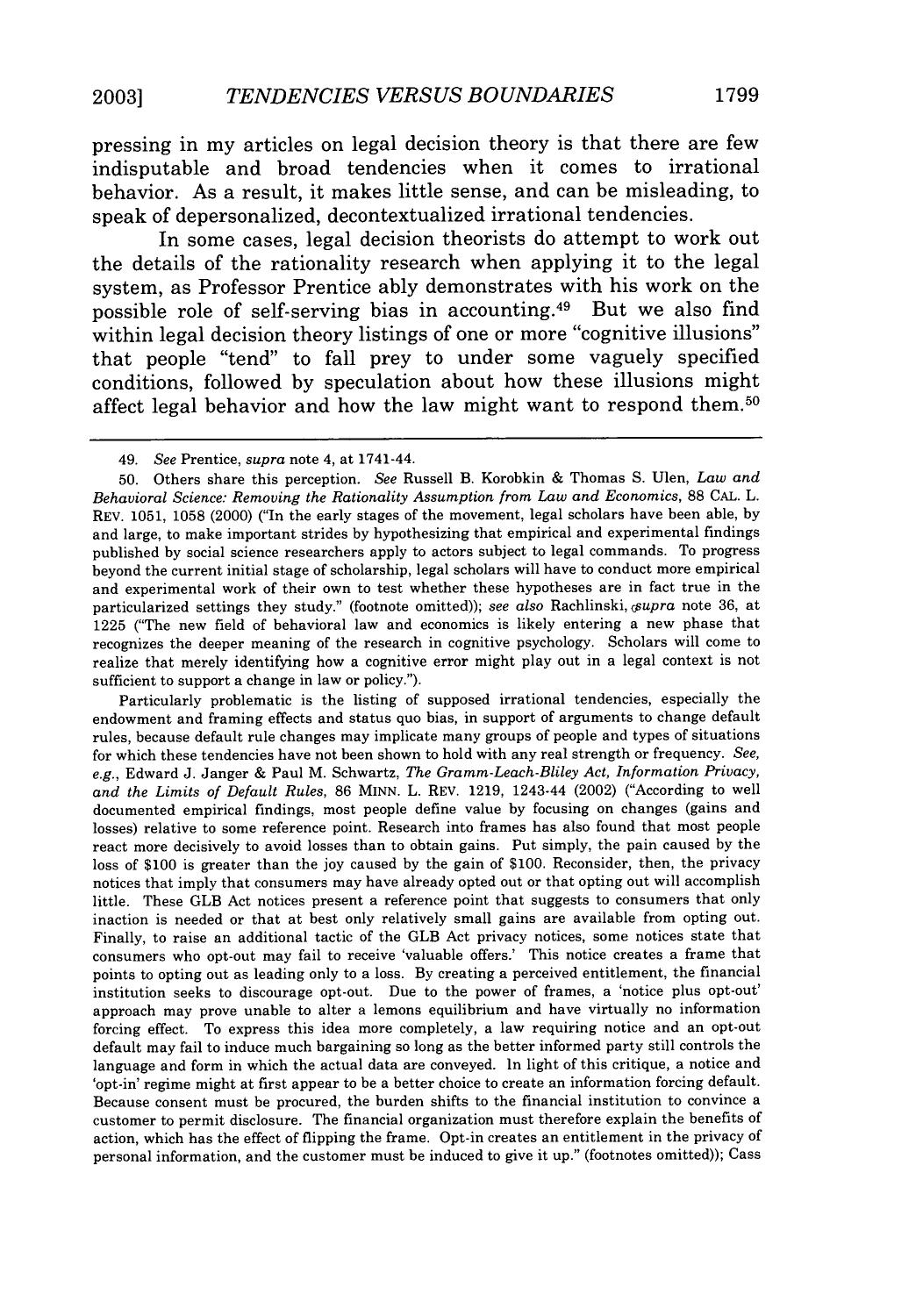Behavioral tendencies become little more than a menu of behaviors ready to be ordered up when a particular type of judgment or decision is encountered, with little regard for how the larger social setting or characteristics of the decision maker may alter the tendency. Thus, a

R. Sunstein, *Switching the Default Rule,* 77 N.Y.U. L. Rev. 106, 112 (2002) ("Where the Coase Theorem blunders is in suggesting that no matter the initial allocation of the entitlement, people will bargain to the same result. The Coase Theorem fails to account for the fact that the initial allocation seems to create an endowment effect. When the endowment effect is at work, those who initially receive a legal right value it more than they would if the initial allocation had given the right to someone else. There is a great deal of evidence to this effect." (footnotes omitted)); *id.* at 133 ("Echoing the emerging orthodoxy in behavioral law and economics, I have argued that the default rule might well matter. If the legal rule has an endowment effect, it is potentially important to ultimate outcomes, even in the absence of transaction costs. The principal qualification here is that in some domains, workers and employers might order their affairs with little or no reference to legal rules. I have also urged that a switch in the default rule, to an initial allocation in favor of employees, might have the fortunate result of ensuring that important information is disclosed to employees-a corrective to what seems to be a 'fairness heuristic' by which people identify likely legal rules. By itself this is an argument in favor of the switch.").

With respect to legal decision theorists' use of research on the endowment effect (i.e., possession may increase value), Russell Korobkin recently wrote:

As might be expected when legal scholars import into their work a concept developed by and prirarily studied in other disciplines, the sophistication with which the endowment effect has been used to address legal policy questions varies substantially across the literature. Legal scholars have universally grasped the most important positive implication of the endowment effect-that legal entitlements will not change hands as often in the free market as the status irrelevance assumption implies—and often have successfully employed this insight to revisit long-standing arguments about normatively appropriate legal policy. However, two important subtleties sometimes escape legal scholars' attention: (1) that the existence and extent of the endowment effect is context-dependent (and, in addition, not fully understood) and (2) that the explanation for why the endowment effect exists, which is also not well understood, should often affect its normative implications.

Russell Korobkin, *The Endowment Effect and Legal Analysis,* 97 Nw. U. L. REV. 1227, 1229 (2003).

For a detailed discussion of problems with the attempt to use the judgment and decisionmaking research to justify enterprise liability ("EL") in product liability law, see James A. Henderson, Jr. & Jeffrey J. Rachlinski, *Product-Related Risk and Cognitive Biases: The Shortcomings of Enterprise Liability,* 6 ROGER WILLIAMS U. L. REV. 213 (2000). Henderson and Rachlinski conclude that "[t]he chief mistake made by EL's newer advocates lies in oversimplifying the lessons of cognitive psychology." *Id.* at 256.

Of course, some of the early work listing cognitive biases and errors and then speculating about their legal import were meant more to provoke debate than offer definitive prescriptions. *See, e.g.,* Christine Jolls et al., *A Behavioral Approach to Law and Economics,* 50 STAN. L. REV. 1471, 1474 (1998) ('The unifying idea in our analysis is that behavioral economics allows us to model and predict behavior relevant to law with the tools of traditional economic analysis, but with more accurate assumptions about human behavior, and more accurate predictions and prescriptions about law. Certainly a great deal of work would be necessary to justify a final evaluation of most of the topics pursued here; there is fertile ground for future research, both theoretical and empirical, and one of our principal goals is to suggest the directions in which that research might go."). Nonetheless, these works lack the kind of careful consideration of contextual influences that Professor Prentice demonstrates in his discussion of accountants and self-serving bias. *See* Prentice, *supra* note 4, at 1741-44.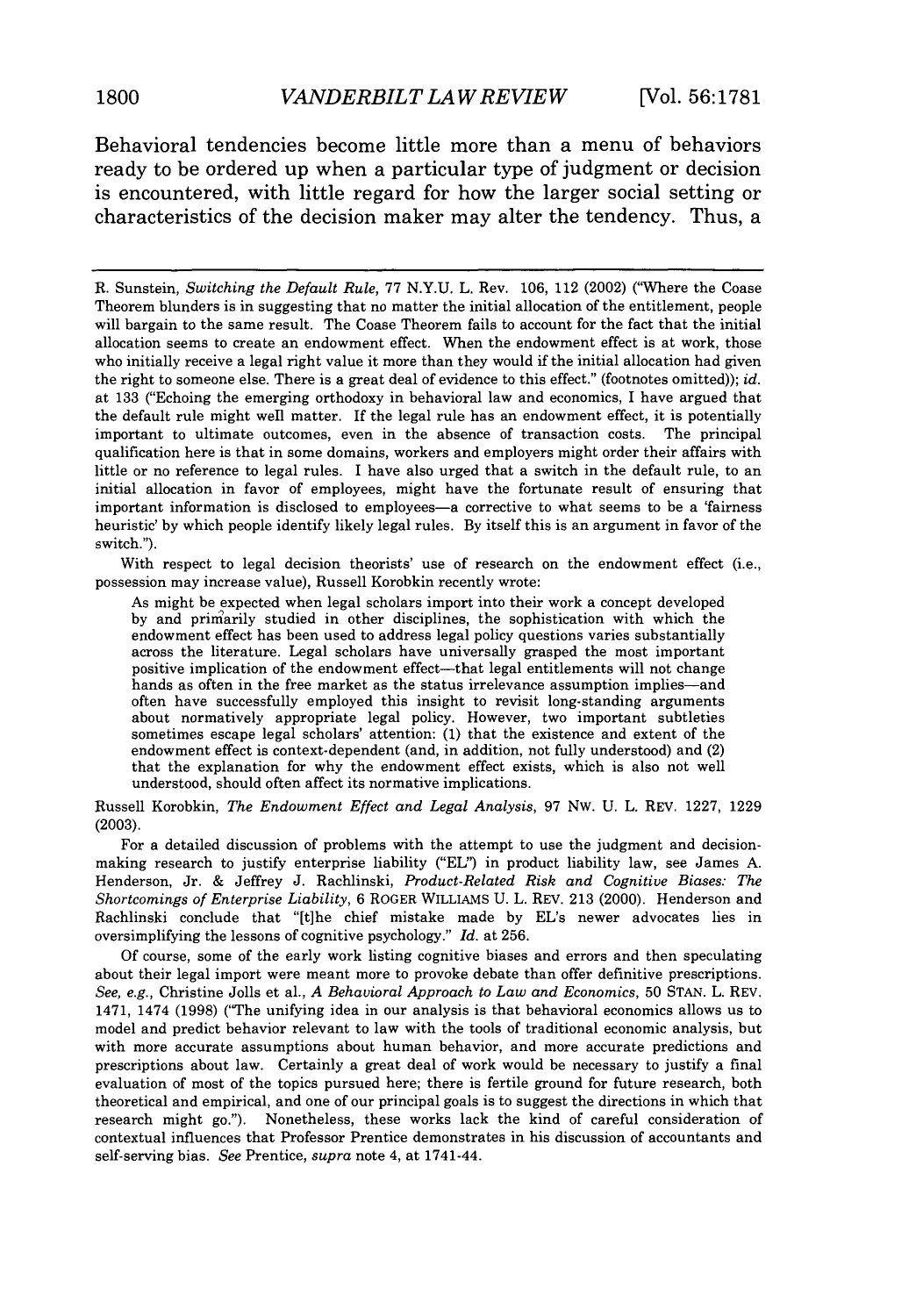judgment about liability that calls for ex post reflection on a defendant's ex ante assessment of the risk of danger is said to elicit the tendency toward "hindsight bias"; a judgment about the liability of a defendant whose omission caused harm is said to elicit the tendency toward the "omission bias"; a judgment about a defendant who engaged in an unconventional but not extraordinarily risky course of action is said to elicit the tendency toward "normality bias"; and so on. 51

This menu approach to behavioral description and prediction follows from the manner in which basic psychological research is conducted and reported. In a good experiment, a psychologist isolates the impact of a particular variable of interest on some behavior of interest and eliminates to the greatest extent possible other behavioral influences and complicating factors. In this way, unconfounded causal conclusions may be drawn. 52 Real world messiness must necessarily be sacrificed for clarity and control.<sup>53</sup> The psychologist then reports how the variable of interest affected the behavior, often using tendency talk to do so, as in "the subjects showed an irrational tendency to take into account nondiagnostic information in their judgments" (which is also known as the dilution effect). <sup>54</sup>

The omission bias refers to "the tendency of people to find more blameworthy bad results that stem from actions than bad results that stem from otherwise equivalent omissions." Robert A. Prentice & Jonathan J. Koehler, *A Normality Bias in Legal Decision Making,* 88 CORNELL L. REV. 583, 587 (2003) (footnote omitted). For a recent reconsideration of the evidence on the omission bias, with particular attention to omission bias in vaccination decisions, see Terry Connolly & Jochen Reb, *Omission Bias in Vaccination Decisions: Where's the "Omission'? Where's the "Bias"?,* 91 ORGANIZATIONAL BEHAV. & HUM. DECISION PROCESSES 186 (2003).

The normality bias refers to "the tendency for people to react more strongly to bad outcomes that spring from abnormal circumstances than to otherwise identical outcomes that spring from more ordinary circumstances." Prentice & Koehler, *supra,* at 588 (footnote omitted).

52. *See* James Hampton, *The Between-Subjects Experiment, in* LABORATORY PSYCHOLOGY: A BEGINNER'S GUIDE, *supra* note 26, at 15, 21 ("When an experimenter chooses to vary some aspect of the experimental task, in order to observe its effect, what is manipulated is known as the *independent variable....* The effect that is measured is likewise called the *dependent variable* because in this case the value of the measured variable is hypothesised to *depend* on the experimental conditions.").

53. *See id.* at 25 ("In an ideal world, each experiment would have a well motivated independent variable, and everything else would be exactly the same between conditions.").

54. *See* Robert A. Prentice, *The Case of the Irrational Auditor: A Behavioral Insight into Securities Fraud Litigation,* 95 Nw. U. L. REV. 133, 161 n.158 (2000) ("Under the 'dilution effect,' nondiagnostic information dilutes diagnostic information, leading to less accurate judgments than where diagnostic information alone is available." (citations omitted)).

<sup>51.</sup> The hindsight bias refers to "the tendency to overestimate the degree to which one would have been able to predict the outcome of an event or the answer to a question after one has received feedback about one's prediction or after the event has occurred." Elizabeth Creyer & William T. Ross, Jr., *Hindsight Bias and Inferences in Choice: The Mediating Effect of Cognitive Effort,* 55 ORGANIZATIONAL BEHAV. & HUM. DECISION PROCESSES 61, 61 (1993) (citation omitted).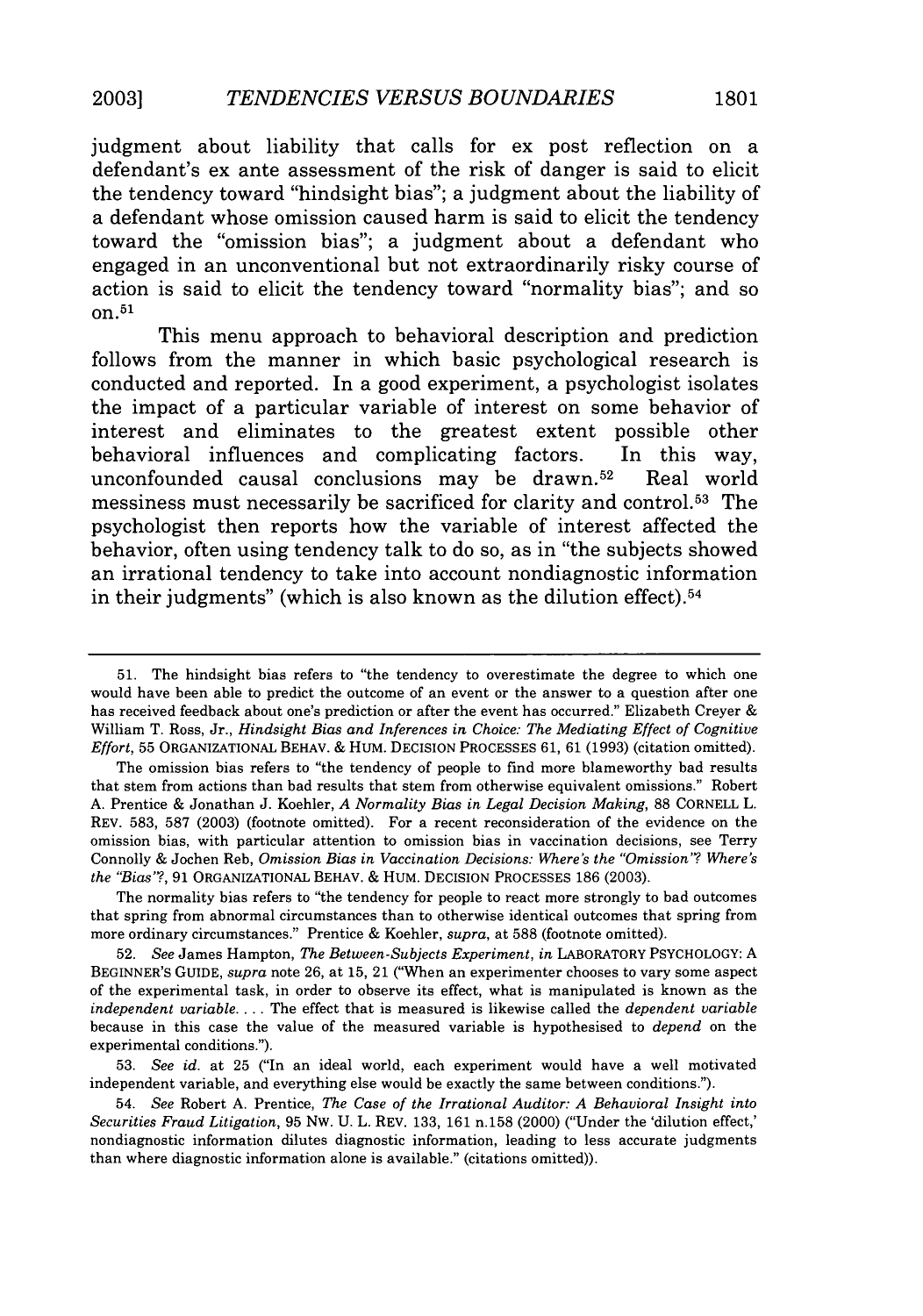Try to transport these behavioral tendencies outside the laboratory, however, and one quickly realizes that they carry tremendously heavy baggage in the form of *ceteris paribus* clauses into which all of the complicating factors have been shoved.<sup>55</sup> To get a feel for the size of this problem, choose any behavioral tendency catalogued within legal decision theory, insert the words "all other things being equal" into the definition of the tendency, and then try to enumerate all of the "other things" that must be equal (i.e., held constant) for this tendency to express itself.

Professor Prentice provides a good example to work with when he describes the omission bias:

[S]tudies show that when intent, injury, *and all other factors are held constant,* jurors will punish more severely defendants whose acts were active rather than passive (for example, the physician who unplugged the life support machine as opposed to the physician who failed to plug it in when she had the chance to).

This is evidence of an *omission bias.56*

Now what other factors besides intent and (level and type of) injury must be held constant for the omission bias to appear? A good number, as it turns out: (1) the normality of the circumstances leading up to the plaintiffs injury, since Prentice and Koehler have shown that the normality bias may swamp the omission bias;<sup>57</sup> (2) the means by which the omission bias is measured, since Connolly and Reb have shown that omission bias is not robust across measurement methods;<sup>58</sup> (3) the nature of the particular values at stake, since Tanner and Medin have shown that omissions to act may be viewed more harshly than acting when the omissions fail to protect values

Daniel M. Hausman, *Ceteris Paribus Clauses and Causality in Economics,* 2 PSA: PROCEEDINGS BIENNIAL MEETING PHIL. SCI. ASS'N 308, 308 (1988).

56. Prentice, *supra* note 4, at 1739-40 (first emphasis added).

57. *See* Prentice & Koehler, *supra* note 51, at 643 ("In fact, the normality bias is so strong that it swamps the influence of another well-documented bias—the omission bias—when the two biases push in different directions." (footnote omitted)).

58. *See* Connolly & Reb, *supra* note 51, at 199 ("These studies show that two features of earlier measures-the truncation of probability response scales, and the asymmetry of openresponse matching scales—could well have produced inadvertent bias in the earlier studies... Measures that in one form show substantial vaccine aversion show exactly the reverse after apparently harmless modification, and intendedly convergent measures of the same construct fail even rudimentary tests of consistency.").

<sup>55.</sup> Daniel Hausman provides a good description of *ceteris paribus* clauses as they appear in economics:

Explicit or implict *ceteris paribus* clauses are pervasive in economics. People do not always buy more of x when the price of x decreases. The generalization holds only "other things being equal" or *ceteris paribus.* Not everybody wants more wealth, but economists have held that the generalization holds, *ceteris paribus.* When government imposes price controls, shortages do not always arise, but, *ceteris paribus,* they do.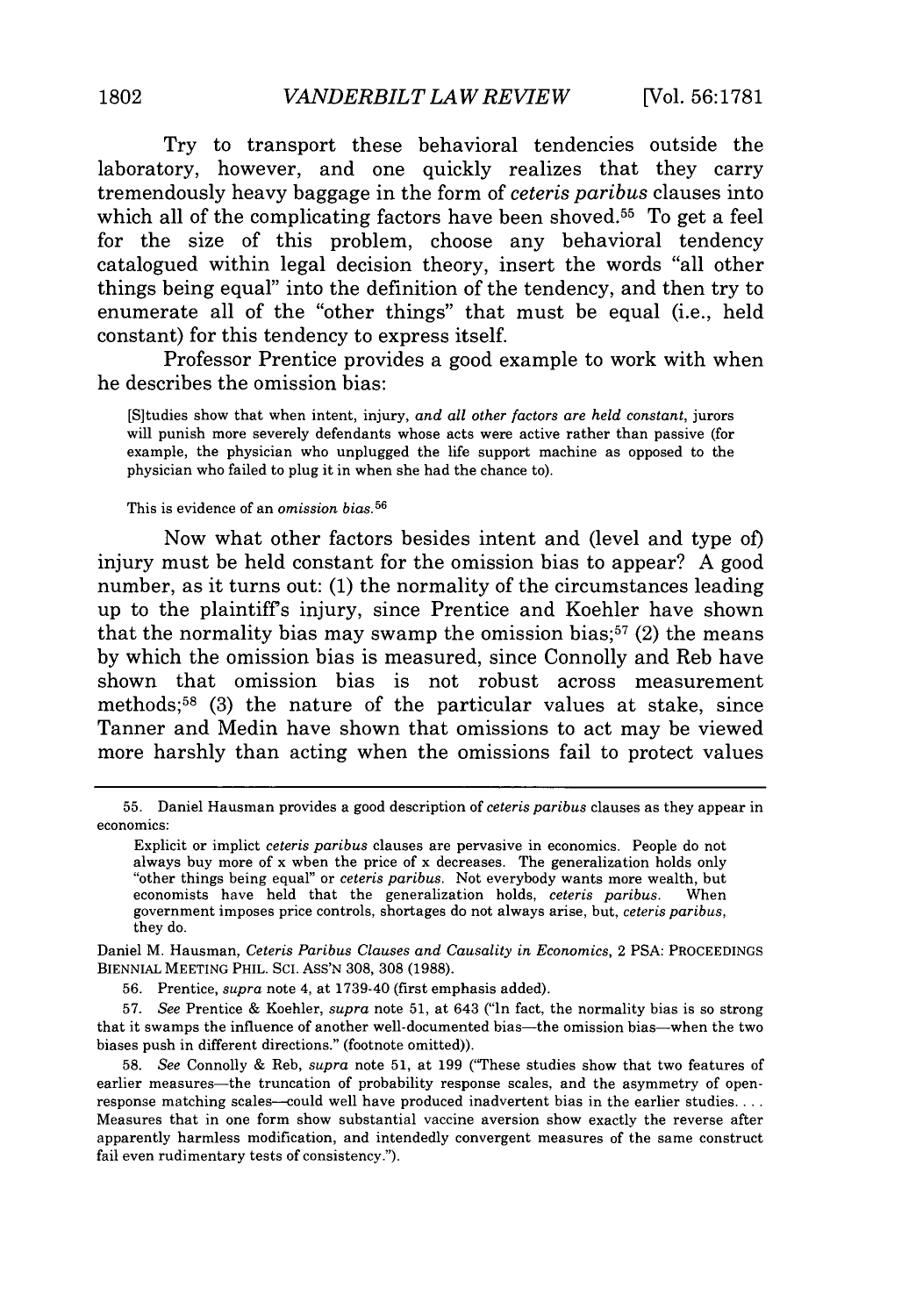associated with moral obligations to act;<sup>59</sup> (4) the point of view from which an omission is judged, since instructing subjects to consider how persons affected **by** an omission would feel reduces the omission bias;60 and (5) the age of the subjects, since children appear to be less prone to the omission bias.61 It should also be noted that these are just the factors that we now know should be held constant to increase the chances of the omission bias appearing; there surely are others waiting to be specifically identified.<sup>62</sup>

60. *See* Jonathan Baron, *Value Analysis of Political Behavior-Self-Interested : Moralistic:: Altruistic* : *Moral,* 151 U. PA. L. REV. 1135, 1150-51 (2003) ("Omission bias is somewhat labile. It can be reduced by the instructions to take the point of view of those who are affected, e.g., *'If* you were the child, and if you could understand the situation, you would certainly prefer the lower probability of death. It would not matter to you how the probability came about.' " (footnote omitted)).

61. *See* Mitchell, *Incompetence, supra* note 2, at 157 n.270 (discussing developmental studies of the omission bias and other cognitive biases).

62. In one view, the *ceteris paribus* clause contains, in the Duhem-Quine sense, the "auxiliary hypotheses and approximations introduced to give us some sort of measurable implications in our theoretical models." Neil de Marchi & Jinbang Kim, *Ceteris Paribus Conditions as Prior Knowledge: A View from Economics,* 2 PSA: PROCEEDINGS BIENNIAL MEETING PHIL. SCI. ASS'N 317, 318 (1988); *see also* DANIEL M. HAUSMAN, THE INEXACT AND SEPARATE SCIENCE OF ECONOMICS 306-07 (1992) ("Piere Duhem... pointed out that one never tests significant scientific propositions by themselves. Testing an hypothesis involves deriving a prediction from a conjunction of many propositions, of which the hypothesis is only one. Even if one could capture formally the requirement that the hypothesis be essential to the deduction, there would still be the problem that a predictive failure could be due to the falsity of one of these other propositions. Consequently, one can always 'save' any given hypothesis by casting the blame on some other claim."). Viewed in the Duhem-Quine sense, it becomes impossible to identify all of the *ceteris paribus* conditions (i.e., auxiliary assumptions) that might account for the failure of a hypothesis.

Even without attributing much practical bite to the Duhem-Quine thesis, *see, e.g.,* DEBORAH G. MAYO, ERROR AND THE GROWTH OF EXPERIMENTAL KNOWLEDGE 456-59 (1996) (discussing how scientists in practice may overcome the Duhem problem), it should be apparent that it can be difficult to predict, *a priori,* which features of the environment must be held constant for a behavioral tendency to generalize. A recent example from legal decision theory illustrates this difficulty. Early work by Kahneman, Schkade, and Sunstein on how jurors set punitive damages assumed that an averaging of individual mock juror decisions provided a fair representation of the decisions that actual deliberating juries would reach. Later work showed, however, that actual deliberating mock juries are likely to be more unpredictable and possibly more extreme in their punitive damage awards than a process of simply averaging individual juror awards would have suggested. *Compare* Daniel Kahneman, David Schkade, & Cass R. Sunstein, *Shared Outrage and Erratic Awards: The Psychology of Punitive Damages,* 16 J. RISK & UNCERTAINTY 49, 68 (1998) ("There is no reason to believe that our main findings would be altered by the process of group deliberation."), *with* David Schkade, Daniel Kahneman & Cass R. Sunstein, *Deliberating About Dollars: The Severity Shift,* 100 COLUM. L. REV. 1139, 1148 (2000) ("Our earlier study did not **...** involve deliberating juries, and a natural question was whether deliberating juries would produce similar or quite different results."), and Schkade et al., *supra,* at 1143 ("[A]s compared with the median of individual predeliberation judgments, deliberation significantly increases high dollar awards, increases high punishment ratings, decreases low punishment ratings, and modestly increases low dollar awards. To summarize a complex

<sup>59.</sup> *See* Carmen Tanner & Douglas L. Medin, *Protected Values: No Omission Bias and No Framing* Effects, 10 PSYCHONOMIC BULL. & REV. (forthcoming 2003).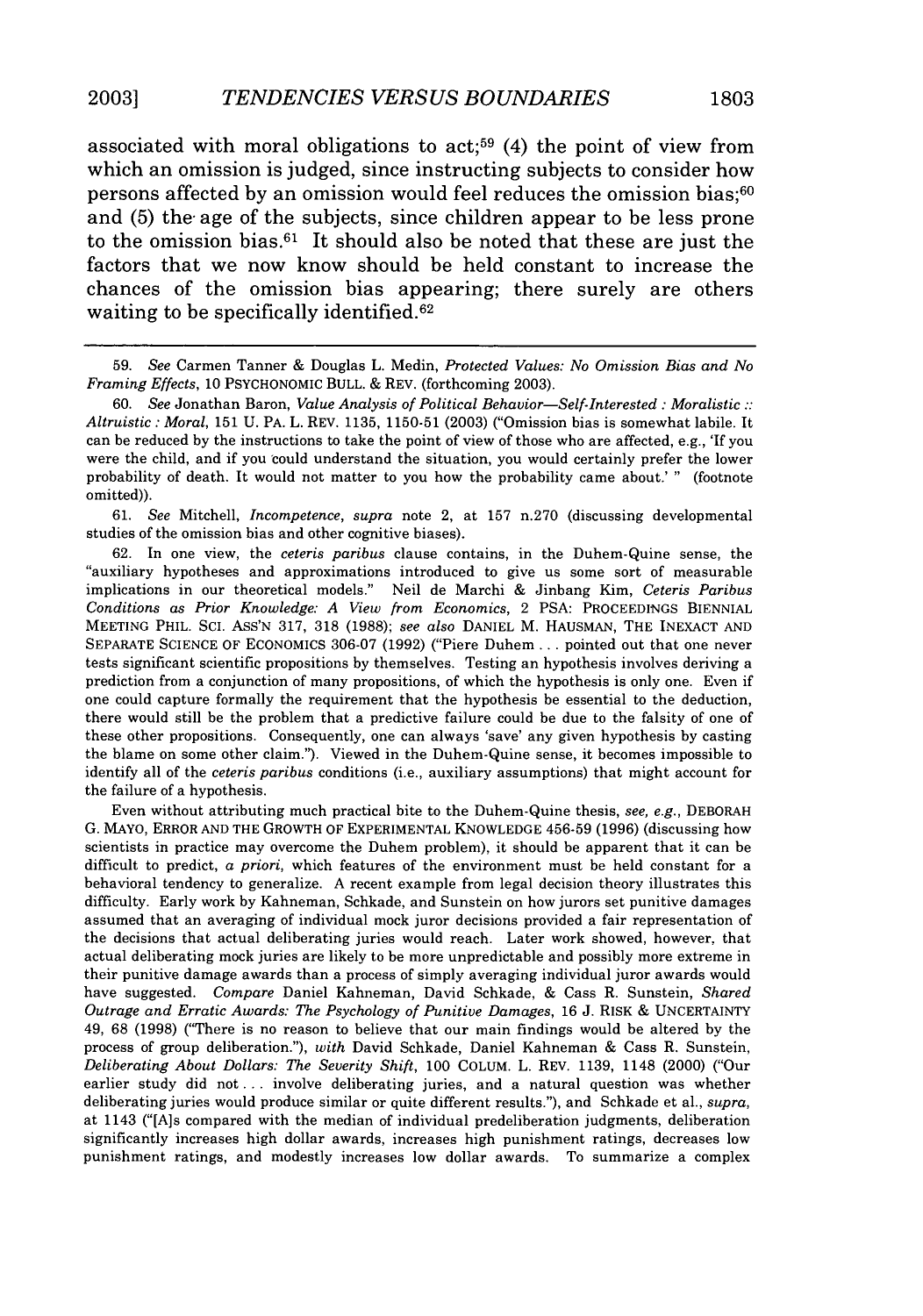So we see that a behavioral tendency like the omission bias, when its *ceteris paribus* clause is unpacked, can be a rather fragile contingency likely to exert its influence only under very circumscribed conditions. This is not to say that the omission bias is unimportant, because even phenomena that have small or limited behavioral effects may at times have large negative consequences. $63$  It is to say, however, that when we have empirical data establishing the contingent nature of a behavioral tendency, surely we should acknowledge these limiting conditions rather than bury them in (typically implicit rather than express) *ceteris paribus* clauses: <sup>64</sup> "There being no way to avoid ceteris paribus, the second-best strategy is to detail what is in the pound and lay it bare for examination." $65$ Just as importantly, we should recognize how little we know about many of these limiting conditions, as indicated by the above discussion of the complex and multiple effects of incentives, group deliberation, and market interactions on rational behavior. Otherwise, the prescriptions drawn from legal decision theory run the risk of being just as unrealistic and predictively inaccurate as prescriptions drawn from law and economics' unrealistic assumption of perfect rationality.

In sum, rather than lowering my concerns about overreaching within legal decision theory, the possibility that tendency talk is becoming the lingua franca of the field heightens my concerns. Tendency talk permits us to repeat the findings from psychology in terms that, while not universalistic, still sound like tidy empirical generalizations with broad implications. Certainly these behavioral tendencies have a specified context in their definitional statements, namely, the *type* of judgment or decision that will evoke the tendency. This truncated contextualism, however, omits some of the most

analysis, it follows that *deliberating juries produce even more unpredictability than was observed for statistical juries."*). Thus, the element of group deliberation—a factor originally consigned to the *ceteris paribus* clause-turned out to be quite important to this line of work.

<sup>63.</sup> *See* Mitchell, *Pessimism, supra* note 2, at 1959 ("Factors having small but statistically significant effects in the laboratory may pale in comparison to the force of other factors in real world settings. Conversely, it may be possible to isolate those particular situations in which cognitive biases exert considerable negative causal force on particular people, even if the effect size appears small." (footnote omitted)).

<sup>64.</sup> My *Equal Incompetence* article discusses numerous studies that demonstrate how particular individual and situational characteristics predictably affect the likelihood that irrational tendencies will express themselves. *See generally* Mitchell, *Incompetence, supra* note 2.

<sup>65.</sup> de Marchi & Kim, *supra* note 62, at 323. The impoundment metaphor flows from Alfred Marshall's famous statement about how economists may simplify the study of a complex problem: "In breaking it up, he segregates those disturbing causes, whose wanderings happen to be inconvenient, for the time in a pound called *Caeteris Paribus."* ALFRED MARSHALL, PRINCIPLES OF ECONOMICS 366 (C.W. Guillebaud ed., 9th ed. 1961).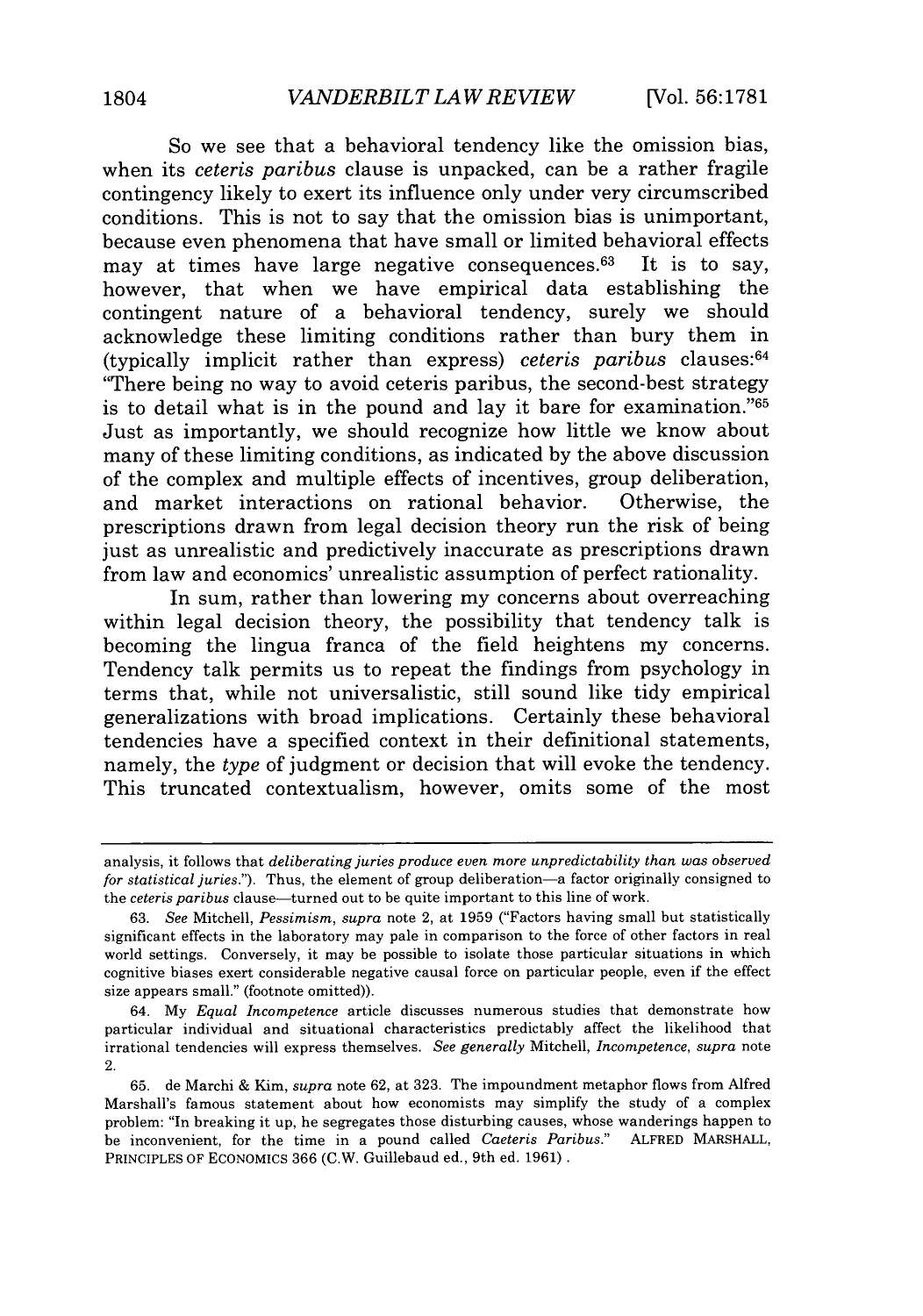interesting and important features of the person and environment that cause irrational tendencies to dissipate or strengthen.

Professor Prentice does advance two arguments that lessen, if not completely remove, the threat of misleading inferences being drawn from legal decision theorists' talk of vaguely delimited behavioral tendencies. First, he correctly notes that some studies find substantial numbers of subjects who act irrationally, and, in such cases, we can be confident that the irrational tendency is strong.<sup>66</sup> Unfortunately, such pervasive patterns of behavior are not always found (or perhaps **I** should say, fortunately, since we are talking here about *irrational* tendencies), as demonstrated **by** Professor Prentice's own empirical research. 67 Instead, we find that irrational "tendencies"

Using two between-subjects experiments, Prentice and Koehler asked groups of subjects to read scenarios in which a doctor or stockbroker either acted or omitted to act in a way that constituted either a departure from or towards what would be normal or conventional behavior for the scenario in question (e.g., in one experimental condition in the first study on medical malpractice, subjects read about a doctor who, during the course of treatment, changed a cancer patient's treatment from a conventional to an unconventional treatment protocol). *See id.* at 622-25 (describing method and materials for first study on medical malpractice). The scenario informed subjects that the doctor's patient or the stockbroker's client experienced a negative outcome (death or a significant loss of money), and then subjects were asked, among other things, to judge the liability of the doctor and stockbroker. *Id.* at 628-29 (describing method and materials for second study on stock loss); *id.* apps. A, B (providing wording of scenarios and questions presented to subjects). In other words, Prentice and Koehler used an experimental design in which two levels of two independent variables (the normal/abnormal manipulation and the active/passive manipulation) were crossed to form four different scenarios in each experiment, and then, after reading one of the four scenarios, each subject would respond on dependent variables, including the key dependent variables of assigning liability and possible damages for negligence. *See id* at 629-31. For a discussion of the benefits of between-subjects designs in experiments, see Prentice, *supra* note 4, at 1679-86.

Prentice and Koehler found that subjects who read about the doctor or stockbroker who pursued an abnormal approach (i.e., pursued the less conventional route to treatment or investing) were more likely to hold the doctor or stockbroker liable as compared to subjects who read about the doctor or stockbroker who pursued a normal approach (i.e., the normality/abnormality manipulation exerted a statistically significant main effect on ratings of liability in both experiments). *See* Prentice & Koehler, *supra* note 51, at 626 ("In stark contrast to the results for the active/passive variable, the results for the normal/abnormal variable yielded significant differences on the key questions."); *id.* at 630 ("jurors were significantly more likely to find the financial advisor negligent when the stocks were unconventional than when the stocks were conventional"). The active/passive manipulation exerted no statistically significant effect on subjects' responses, and no interaction of the active/passive and the abnormality/normality variable is reported. *See id.* at 625 ('The results showed that jurors did

*<sup>66.</sup> See* Prentice, *supra* note 4, at 1683-84 (discussing research where large majorities of subjects seemed to violate rationality norms).

<sup>67.</sup> A recent empirical study by Professors Prentice and Koehler demonstrates how the behavior of a subset of experimental subjects can result in the finding of a behavioral tendency, in this case the "normality bias," or the "tendency for people to react more strongly to bad outcomes that spring from abnormal circumstances than to otherwise identical outcomes that spring from more ordinary circumstances." Prentice & Koehler, *supra* note 51, at 588 (footnote omitted).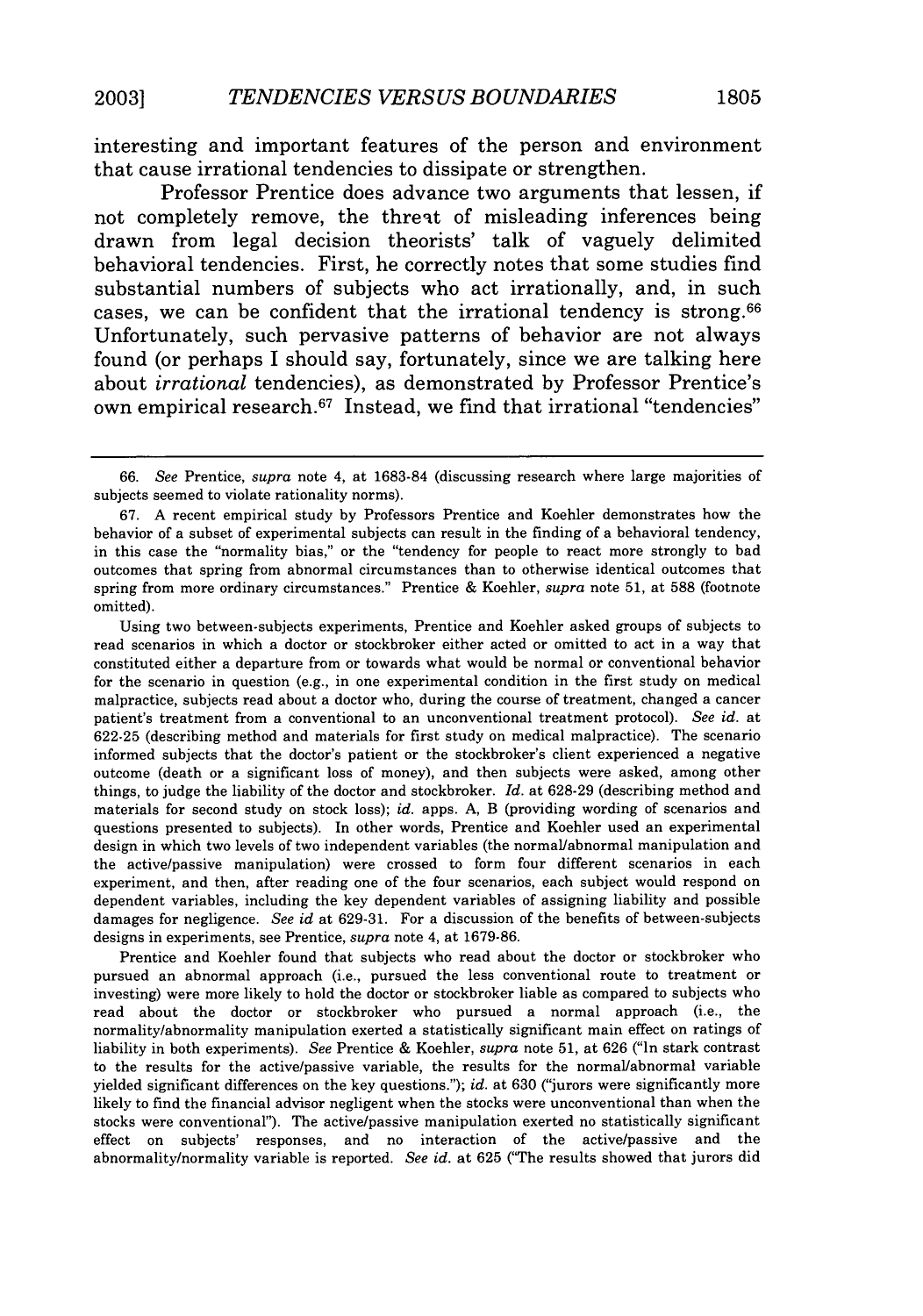not treat deaths that resulted from the physician's active deed **...** any differently than deaths that resulted from the physician's passive deed **.. ");** *id.* at 629 ("Data from the Stock Loss experiment showed that the active/passive variable played little, if any, role in jurors' verdicts or the size of damage awards."). Prentice and Koehler thus concluded that subjects exhibited a tendency toward the aforementioned "normality bias," and they noted a possible legal implication of this bias: "a preference for that which is normal may translate into large penalties for unlucky or negligent mavericks and innovators, and smaller penalties (or even exoneration) for equally unlucky or negligent rule-followers." *Id.* at 644.

The following tables summarize the number and percentage of subjects within each experimental condition who held the doctor or stockbroker liable for negligence. (The published report of these experiments does not specify the precise number of subjects who participated in each condition, but Professor Koehler provided me with these numbers through correspondence. E-mail from Jonathan J. Koehler, Distinguished Teaching Associate Professor, University of Texas, to Gregory Mitchell, Assistant Professor, Florida State University (Mar. 24, 2003, 8:34 p.m.) (on file with author). Row totals were calculated from the reported percentages of participants who found the defendant negligent within each specific experimental condition. The article does not report raw numbers of participants finding the defendant negligent within each specific experimental condition but rather reports only percentages for each condition. Accordingly, the raw numbers below for each condition were calculated by multiplying the number of participants in each condition by the reported percentage of negligence votes in each condition; due to possible rounding errors, these raw numbers may differ slightly from the actual number of participants who found the defendant negligent in each condition.)

| Malpractice Study (N=211) | Active Rx                     | Passive Rx                      | Row Totals                   |  |
|---------------------------|-------------------------------|---------------------------------|------------------------------|--|
| Conventional Rx           | 48% (27/56)                   | 50% (26/51)                     | 49% (53/107)                 |  |
| Unconventional Rx         | 68% (38/56)                   | 62% (30/48)                     | 65% (68/104)                 |  |
|                           |                               | "Irrational" % $\triangle$ :16% |                              |  |
| Stockbroker Study (N=92)  | <b>Active Invest Strategy</b> | <b>Passive Invest Strategy</b>  | Row Totals                   |  |
| Conventional Stock Mix    | 45% (10/23)                   | 48% (11/23)                     | 46% (21/46)                  |  |
| Unconventional Stock Mix  | 68% (16/23)                   | 57% (13/23)                     | 63% (29/46)                  |  |
|                           |                               |                                 | "Irrational" % $\Delta$ :17% |  |

Two methodological points should be explained. First, in these experiments, bias is defined as a statistically significant deviation from perfect verdict consistency across the scenarios. That is, a bias would be found if there appeared to be a systematic difference in the ratio of liable/not liable verdicts between the groups. A normality bias is found if such a systematic difference existed and there are more verdicts for liability when the doctor or stockbroker took an unconventional rather than conventional approach (i.e., normal or conventional approaches are judged less harshly). *See, e.g.,* Joachim Krueger, *The Bet on Bias: A Foregone Conclusion?,* 9 PSYCOLOQUY 1,  $\parallel$  4 (1998) ("The theoretical notion of rational or unbiased reasoning assumes the feeble status point of a point specific null hypothesis, whereas bias lies in any significant departure from this point. [Subjects] have ample room to err, but only one place to be correct. Not surprisingly, NHST reveals that [subjects] 'significantly' miss the point of no bias. With this asymmetric testing, there is a growing conviction that people are cognitively limited or miserly. Investigators demonstrate bias by detecting it. They rarely attempt to detect rational judgment."), at http://psycprints.ecs.soton.ac.uk/archive/00000595.

Second, because of the use of a between-subjects design, no individual subject made liability judgments for each of the scenarios, and therefore no individual subject actually changed verdicts depending on whether a normal or abnormal course was taken by the defendant. *See,* e.g., Mitchell, *Pessimism, supra* note 2, at 1948-50 (discussing the inferences required in a between-subjects design to argue that an individual acted irrationally). The best we can do is assume equivalence of persons across all of the conditions and then infer that the normality/abnormality manipulation caused the aggregate verdict totals to differ between the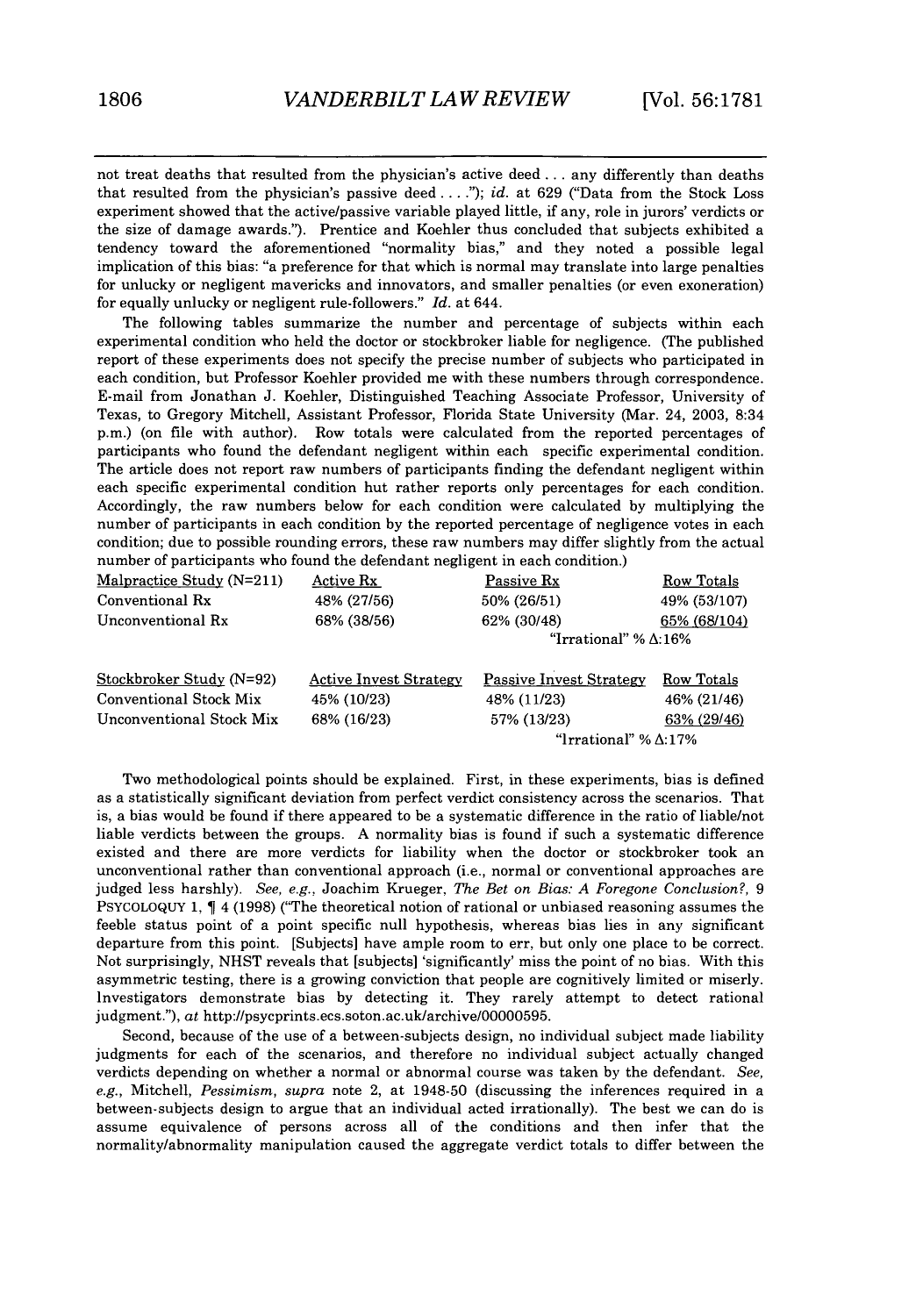can be christened even when less than a majority of the research<br>participants act irrationally.<sup>68</sup> Moreover, even these "strong" Moreover, even these "strong" behavioral tendencies are strong only in the numerical sense and not necessarily in the broader contextualist sense. That **is,** such findings remove some concerns about complicating individual difference factors that might be contained in a *ceteris paribus* clause, but they do not remove concerns about *ceteris paribus* environmental factors.

Second, Professor Prentice notes that some of the laboratory findings of bias and error have been replicated using subjects other than college students and sometimes in naturalistic settings. 69 Field work provides the best test of whether important complicating factors hide in the *ceteris paribus* clauses that accompany experimental

If we assume equivalence across subjects in each of the experimental conditions, then we find that at least 46% of the subjects in each experiment held the defendant liable for negligence regardless of whether the defendant acted normally or abnormally (i.e., across all conditions, at least 46% of the subjects voted for liability), and at least 35% in each experiment held the defendant not liable for negligence regardless of whether the defendant acted normally or abnormally. (The proper focus is on the row totals without regard to column totals, because Prentice and Koehler report only a main effect for the normality/abnormality variable; therefore, the column totals associated with the two levels of the active/passive variable may be collapsed and combined due to the lack of an effect for this variable (i.e., we may act as if this variable had not been tested and ignore the data categories associated with the passive/active variable)). In each experiment, we may infer that sixteen to seventeen percent of the subjects "switched" their votes from not liable to liable solely in response to being told that the defendant's approach was unconventional rather than conventional (i.e., we must assume that the persons who voted for liability in the unconventional treatment/stock mix conditions would have voted against liability in the conventional treatment/stock mix conditions). It is this approximately seventeen percent of the subjects that accounts for the statistically significant percentage of "irrational switches," which in turns leads to the finding of a tendency toward normality bias; the fact that the majority of subjects did not make this irrational "switch" does not lead to a corresponding finding of a tendency toward rationality.

68. *See, e.g.,* Krueger & Funder, *supra* note 5, at 18 ("As sample size increases, the precision of measurement is improved, and more robust statistical tests are employed, ever-smaller effect sizes pass the threshold of significance. In some cases, this allows biases to reach significance even when the modal response is identical with the demands of the normative model." (footnote omitted)); William H. Riker, *The Political Psychology of Rational Choice Theory,* 16 POL. PSYCHOL. 23, 36 (1995) ("None of the experiments displaying inconsistencies in choice portray all subjects as inconsistent. For experimenters to recommend the abandonment of expected utility theory when the experiments themselves show that many people-often well over half, as in the preference reversal experiments-are indeed expected utility maximizers is to ignore the evidence that the experimenters have themselves created.").

69. *See* Prentice, *supra* note 4, at 1698-1702, 1726-29.

groups (i.e., we assume that random assignment to experimental conditions balanced out or controlled for any individual differences so that we may attribute the differences across groups to the experimental manipulations). *See* Camerer, *supra* note 15, at 633 ('Many people think within-subjects analysis is the only proper analysis in choice experiments, because [expected utility] requires consistency of individual preferences. But, of course, between-subjects tests are equally legitimate (though less powerful) if the subjects in different groups can be presumed to have the same distribution of tastes, up to sampling error, because they were drawn from a single population.").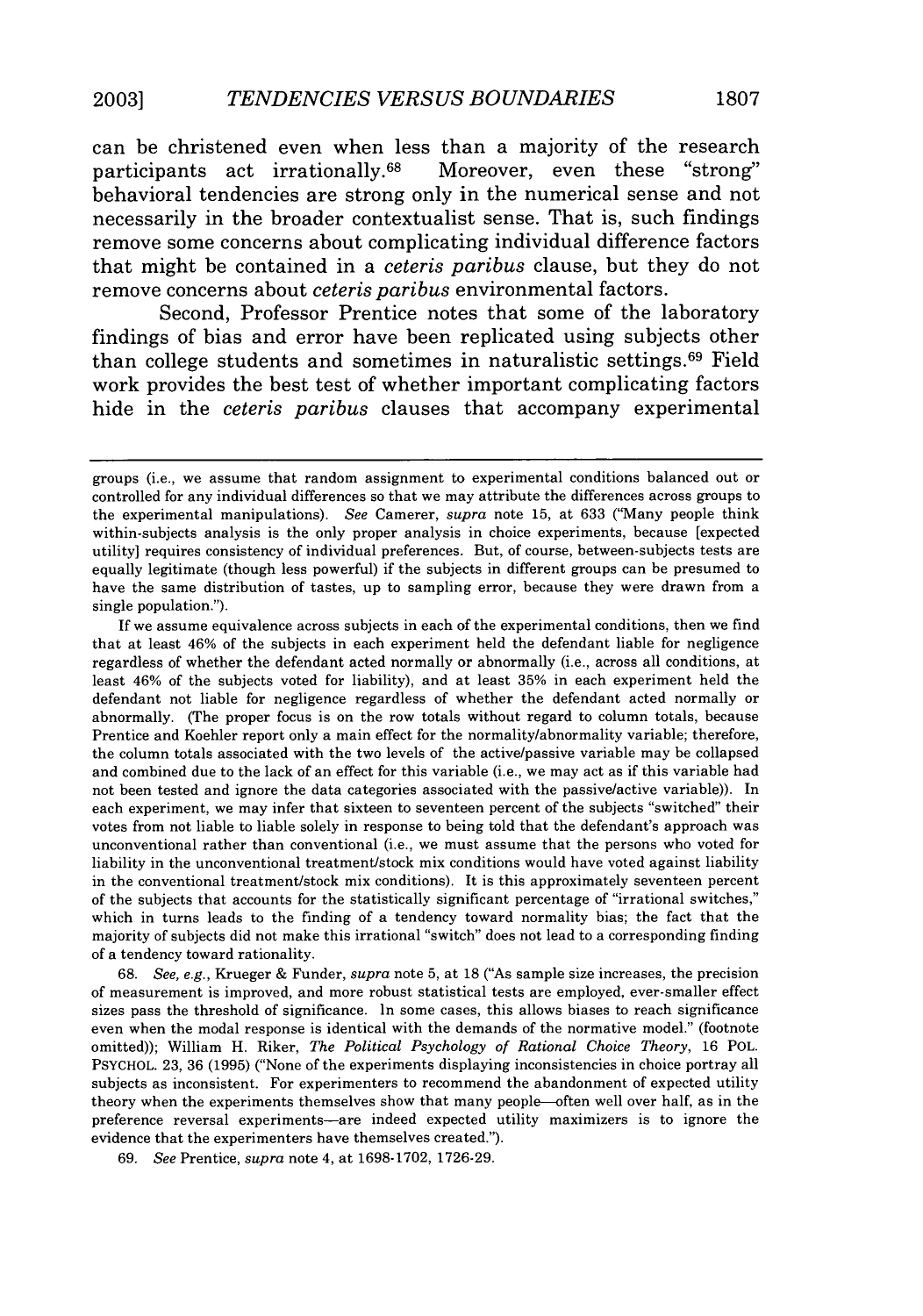results, and so Professor Prentice does a wonderful service in collecting research on whether people "in the wild" express the same irrational tendencies as experimental subjects. 70 This work possesses great utility in the effort to build better models of behavior than the perfect rationality model.71 The relative ease of experimental work results in too little field work relative to experimental work, and close inspection of this field work often confirms the view that environmental features do matter, and that no simple conclusions flow from rationality research. <sup>72</sup>

The problem with *experimental* replications that use professionals and experts as subjects, rather than the usual sample of undergraduates (i.e., replications in the lab rather than the field but using the "real world" target populations as the subjects), is that these replications likewise yield no simple answers, sometimes providing strong support and sometimes weak support for the bias and error portrait of cognition. This mixed evidence is the natural result of the fact that individuals differ significantly in their propensities to act rationally. 73 Indeed, to be faithful to the data, Professor Prentice must describe these findings in terms of behavioral tendencies of varying strengths and specificity that imply unknown *ceteris paribus*

71. For an excellent use of field work to compare the relative explanatory power of the standard economic model (expected utility) and behavioral model (prospect theory), see Colin F. Camerer, *Prospect Theory in the Wild: Evidence from the Field, in CHOICES, VALUES, AND* FRAMES 288 (Daniel Kahneman & Amos Tversky eds., 2000). With respect to the transactions considered, the behavioral model arguably did a better explanatory job than the economic model. *See id.* at 299 ("[P]rospect theory is a suitable replacement for expected utility because it can explain anomalies.. **.** and can *also* explain the most basic phenomena expected utility is used to explain.").

73. *See* Mitchell, *Incompetence, supra* note 2, at 87-105, 139-60 (discussing research on various individual differences in rationality).

<sup>70.</sup> *Id.; see* Edwin A. Locke, *Generalizing from Laboratory to Field: Ecological Validity or Abstraction of Essential Elements, in* GENERALIZING FROM LABORATORY TO FIELD SETTINGS 3, 7-8 (Edwin A. Locke ed., 1986) ("[Wlhat is needed when trying to determine the legitimacy of generalization is *the identification of the essential features of field settings that need to be replicated in the lab* (that is, essential subject, task, and setting characteristics). Just what is essential cannot necessarily be known in advance; discovering these essentials is an inductive procedure though plausible hypotheses can be used as guidelines .... A key function of lab studies then would be to identify and isolate these essential features so that they could be reproduced in field settings. If generalization succeeded, this would support the validity of the features isolated. If generalization failed, it would imply that one or more essential features had been omitted.").

<sup>72.</sup> *Compare, e.g.,* Werner F.M. De Bondt & Richard M. Thaler, *Do Security Analysts Overreact?,* 80 AM. ECON. REV. 52, 57 (1990) ("The same pattern of overreaction found in the predictions of naive undergraduates is replicated in the predictions of stock market professionals."), *with* Michael P. Keane & David E. Runkle, *Are Financial Analysts' Forecasts of Corporate Profits Rational?,* 106 J. POL. ECON. 768, 797 (1998) ("The evidence in this paper strongly supports the view that professional stock market analysts make rational forecasts of earnings per share for the companies they follow.").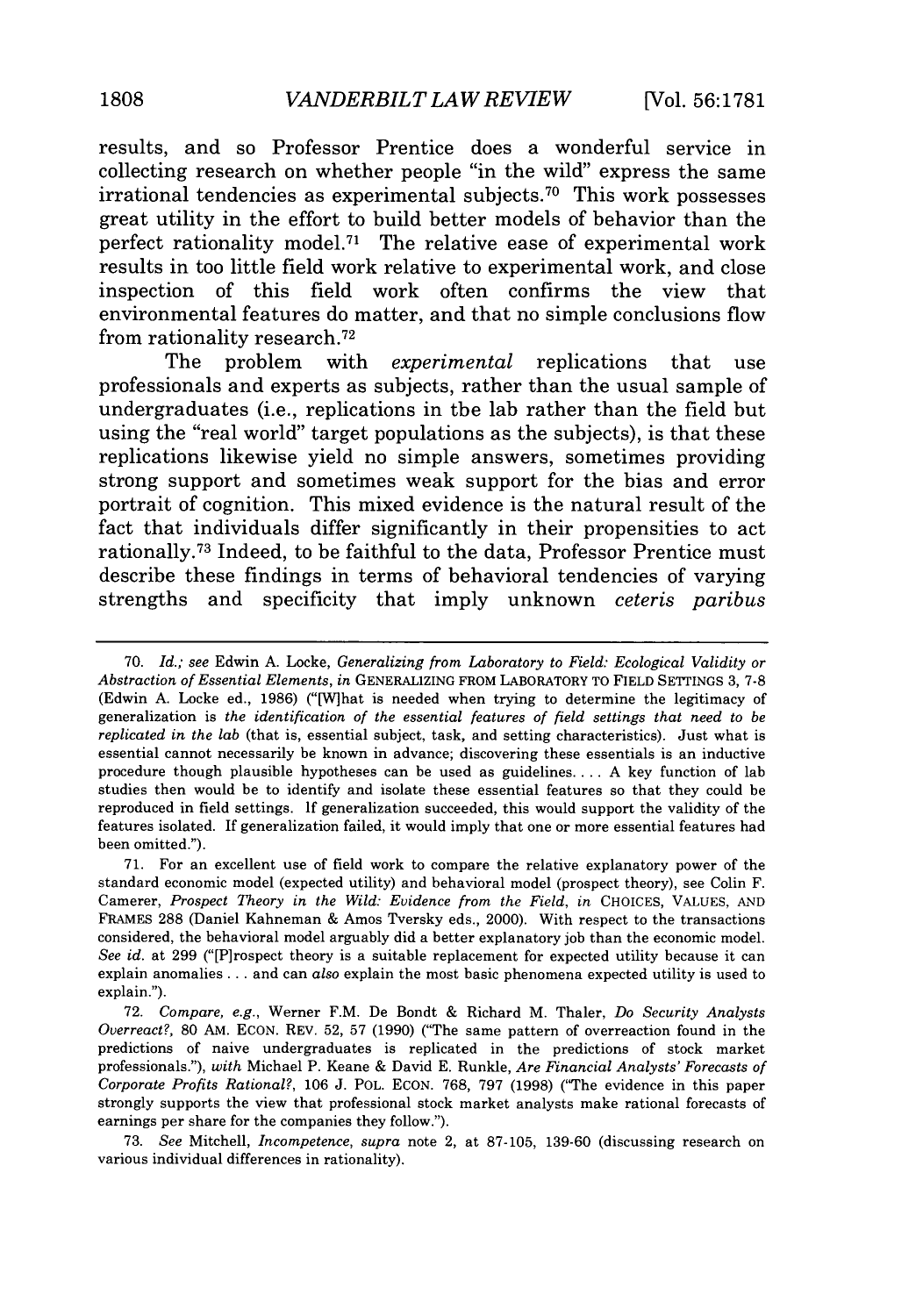constraints: "statistical experts are sometimes as prone to committing the conjunction fallacy as lay people"; "increased knowledge often correlates with *increased* overconfidence"; "experts often are no better than laypeople at making predictions"; "judges, although less susceptible than jurors, are subject to 'a strong hindsight bias effect"; "professional blackjack players tend to be subject to the omission bias."74

Most importantly, the replication of statistically significant findings of biases and errors in college students in "real world" populations should not lead to the conclusion that these replications have practical, real world significance. While the replications may in some instances be of practical significance, a finding of statistical significance inside or outside the lab does not guarantee practical significance.<sup>75</sup> Only an examination of the circumstances under which the effect is found can lead to an assessment of practical significance. <sup>76</sup>

Professor Prentice's response to my concerns about NHST does not dispute the need for a distinction between practical and statistical significance, but he does argue that there is evidence that many findings of statistical significance also possess practical significance. *See* Prentice, *supra* note 4, at 1687-89.

<sup>74.</sup> Prentice, *supra* note 4, at 1727-28 (footnotes omitted).

<sup>75.</sup> For a discussion of the distinction between statistical and practical significance, and the possible pernicious effects of the pervasive use of statistical significance testing in psychology, see Mitchell, *Pessimism, supra* note 2, at 1954-60. The essential problem arises from psychology's heavy reliance on null hypothesis significance testing ("NHST') to demonstrate behavioral tendencies: because NHST focuses on averages across groups and is sensitive to sample size and not merely effect size, it is possible that fairly small real differences in behavior between groups or fairly small percentages of subjects within each experimental group expressing irrational behavior will lead to a rejection of the null hypothesis and a finding of an irrational tendency. *Id.*

<sup>76.</sup> For example, the practical significance of research into jury bias must be evaluated in light of the consistent finding that strength of evidence is generally the best predictor of jury decisions. *See* Dennis J. Devine et al., *Jury Decision Making: 45 Years of Empirical Research on Deliberating Groups,* 7 PSYCHOL. PUB. POL'Y & L. 622, 684-86 (2001) ("Strength of evidence (SOE) is a global term referring to the quantity and quality of evidence presented by the plaintiff/prosecution during a trial. There is no doubt that SOE has an effect on jury verdictsthe real issue is to what extent.... Overall, theoretical ambiguity regarding what makes a case 'compelling' and the lack of an accepted metric for its measurement make it difficult to quantify precisely the impact of SOE on jury decisions. Nonetheless, efforts to manipulate **SOE** or capture its natural variation have produced large and robust effects on jury verdicts and postdeliberation verdict preferences as well as evidence of interaction with other variables **....** In summary, there is ample evidence supporting the conclusion that SOE is the primary determinant of jury verdicts in criminal trials in most circumstances, but it remains to be determined how important SOE is relative to the many irrelevant biasing factors that may influence jury verdicts." (citations omitted)); *id.* at 701 ("Furthermore, studies that have observed bias attributable to procedural and/or participant characteristics have tended to involve ambiguous evidence. In particular, biasing factors (e.g., pretrial publicity) have been found to have little to no impact when SOE is weak or very strong and have their greatest influence on jury decisions when SOE is moderate."); Michael J. Saks, *What Do Jury Experiments Tell Us About How Juries (Should) Make Decisions?,* 6 **S.** CAL. INTERDISC. L.J. 1, 19 (1997) ("[Elvery researcher who does mock jury experiments is acutely aware that the case facts need to be pretested and adjusted lest they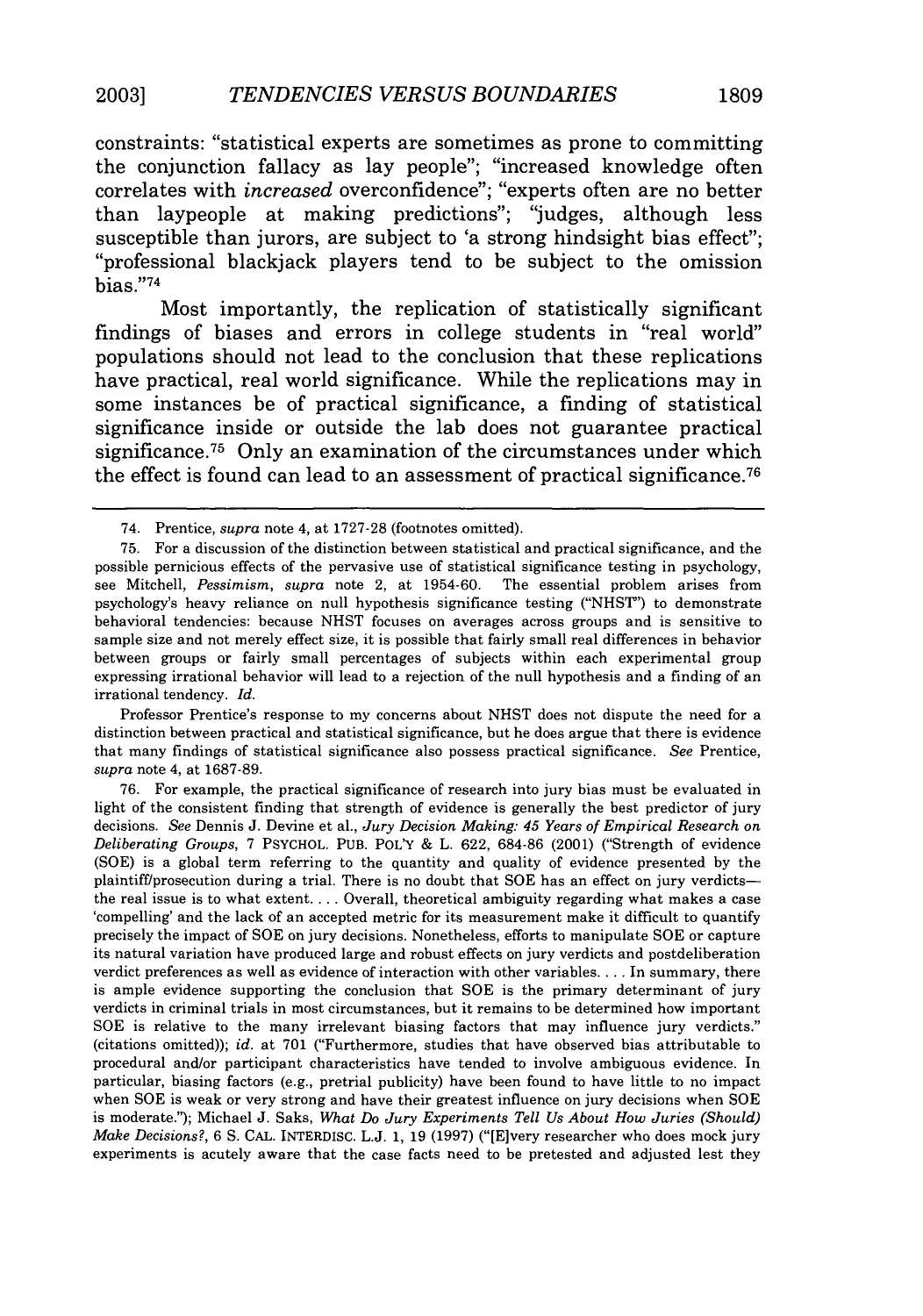Once we accept the messiness of the world we are trying to model, and the concomitant complexities and uncertainties in the behavioral evidence on rationality, legal decision theory may be able to move from its many vague *ceteris paribus* claims to sets of "restricted laws": "If a theorist believes that *in a certain domain* the interferences inadequately denoted by the implicit *ceteris paribus* clause are absent, he or she can regard the generalization *in that domain* as a restricted law."77 Some recent work in legal decision theory seeks to do just this, by carefully examining the complex evidence on particular behavioral phenomena and considering the limits on transporting this evidence to legal settings.<sup>78</sup>

The first principle of legal decision theory should be to go wherever the data takes us, rather than always to reject the rationality assumption of law and economics or to assume that legal actors' irrational tendencies chronically lead to real world mistakesas Professor Rachlinski persuasively argued recently. 79 If the data reveal that the rationality assumption better fits the evidence in a particular setting (as may be the case, for example, when DNA evidence is presented to juries using natural frequency and graphical formats rather than probability formats alone80), then we should favor

77. Hausman, *supra* note 55, at 310 (citation omitted). Elsewhere I discuss in detail how legal decision theory might make this move toward a more contextualized account of behavior. *See* Gregory Mitchell, *Mapping Evidence Law,* 2003 MICH. ST. DCL L. REV. (forthcoming).

**78.** *See* Chris Guthrie, *Prospect Theory, Risk Preference and the Law,* 97 Nw. U. L. REV. 1115, 1156-62 (2003) (discussing limitations on the application of prospect theory research to the law); Korobkin, *supra* note 50, at 1293 ("As empirical research continues to deepen our understanding both about the contexts in which the endowment effect does and does not operate and the causes that drive the endowment effect in those contexts, endowment effect analysis will continue to become more precise, more conclusive, and more useful in the design of legal policy.").

79. *See* Rachlinski, *supra* note 36, at 1206-25 (discussing the adaptive nature of thought and behavior and how these adaptations cloud the case for paternalistic reforms within legal decision theory); *see also id.* at 1168 ("The principal lesson of cognitive psychology is not that people make mistakes. Rather, the lesson is that people develop complex, contextual strategies for making choices.")

80. *See, e.g.,* Samuel Lindsey et al., *Communicating Statistical DNA Evidence,* 43 JURIMETRICS J. 147, 160 (2003) ("Experts and nonexperts alike are easily confused by statistics expressed as probabilities. But this confusion diminishes when the same statistics are expressed as natural frequencies. We found that presenting the same statistical evidence as natural frequencies rather than conditional probabilities dramatically increased the proportion of correct statistical inferences by trained legal decisionmakers and influenced the verdicts in each case."); Dale A. Nance & Scott B. Morris, *An Empirical Assessment of Presentation Formats for Trace Evidence With a Relatively Large and Quantifiable Random Match Probability, 42 JURIMETRICS* J. 403, 437 & 448 app. B (2002) (finding that frequency formats led to less accurate assessments

swamp the (usually more subtle) variables that are the focus of the study. In order to maximize the possibility of detecting the effects of variables under study, researchers usually aim to produce cases that are ambiguous, that bring jurors near the midpoint of the scale of voting preferences. This insight from the experimenter's craft bespeaks a widely held, if sometimes unacknowledged, awareness of the power of case information." (footnote omitted)).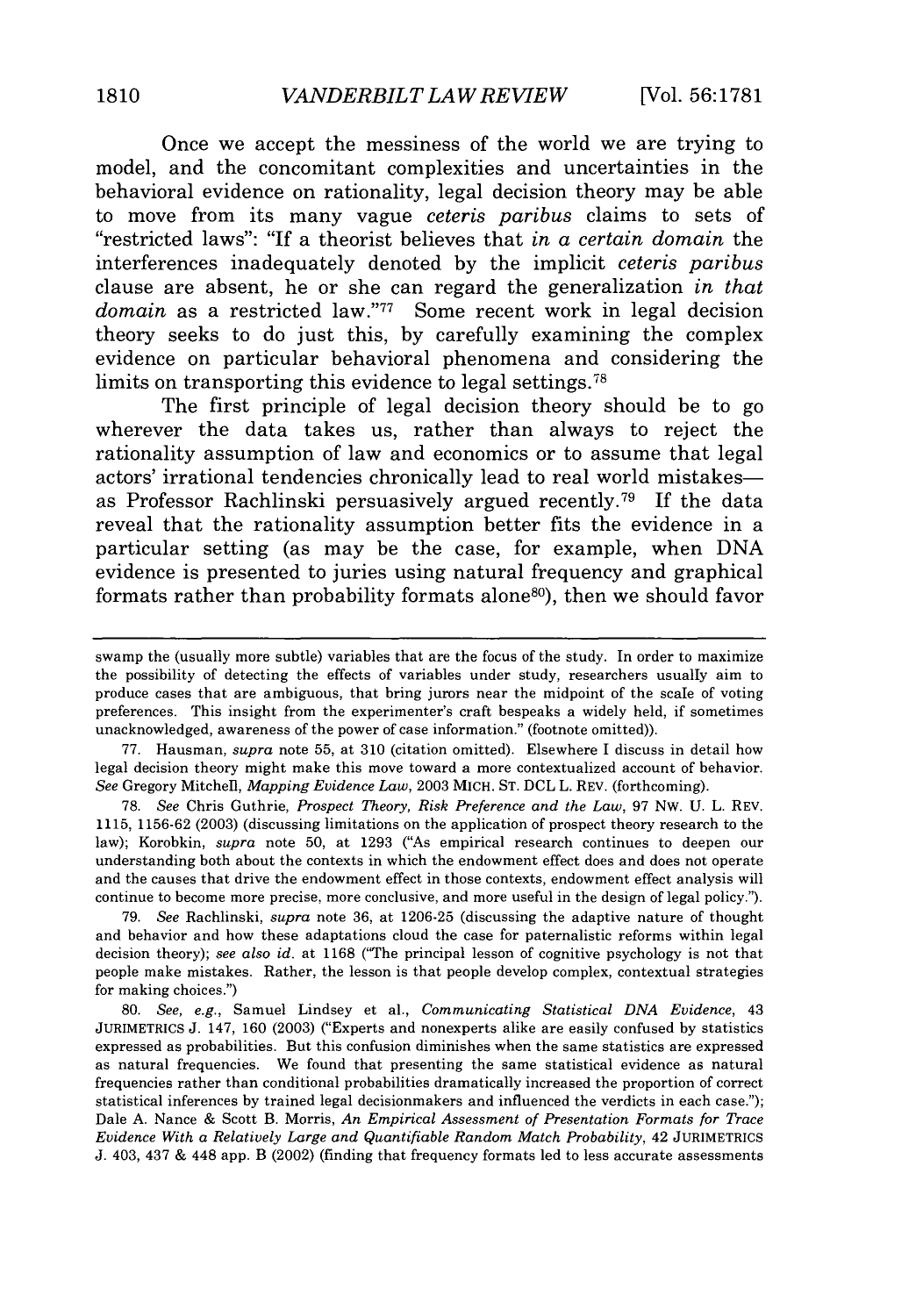the rationality assumption in that restricted setting. If legal decision theory overlooks those parts of the evidence that fail to justify paternalistic arguments and oversells those parts of the evidence that support arguments to convert the government into an irrationality monitor, then it will become a political movement rather than a scientific endeavor—and its lifespan will probably be quite short.<sup>81</sup>

#### III. CONCLUSION

To conclude, I return to my opening suggestion that perhaps Professor Prentice and I have fallen under the spell of biased assimilation processes in our treatments of psychological research on human rationality. If this is true, one should not assume that such a bias is necessarily a bad thing. Indeed, the philosopher of science Miriam Solomon argues that "cognitive bias and belief perseverance" may be "in fact conducive to scientific success."<sup>82</sup> This is so because cognitive and motivational biases in scientific reasoning may lead to a "distribution of research effort wherever differences in individual experience and prior belief arise."<sup>83</sup> Such a distribution of interests and effort may lead to the development of competing theories, the formulation of severe tests of theories with which one disagrees, and, ultimately, the separation of stronger from weaker theories.<sup>84</sup> In short, persistently holding onto our own idiosyncratic theories, even past

of DNA evidence compared to a chart format in which the links between prior and posterior probabilities given a particular likelihood ratio are graphically presented). The DNA evidence example illustrates how behavioral evidence on human capabilities and limitations may be combined to find those settings most conducive to rational judgment. A single-minded focus on finding irrational tendencies, which neglects finding the boundaries on these tendencies, would not lead to this adaptive approach.

<sup>81.</sup> In this respect, I certainly hope that Professor Prentice is correct in his observation that "[e]ven less than law and economics, legal decision theory seems to belong to no particular political camp." Prentice, *supra* note 4, at 1763.

<sup>82.</sup> Miriam Solomon, *Scientific Rationality and Human Reasoning,* 59 PHIL. SCI. 439, 443 (1992).

<sup>83.</sup> *Id.* at 452. Solomon is careful to note the speculative nature of this claim, which was formulated from a study of the revolution in geology caused by debate about continental drift theory. *See id.* at 444-52.

<sup>84.</sup> Professor Prentice makes a similar point: "Indeed, it is 'not so much the critical attitude that individual scientists have taken with respect to their own ideas that has given science its success **...** but more the fact that individual scientists have been highly motivated to demonstrate that hypotheses that are held by some other scientists are false."' Prentice, *supra* note 4, at 1678 (quoting KEITH E. STANOVICH, HOW TO THINK STRAIGHT ABOUT PSYCHOLOGY 33 (6th ed. 2001)); *see also* Philip Kitcher, *The Division of Cognitive Labor,* 87 J. PHIL. 5, 8 (1990) ("Whereas it may be rational for each of the scientists to believe the theory that is better supported by the available evidence, it may not be rational for each of them to pursue that theory, and what the community cares about is the distribution of pursuit not the distribution of belief.").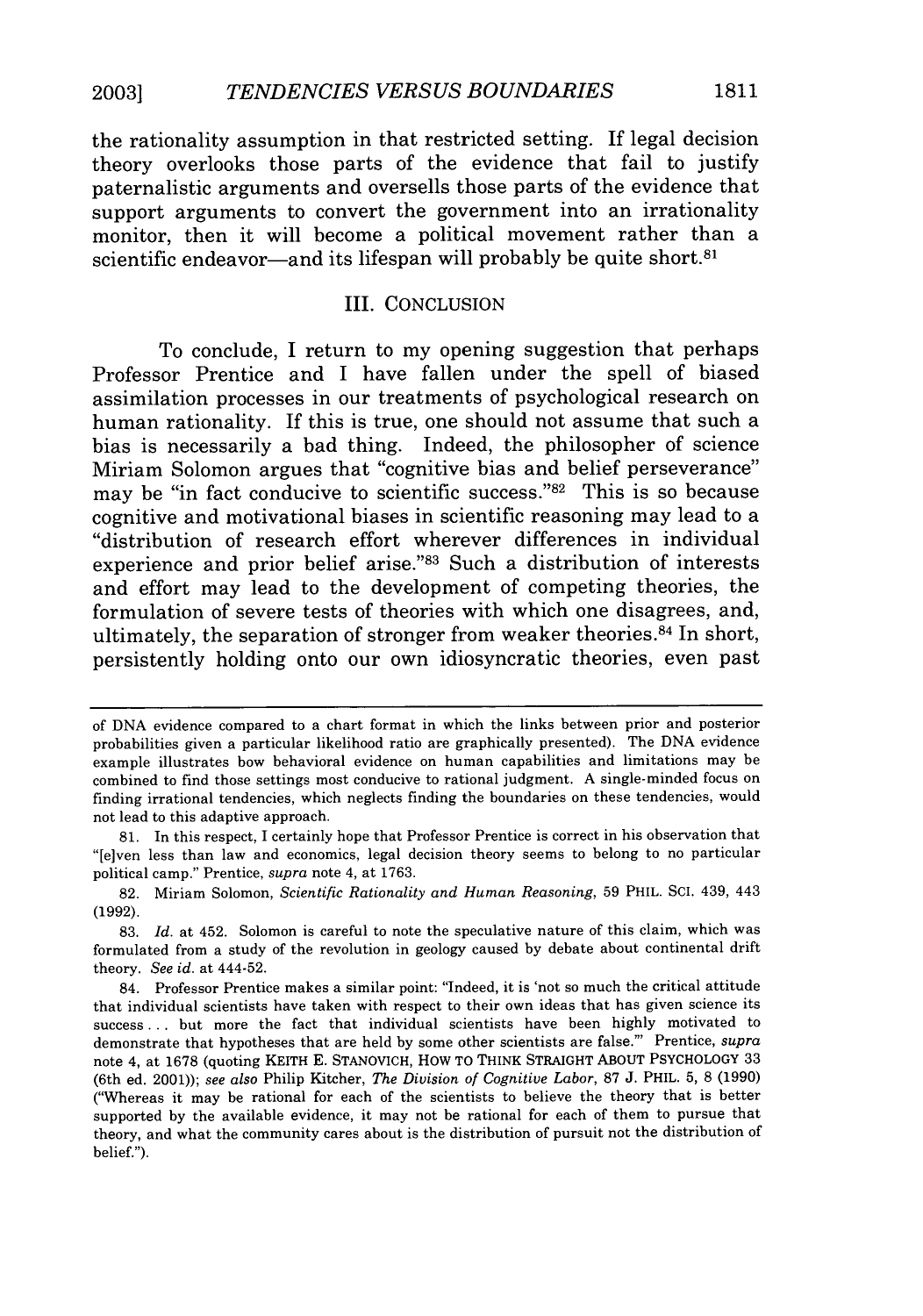some ideal point of rational belief, may, in the long run, be the best way to develop a coherent body of knowledge that can improve public policy.

So perhaps it is a good thing that I have not persuaded Professor Prentice to be more skeptical about the application of psychological research to the law and that Professor Prentice, despite his good arguments, has not yet persuaded me to be bolder in my applications of psychology to the law. Persistence in our views-even irrational persistence-may eventually lead to a brighter future for legal decision theory as competing arguments sort themselves out through further testing and debate.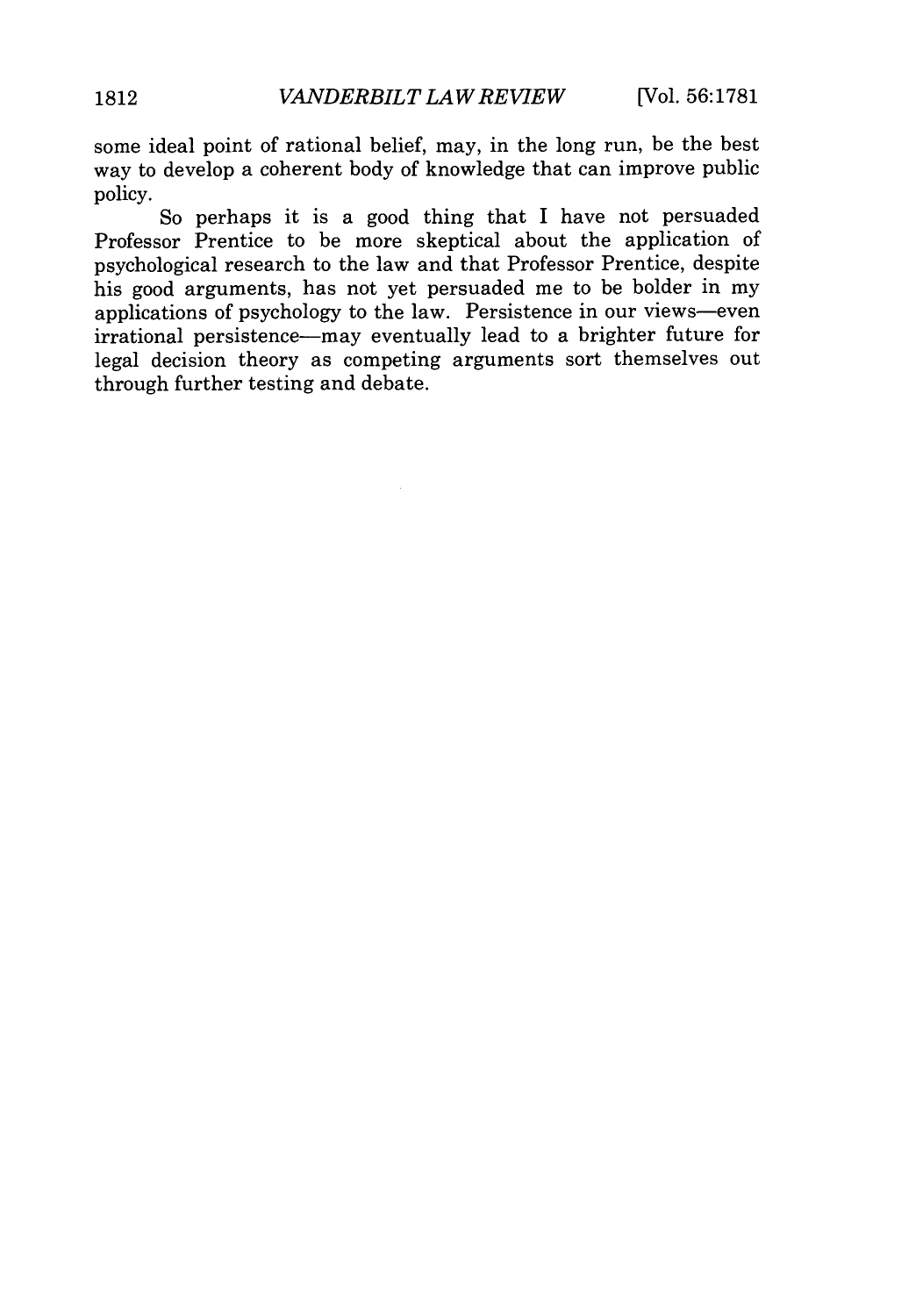## **War and American Constitutional Order**

*This essay explores the relationship between armed conflict and constitutionalism in light of the experience of the United States. The relationship is fraught with tension, for while force may be necessary for creating or maintaining a constitutional order, it can also endanger the durability of constitutionalism in the order. Armed conflict has been such a persistent presence from the inception of the American nation that it is appropriate to characterize the United States as a "warrior state." The presence and persistence of militarism threaten to injure constitutionalist norms and institutions. There are five areas of concern in the American case: national ethos, rights, the operation of republican government, the allocation of institutional authority, and sovereignty. The essay concludes by offering a framework for further investigating the constitutional implications of armed conflict.*